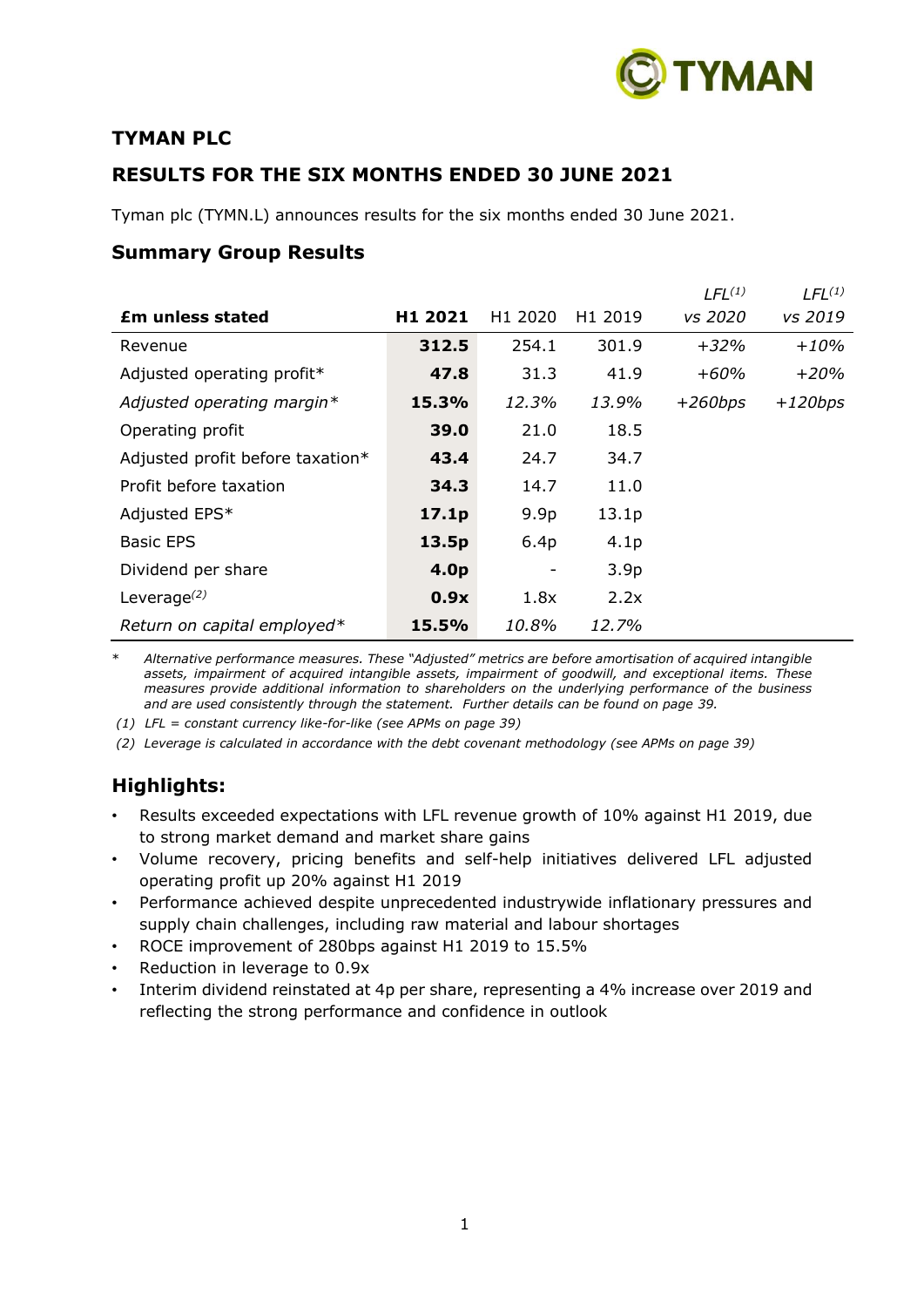*Jo Hallas, Chief Executive Officer, commented: "We are optimistic that the momentum seen in the first half will continue through the remainder of the year, however raw material and labour availability, as well as input cost inflation continue to be headwinds. Consequently, we expect full year adjusted operating profit will be slightly above the top end of the current range of analyst expectations<sup>1</sup> .*

*"We are pleased to have reinstated the progressive dividend, signalling our confidence in the future. The Group is well positioned for future growth, benefiting from long-term structural industry growth drivers, our strategic initiatives and building on our portfolio of differentiated products, market-leading brands and deep customer relationships."*

<sup>1</sup> Company compiled analyst consensus range: £88.6 million – £90.7 million. Details can be found at: <https://www.tymanplc.com/investor-relations/analysts-consensus>

# **27 July 2021**

#### **Enquiries**

Tyman plc investor.relations@tymanplc.com Jo Hallas – Chief Executive Officer Jason Ashton – Chief Financial Officer

MHP Communications 020 3128 8100 Reg Hoare / Rachel Farrington / Ailsa Prestige the tyman@mhpc.com

YMAN

#### **Analyst and investor presentation**

Tyman will host an analyst and investor presentation at 9.30 a.m. today, Tuesday 27 July 2021, which will be webcast at:

<https://webcasting.brrmedia.co.uk/broadcast/60d99be10bb2806642d65d9f>

The audio conference call details are:

Number +44 (0) 330 336 9434 Confirmation code 1398757

#### **Notes to editors**

Tyman (TYMN: LSE) is a leading international supplier of engineered fenestration components and access solutions to the construction industry. The company designs and manufactures products that enhance the comfort, sustainability, security, safety and aesthetics of residential homes and commercial buildings. Tyman's portfolio of leading brands serve their markets through three divisions: Tyman North America, Tyman UK and Ireland and Tyman International. Headquartered in London, the Group employs approximately 4,300 people with facilities in 17 countries worldwide. Further information is available at [www.tymanplc.com.](http://www.tymanplc.com/)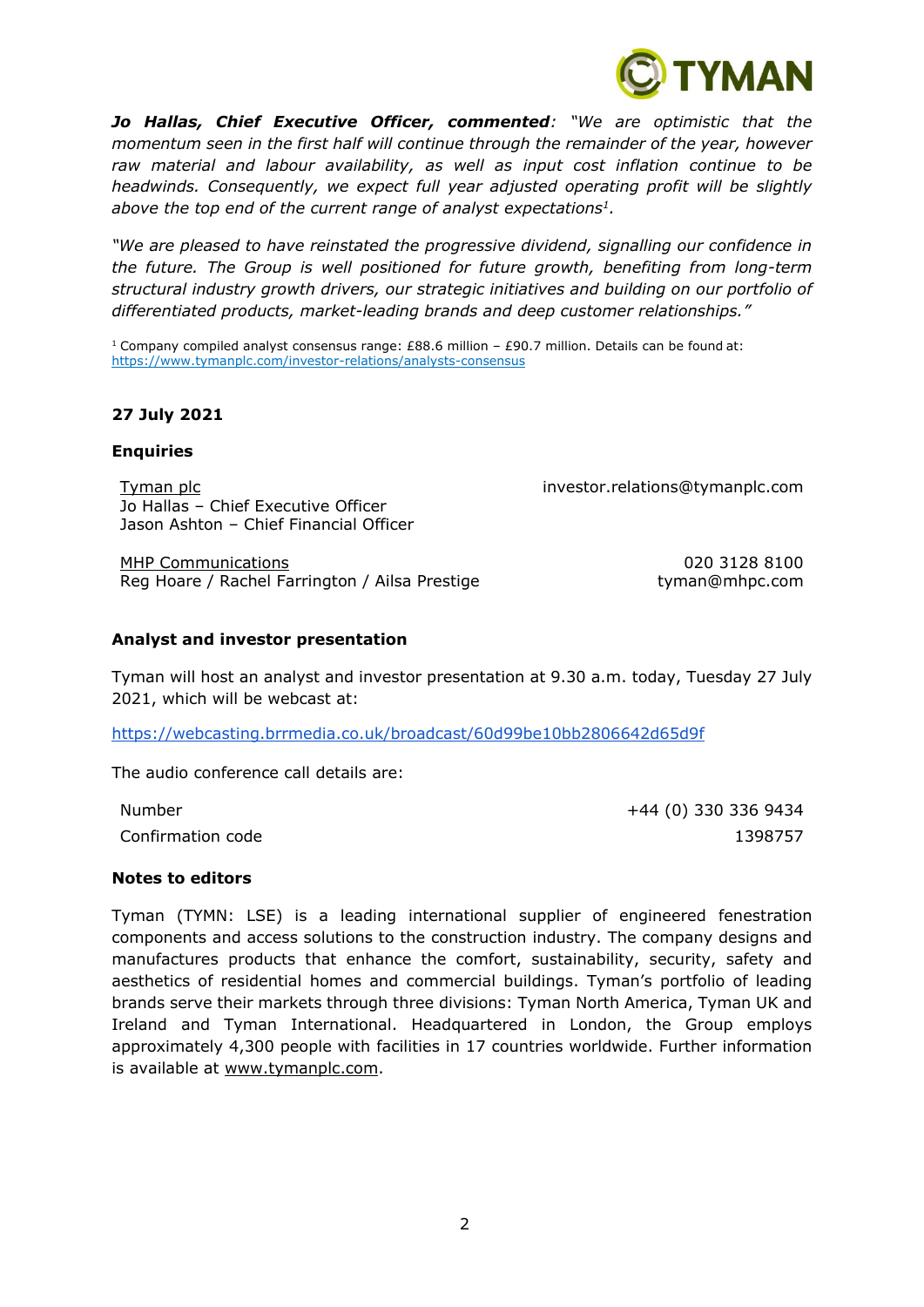

# **Overview of results**

# **Performance in H1 2021**

The momentum seen in late 2020 continued into the first half of 2021, with favourable structural drivers, particularly in residential markets, resulting in strong growth ahead of expectation. Revenue for the period was £312.5 million (H1 2020: £254.1 million), an increase on a LFL basis of 32% compared to H1 2020 and more importantly 10% LFL growth over H1 2019. Reported revenue increased 23% compared to H1 2020, being impacted by the strengthening of Sterling and the divestment of the Ventrolla business in November 2020.

The new and accelerated trends arising from COVID-19 have continued across most territories, with consumers spending more time at home and therefore seeking more space or adapting existing space for flexible use. Household savings ratios have increased, and consumers are prioritising expenditure on the home over leisure activities. Increased mortgage lending and low interest rates have also supported housing market activity, particularly in the US and UK, as has fiscal stimulus, such as the stamp duty holiday in the UK and the 'super bonus' incentive for home improvements in Italy. In the US, the lack of inventory for both new and existing homes, affordability, and the increasing rate of millennial household formation have also continued to contribute to strong growth in both single-family starts and RMI activity.

The high levels of demand have continued to put pressure on service levels industrywide in most of the Group's territories, exacerbated by raw material availability issues and global logistics disruption. The US has also suffered from a very tight labour market, resulting in operational challenges which have impacted production and shipping levels. Steps have been taken to increase capacity and throughput, including expanding operating hours, increasing wage rates and other incentives, and implementing various productivity improvement initiatives. This also includes a number of capital investment projects to structurally expand capacity. The business is working closely with customers to manage demand and with suppliers to secure inventory.

The spike in demand for goods globally has also driven significant increases in commodity costs and freight costs, with the US also seeing significant labour cost inflation. The Group has implemented price increases and temporary surcharges to recover cost inflation, although with some customer pricing mechanisms, there is a lag in recovery.

Despite the operational challenges and cost inflation, the strong revenue growth and impact of pricing combined with the benefit of self-help initiatives, resulted in LFL adjusted operating profit growth of 60% compared to H1 2020 and 20% compared to H1 2019. Reported adjusted operating profit increased 53%, with the unfavourable impact of exchange rates offset by a benefit from the disposal of the loss-making Ventrolla business. Adjusted operating margin expanded from 12.3% to 15.3%.

# **Dividend**

Due to the continued strength of performance and confidence in the outlook, the Board is pleased to be able to reinstate the dividend in line with the Group's progressive dividend policy. An interim dividend of 4.0 pence per share will be paid on 10 September 2021 to shareholders on the register at close of business on 6 August 2021. This represents growth of 4% compared to H1 2019.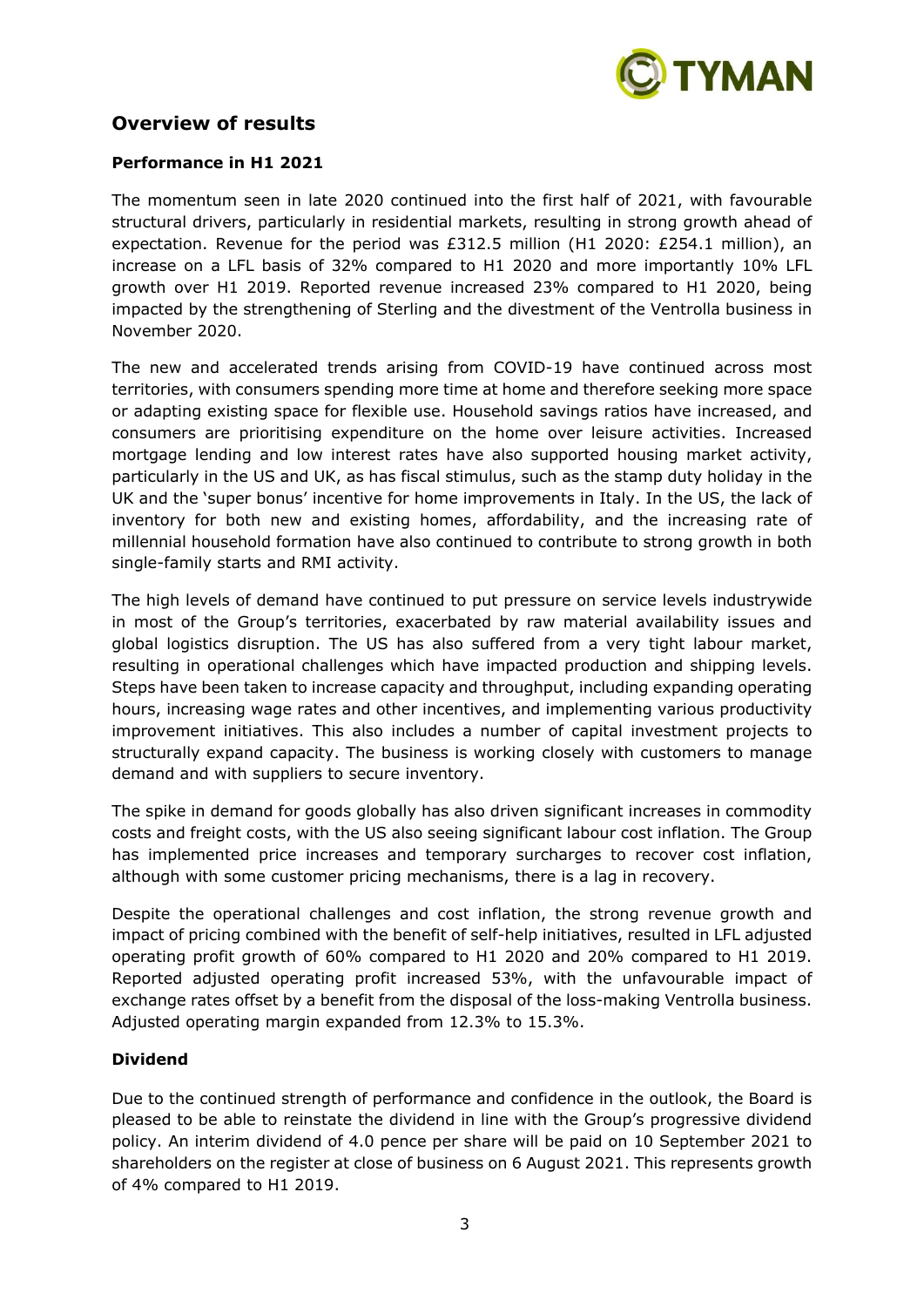

### **Health and safety**

The health and safety of our people is the Group's top priority, with this culture now increasingly embedded through the 'safety is our first language' engagement programme. This led to continued improvement in underlying safety performance, although the high level of operational intensity meant this was not as significant as expected. The lost time incident frequency rate including COVID-19 cases resulting from workplace transmission increased to 5.7 incidents per million hours worked (H1 2020: 1.5). Excluding these COVID-19 cases, the lost time incident frequency rate was 1.4, a 3% reduction compared to H1 2020.

### **Strategic progress**

The Group has continued to progress its Focus, Define, Grow strategy, which is underpinned by the three sustainability pillars of Sustainable Operations, Sustainable Culture, and Sustainable Solutions. The strategy was discussed in more detail at the Capital Markets Event held in May 2021.

The *Focus* activities have continued to progress and the benefits from the various initiatives to streamline operations completed in 2020 are being realised as planned. Further inter-site line transfers in North America were completed, although there were some delays so as not to further compromise service levels. Work also commenced with optimising the distribution footprint in the western US, and upgrading IT systems to enhance customer service levels, generate efficiencies and improve decision-making. Progress has also been made with the *Sustainable Operations* activities. A new water recirculation system at the most water intensive plant has been fully commissioned and is delivering good reductions in municipal water consumption. Tyman's two-year programme to define science-based targets is underway, with a detailed analysis of carbon footprint across the value chain now in progress. As part of the Task Force for Climate-related Financial Disclosures (TCFD) compliance journey, an in-depth review of the risks and opportunities of climate change on the Group's operations and supply chain has also been initiated.

The *Define* strategic pillar, which centres on building cultural cohesion across the Group has continued to gain momentum, with deployment of the new purpose, values, and Code of Business Ethics now well progressed. This 'One Tyman' culture will underpin the Group's *Sustainable Culture* initiatives. Development of the 'Tyman Excellence System' has also continued, with a focus on Lean Excellence.

The activities to *Grow* market share have yielded positive results, with strong service levels relative to competitors delivering further net customer wins in North America, a series of new products successfully launched in the period, and a strong pipeline of launches scheduled for the second half. Channel expansion activities also continued to progress, with increased systems house partnership activity. New product development activities included developing *Sustainable Solutions* to grow the proportion of revenues from positive impact products. Various initiatives are also underway across the Group to improve the sustainability of packaging and reduce the use of hazardous substances in production. This includes testing the use of bio-based and 100% recycled plastics and evaluating the use of more environmentally friendly alloys in hardware products. Building on the Cradle2CradleTM certification for Q-Lon seals previously achieved, work is underway to certify additional product lines.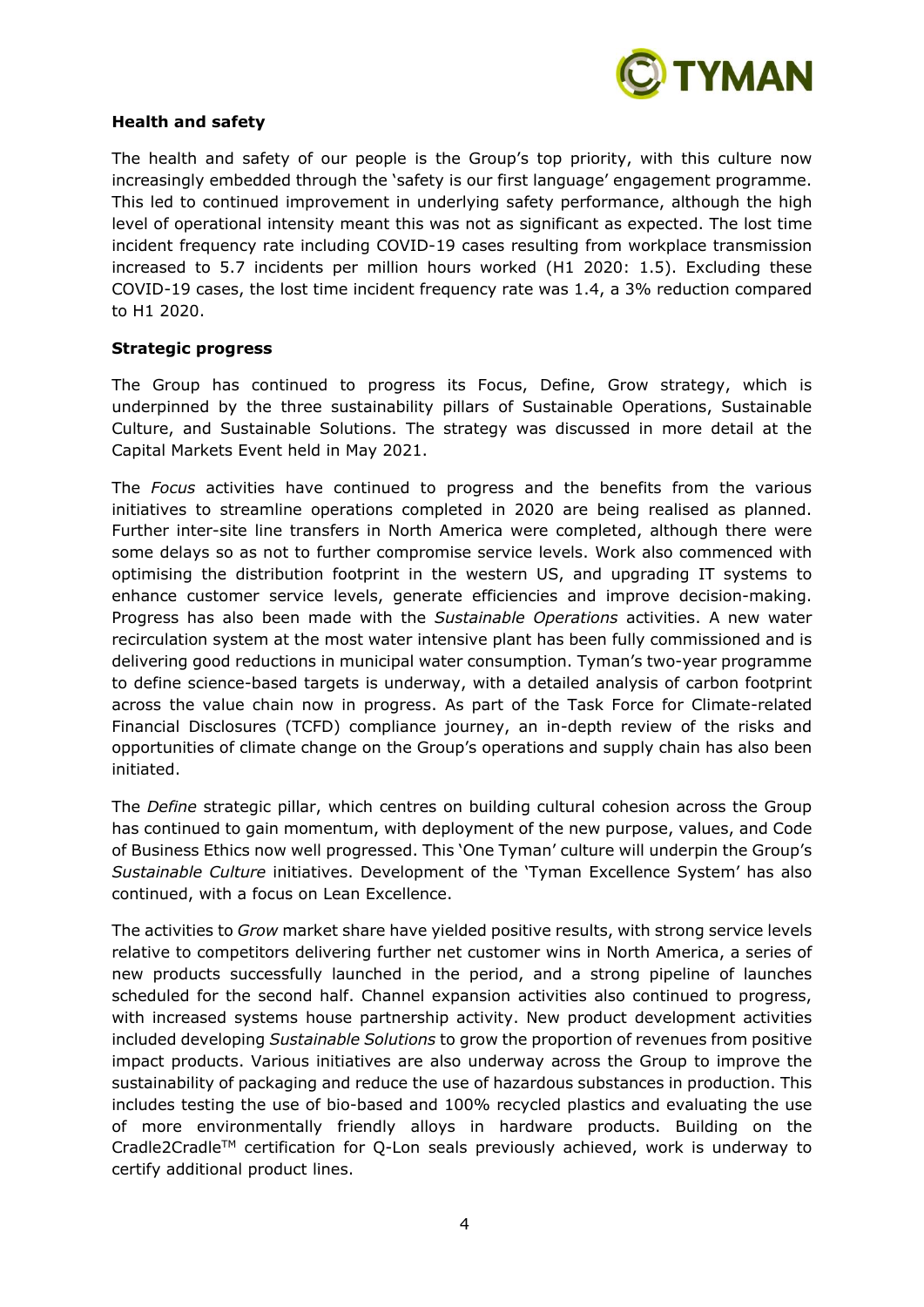

# **Outlook**

The momentum seen in residential markets in the first half of the year is expected to continue through the remainder of the year, driven by the favourable structural and economic trends. Availability of labour and building products, as well as price inflation of housing and RMI activity may lead to a slowing in demand later in the year, particularly in North America. Some uncertainty also remains over the impact of the eventual ending of government support measures, as well as the easing of COVID restrictions allowing increased travel and leisure activities to take place at the expense of home improvement spending. Commercial markets are expected to continue to recover from delayed project activity, supported by increased investment in public infrastructure projects.

Several activities are underway to improve productivity levels and increase capacity to meet both current and expected longer-term demand. This includes investments in additional urethane seals capacity in both the UK and North America, with this additional capacity due to come online between Q4 2021 and Q2 2022. Investments are also being made to increase capacity for hardware production, including new equipment and further inter-site line transfers to optimise the network and improve resilience.

Full year adjusted operating profit is expected to be slightly above the top end of the current range of analyst expectations. Further pricing actions will be implemented where necessary to recover cost inflation, which is expected to continue to be a headwind for the remainder of the year.

In summary, the Group is well positioned for future growth, benefiting from long-term structural industry growth drivers, our strategic initiatives and building on our portfolio of differentiated products, market-leading brands and deep customer relationships.

**Jo Hallas** *Chief Executive Officer*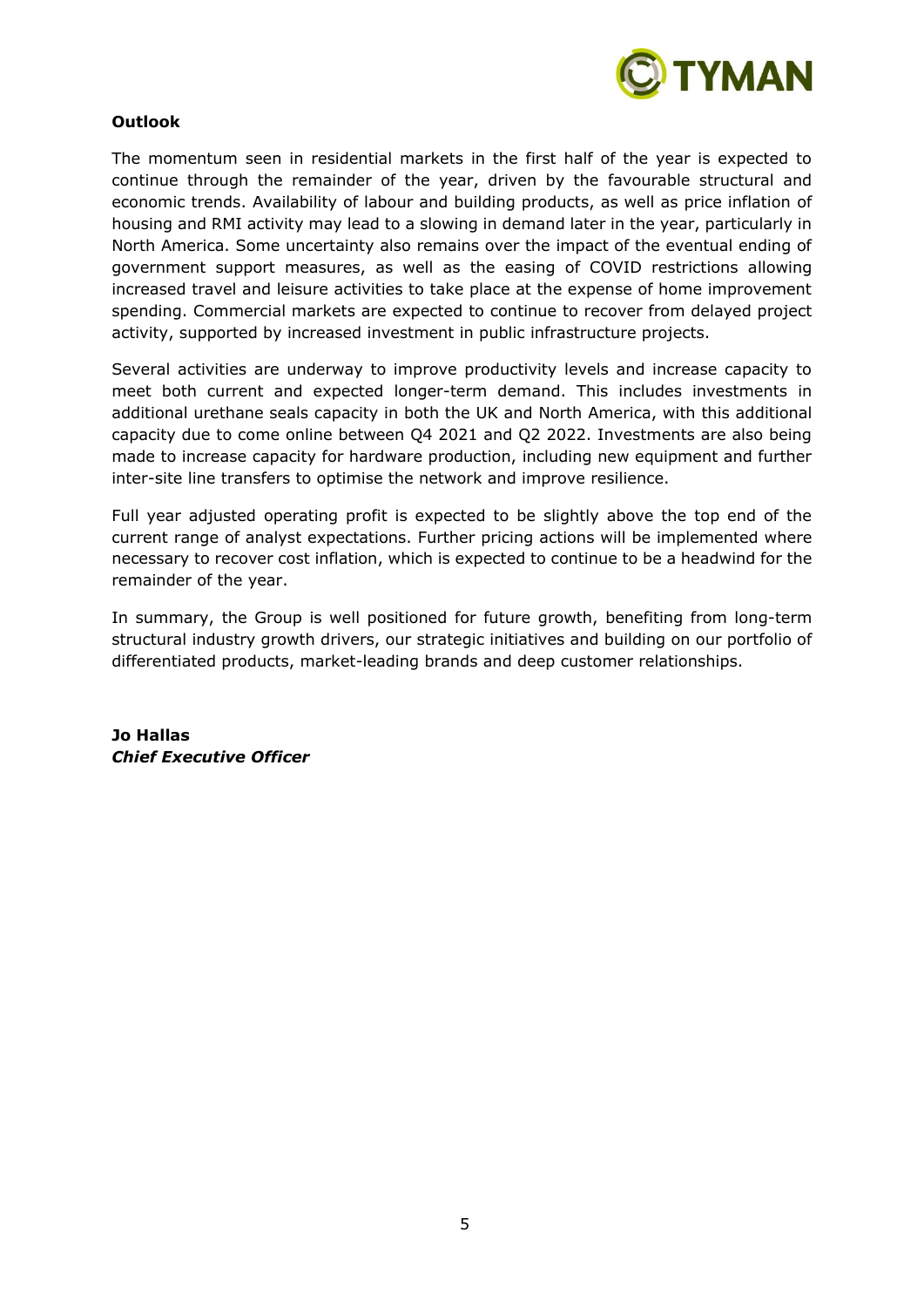

# **Tyman North America**

| <b>Em except where stated</b>    | H1    | H1.   | Η1    | LFL       | I FL      |
|----------------------------------|-------|-------|-------|-----------|-----------|
|                                  | 2021  | 2020  | 2019  | vs 2020   | vs 2019   |
| Revenue                          | 191.6 | 168.2 | 187.0 | $+25%$    | $+10%$    |
| <b>Adjusted Operating Profit</b> | 34.0  | 24.8  | 31.4  | $+49%$    | $+17%$    |
| Adjusted Operating Margin        | 17.7% | 14.7% | 16.8% | $+290bps$ | $+100bps$ |

# **Markets**

The US residential market has reached post-recession record levels, driven by the limited supply of new and existing homes, demographic shifts and the "urban flight" and "nesting" trends. H1 2021 housing starts grew 25% (28% vs H1 2019), with single family starts, to which the division has proportionally higher exposure, increasing 31% compared to the same period in 2020 (31% vs H1 2019). Residential housing permits, a key leading indicator, are up 31%, with single family permits up 35% compared to 2020 (41% vs H1 2019).

The repair and remodelling market continued to experience strong growth due to the strength of the housing market, availability of affordable credit, and people spending more time at home. The Leading Indicator of Replacement Activity (LIRA) index estimates remodelling activity was up 6% to the end of June 2021 and NAHB's RMI average index was significantly higher at 87 compared to June 2020 of 73 (June 2019: 54).

Commercial construction markets were more mixed, with signs of recovery in certain sectors. Non-building construction starts rose 4%, while non-residential building starts were slightly ahead of H1 2020. Environmental public works starts, to which the commercial access business is particularly exposed, were up c. 35% in H1 2021.

The Canadian residential market has seen a robust recovery and momentum continued through H1 2021. Total housing starts increased 47% compared to H1 2020, with single family up 55%.

# **Business performance and developments**

The North America division started the year very strongly, with LFL revenue growth of 25% compared to H1 2020 and 10% compared to H1 2019, driven by the positive momentum in the US and Canadian housing markets, pricing actions and continued share gain. This growth was however constrained by industrywide raw material and labour availability issues, which particularly impacted production and shipping rates in May and June.

Labour availability has been a widespread problem across the US manufacturing sector as demand for goods increased sharply while government support measures remained in place. This created operational challenges in certain facilities, requiring increased overtime and impacting productivity levels. The division has implemented extensive employee engagement and retention activities, including wage increases and retention bonuses to alleviate the situation. These measures have delivered some improvement; however, activities will continue to attract and retain quality labour. The division has implemented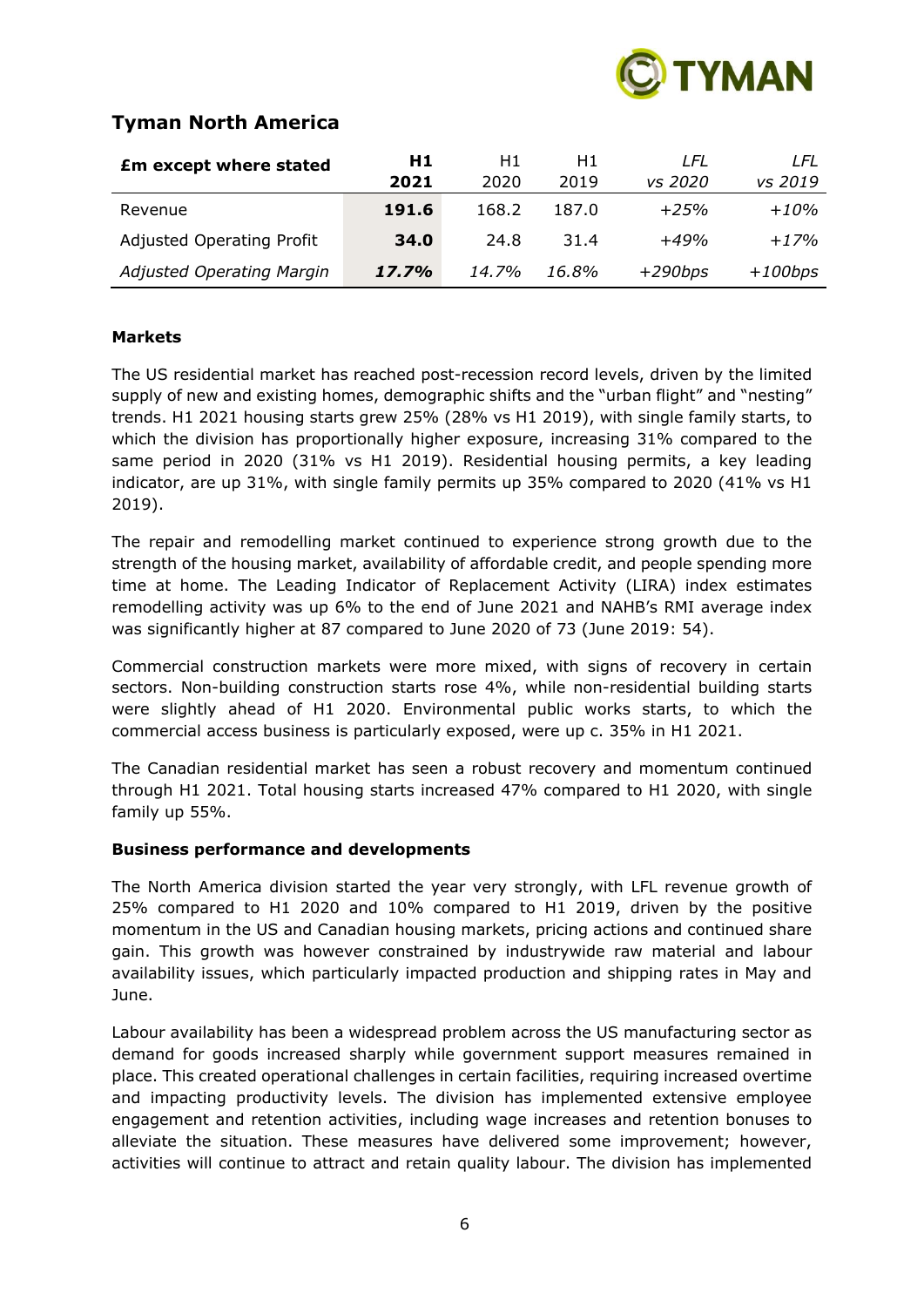

a series of price increases and temporary surcharges to recover input cost inflation, although with some customer pricing mechanisms, there is a lag in recovery.

The strong revenue growth including price increases, combined with benefits being realised from continuous improvement activities, resulted in LFL adjusted operating profit growth of 49% in H1 2021 compared to H1 2020 and 17% growth compared to H1 2019. Adjusted operating margin expanded by 300 bps to 17.7%.

The business continued to build on its strong value proposition to gain market share, with net business wins of c. \$1.9m annualised achieved in the period, in part due to the strength of service provided relative to peers. Good progress was made with the product portfolio harmonisation initiative, with the current focus being on rationalisation and repositioning of the sliding patio door and casement lock portfolios.

The division continued to drive continuous improvement activities, with near-term focus on increasing capacity and throughput to meet heightened demand. This has included some temporary outsourcing to increase capacity at facilities that have been particularly constrained. Work to optimise the distribution footprint in the western US commenced, with consolidation to a single warehousing site in Dallas and further inter-site line transfers to create space in the Sioux Falls facility underway. In line with the Group's plans to upgrade the IT landscape, work has started to develop a new integrated ERP platform which will enable a more streamlined ordering process for customers, enable shared services and improve our analytical capabilities.

LFL revenue growth for the division's access solutions business, Bilco, was 22% higher than H1 2020 and 11% higher than H1 2019, which was ahead of the commercial market to which this business is more exposed. Sales of residential products were strong, and roof hatches and safety products gained momentum through the period, aided by wholesale roofing distribution partners normalising inventory levels after destocking in 2020.

#### *New product development*

The division continues to achieve success bringing new products to market, in line with our strategy to create differentiated value to customers, with incremental revenue delivered in line with expectations. During H1 2021, the division launched the new Pinnacle™ balance, with encouraging levels of early sales through development partners. The Pinnacle<sup>TM</sup> is designed to enhance performance, minimize customer SKU complexity, and reduce room in the window jamb enabling customers to add features or remove material costs from the window. The main focus of innovation activity for H2 is on the development of the entry price point sliding patio door solution, which has been redesigned to compete more effectively in this growing segment.

# **Outlook**

The market strength is expected to continue through the remainder of the year, although availability of materials and skilled US labour, inflationary pressure, and interest rate uncertainty may create headwinds which could limit market activity later in the year. US single family residential starts are projected to increase 13% for the full year relative to 2020. Repair and remodelling activity is expected to remain strong, with LIRA projecting growth of c. 8% for the full year. The commercial market is projected to continue a modest recovery, with non-residential building starts projected to end the year 5% ahead of 2020. The Canadian market is expected to moderate in the second half of the year, after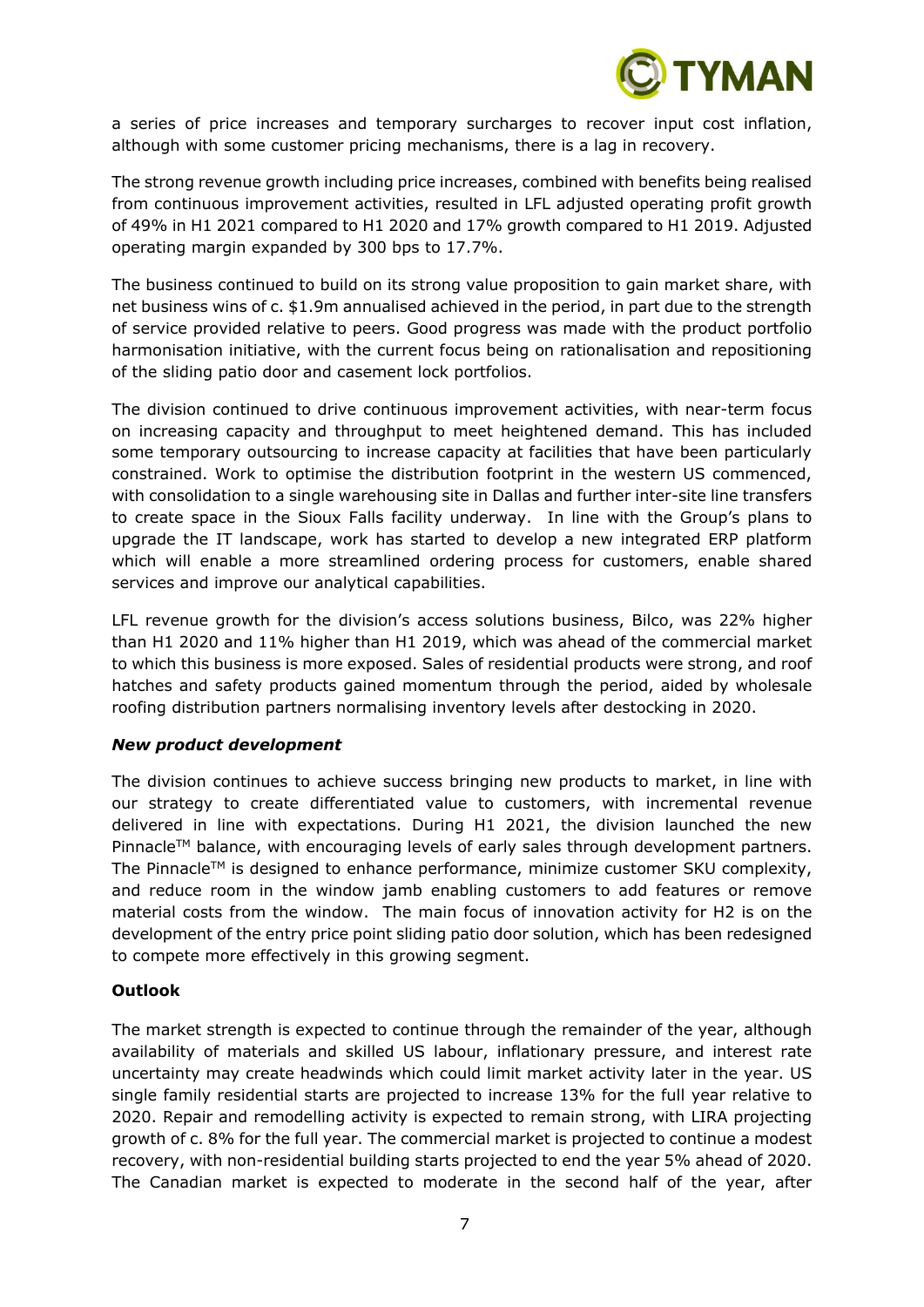

unprecedent demand in H1, as interest rates begin to rise and COVID restrictions are further eased.

The division's primary focus in the second half will be on increasing capacity in order to meet heightened demand. This includes investing in additional urethane seal manufacturing capacity, due to be commissioned in early 2022. The division will continue to monitor cost inflation and adjust pricing mechanisms accordingly. Work will also continue on optimising the distribution footprint, driving share gains and completing the current phases of the product portfolio harmonisation initiative.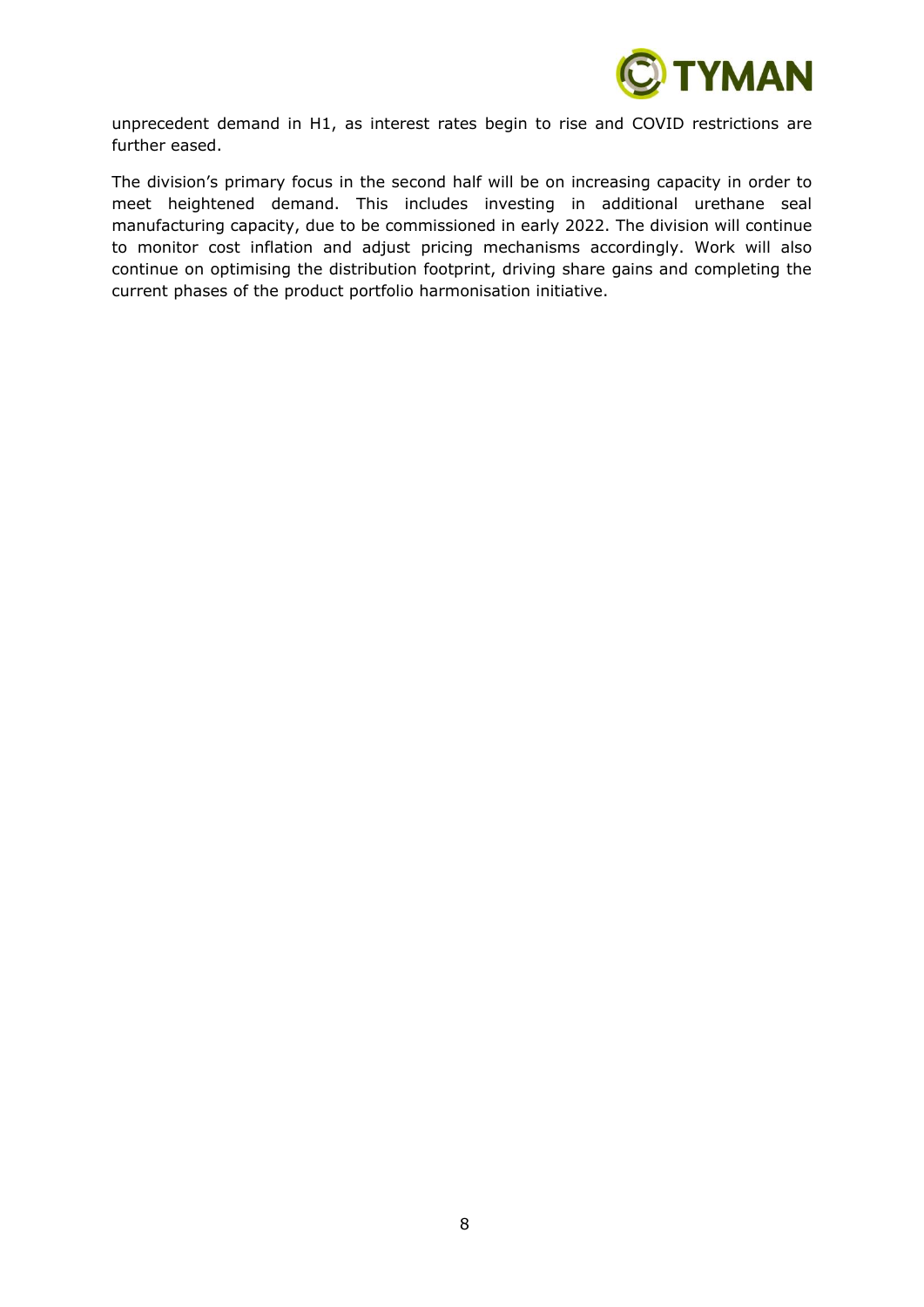

# **Tyman UK & Ireland**

| <b>£m except where stated</b>    | H1    | H1      | H1.      | I FI      | LFL     |
|----------------------------------|-------|---------|----------|-----------|---------|
|                                  | 2021  | 2020    | 2019     | vs 2020   | vs 2019 |
| Revenue                          | 54.3  | 39.1    | 54.0     | $+44%$    | $+7%$   |
| <b>Adjusted Operating Profit</b> | 7.8   | 3.8     | 7.0      | $+70%$    | $+5%$   |
| Adjusted Operating Margin        | 14.3% | $9.7\%$ | $13.0\%$ | $+210bps$ | -30bps  |

# **Markets**

The momentum seen in the UK residential RMI market at the end of 2020 continued through H1 2021, supported by the UK Government stamp duty holiday, high consumer savings ratios, and the favourable structural trends in the housing market accelerated by COVID-19. The IHS Markit / CIPS UK Construction PMI was at 66 in June 2021 (June 2019: 43), signalling the highest rate of construction output growth since June 1997. The number of housing transactions was c. 50% higher than the same period in 2019.

The commercial market has recovered at a slower rate than the residential market, with project delays and the impact of social distancing measures on construction sites.

# **Business performance and developments**

The UK & Ireland division achieved LFL revenue growth of 44% compared to H1 2020, and 7% compared to H1 2019. This reflects the buoyant residential RMI market and the effect of pricing actions, partially offset by the impact of the weaker commercial market. On a reported basis, revenue was 39% ahead of H1 2020 and 1% ahead of H1 2019, reflecting the disposal of Ventrolla, the Group's sash window repair business, which was sold in November 2020.

This performance was achieved despite constraints arising from industrywide supply chain pressures driven by material shortages and global shipping disruption, which have impacted service levels. Actions have been taken to resolve shortages, including the use of expedited freight services.

Increases in material and transport costs were partially mitigated through price increases and the favourable impact of foreign exchange on material purchases, with LFL adjusted operating profit 70% higher than H1 2020 and 5% higher than H1 2019. LFL adjusted operating margin expanded by 210bps against H1 2020, in spite of H1 2020 benefitting from COVID-related cost-saving actions and £1.5 million in receipts from the UK Government Job Retention Scheme, which were subsequently repaid in December 2020. Compared to H1 2019, LFL adjusted operating margin was 30bps lower due to material and freight cost inflation. On a reported basis, adjusted operating profit was 104% higher than H1 2020, reflecting the disposal of Ventrolla, which was loss-making.

Hardware sales into both the OEM and distribution channels continued to be strong in H1 2021, driven by the strong housing and RMI market. Traction is being gained with the ERA Protect<sup>TM</sup> product range, albeit at a slower rate than planned, as sales of home security products have been subdued as a result of consumers spending more time at home. The division has continued to invest in enhancing its e-commerce platform, with a new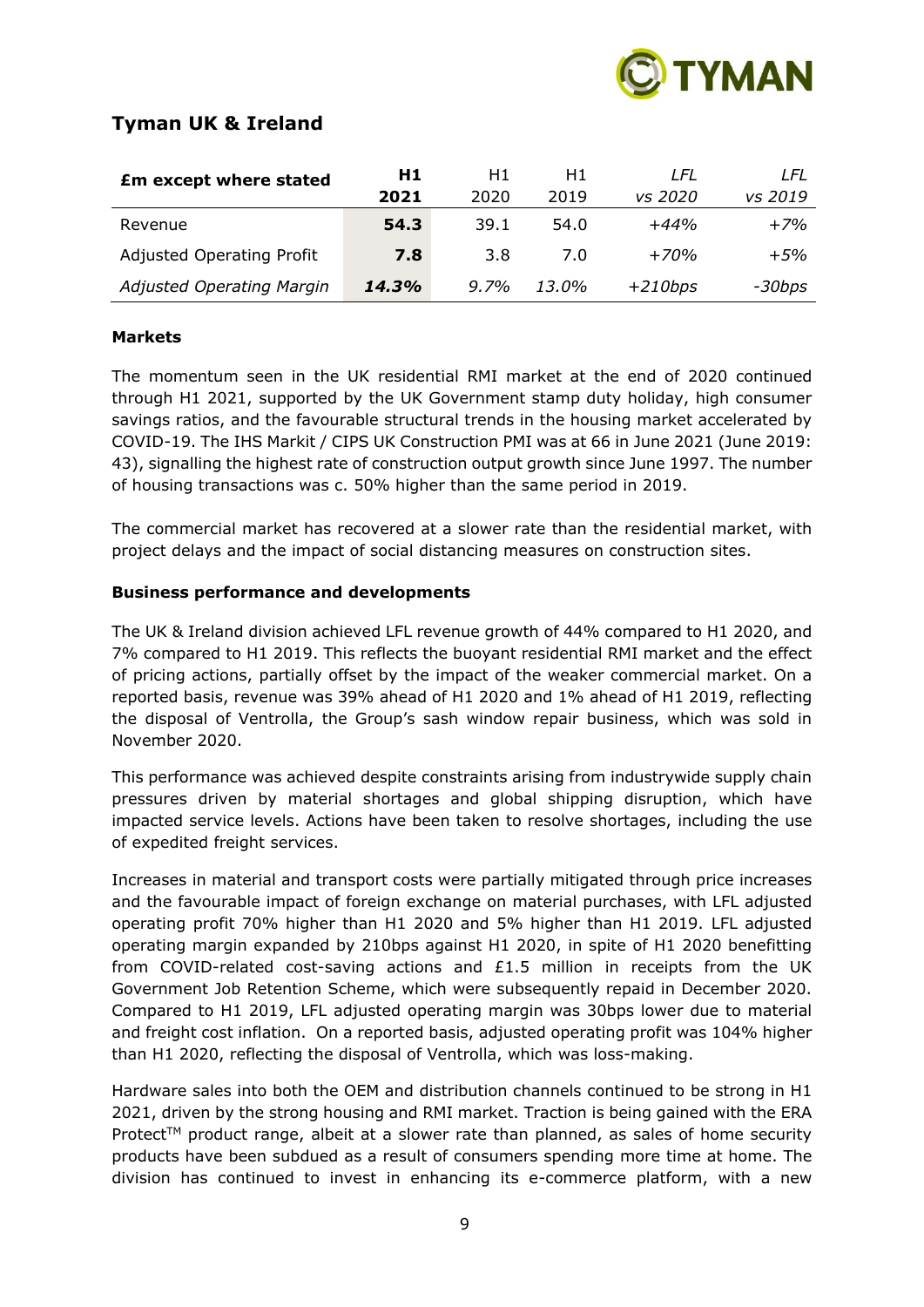

consumer focussed microsite for ERA Protect™ expected to go live in the second half of the year to expand sales through the growing e-commerce channel.

Access 360, the division's commercial access portfolio, has had a challenging start to the year, with customer-driven delays to a number of commercial projects. The business has continued to focus on increasing its offering in the specification market and has expanded its online technical CPD webinars, improving engaging with architects and specifiers. This has generated a positive pipeline of projects for delivery over the course of the next 12 months.

# *New product development*

Several new products were launched in the period, in line with our strategy to broaden our certified products portfolio and extend our ranges. This included a new contemporary lever range, with high corrosion resistance and durability, along with fire door approval enabling use in both commercial and residential applications. Initial feedback from customers has been very positive.

An adjustable riser door frame product, which addresses an industrywide challenge with installing riser doors, is due for launch in the second half of 2021. The product removes the need for installers to use separate packers which can impact fire integrity, and also integrates an intumescent strip to avoid the need to apply intumescent mastic. This solution reduces door installation time by up to 50%, delivering significant productivity and efficiency savings to customers.

### **Outlook**

The momentum seen in the RMI market is expected to continue through Q3, supported by a high level of housing transactions. There remains some uncertainty beyond this as the stamp duty holiday and other government support measures come to an end and COVID restrictions ease further, with the risk that consumers divert a greater share of income to travel and leisure activities rather than home improvements. The commercial market is expected to continue to recover more slowly, with CPA forecasts indicating it will be 2022 before output returns to 2019 levels. A number of large infrastructure projects have commenced, which are expected to benefit the commercial access business.

Increases in material and shipping costs will continue to create headwinds for at least the remainder of the year and pricing actions will be taken as required to manage cost inflation.

The division's focus in H2 2021 will continue to be driving momentum with new product launches, including the expansion of the ERA Protect range, enhancing the e-commerce experience, and optimising the cost base through continued integration of the Access 360 business.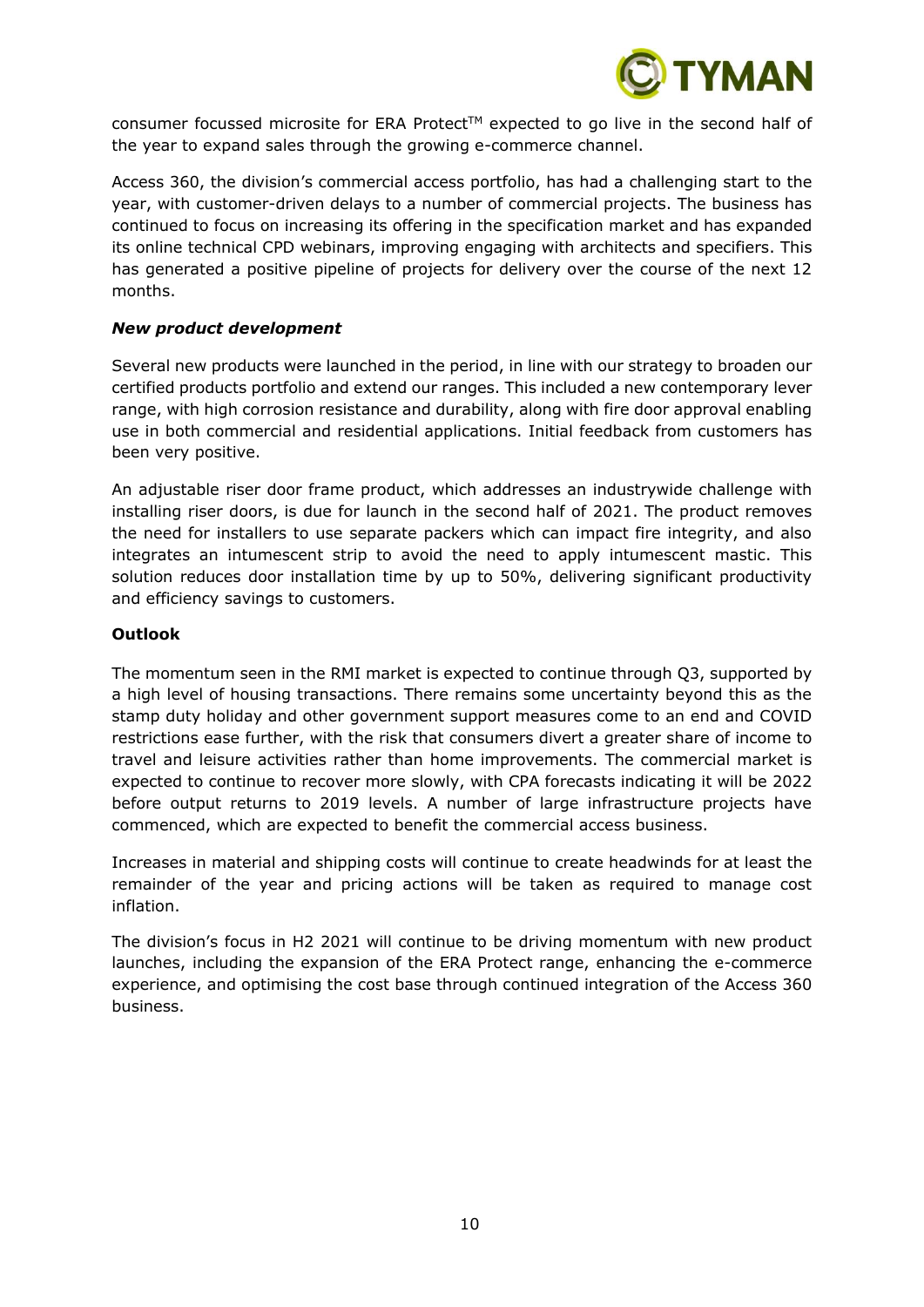

# **Tyman International**

| <b>£m except where stated</b> | H1    | H1      | H1    | I FI      | I FI      |
|-------------------------------|-------|---------|-------|-----------|-----------|
|                               | 2021  | 2020    | 2019  | vs 2020   | vs 2019   |
| Revenue                       | 66.6  | 46.8    | 60.9  | $+45%$    | $+13%$    |
| Adjusted Operating Profit     | 10.5  | 4.6     | 77    | $+1.32%$  | $+41%$    |
| Adjusted Operating Margin     | 15.7% | $9.9\%$ | 12.6% | $+590bps$ | $+310bps$ |

### **Markets**

Market demand was strong in the period across all key International division markets, in spite of some level of continued COVID-19 restrictions. The IHS Markit Eurozone Construction PMI rose to 50.3 in June 2021, bringing it back in line with the level at June 2019 (50.8), although there is wide regional variation within this. The Q2 PMI for the division's largest market, Italy of 57.9 was the highest level seen since Q2 2001, with near-record rates of growth in both housing and commercial activity.

Continental Europe has seen broad-based growth in demand, spanning both the residential and commercial sectors. Consumers are continuing to invest in their homes, supported by government stimulus measures, such as the Italian energy efficiency 'super-bonus' scheme, easing of COVID-19 restrictions and improved consumer confidence. The picture is similar in markets outside of Europe, with a notable pickup in the Australian housing market driven by their government stimulus package for home building and renovation projects. The GCC cluster is also seeing a strong uplift, coming predominantly from the commercial sector through increased project activity.

# **Business performance and developments**

The International division had a very strong start to the year. LFL revenue grew 45% in H1 2021 against H1 2020 and 13% against H1 2019. This was largely driven by market buoyancy, share growth in many of the division's key markets, as well as pricing and surcharges. This growth was achieved despite uncertainty brought on by Brexit and global shipping challenges. The division's top markets representing c. 90% of revenue all grew compared to 2019. Sales in Italy, the division's largest market, increased 13% compared to 2019, reflecting both underlying market growth as well as share gain.

The combination of strong revenue growth and the resulting effect on fixed cost absorption, favourable market mix and self-help actions taken in 2019/20, has generated LFL adjusted operating profit growth of 132% compared to H1 2020 and 41% compared to H1 2019. Adjusted operating margin expanded 580bps to 15.7% (310bps vs H1 2019). In H1 2020, the division benefitted from government job retention support and various cost-saving actions, with all salary reductions and UK job retention receipts subsequently repaid in December 2020.

The high activity levels have put strain on the supply chain, resulting in industrywide raw material availability issues and cost inflation, particularly affecting the seals business early in the period. The business has taken steps to increase production, including additional shifts and temporary labour. The impact of cost inflation has been mitigated through two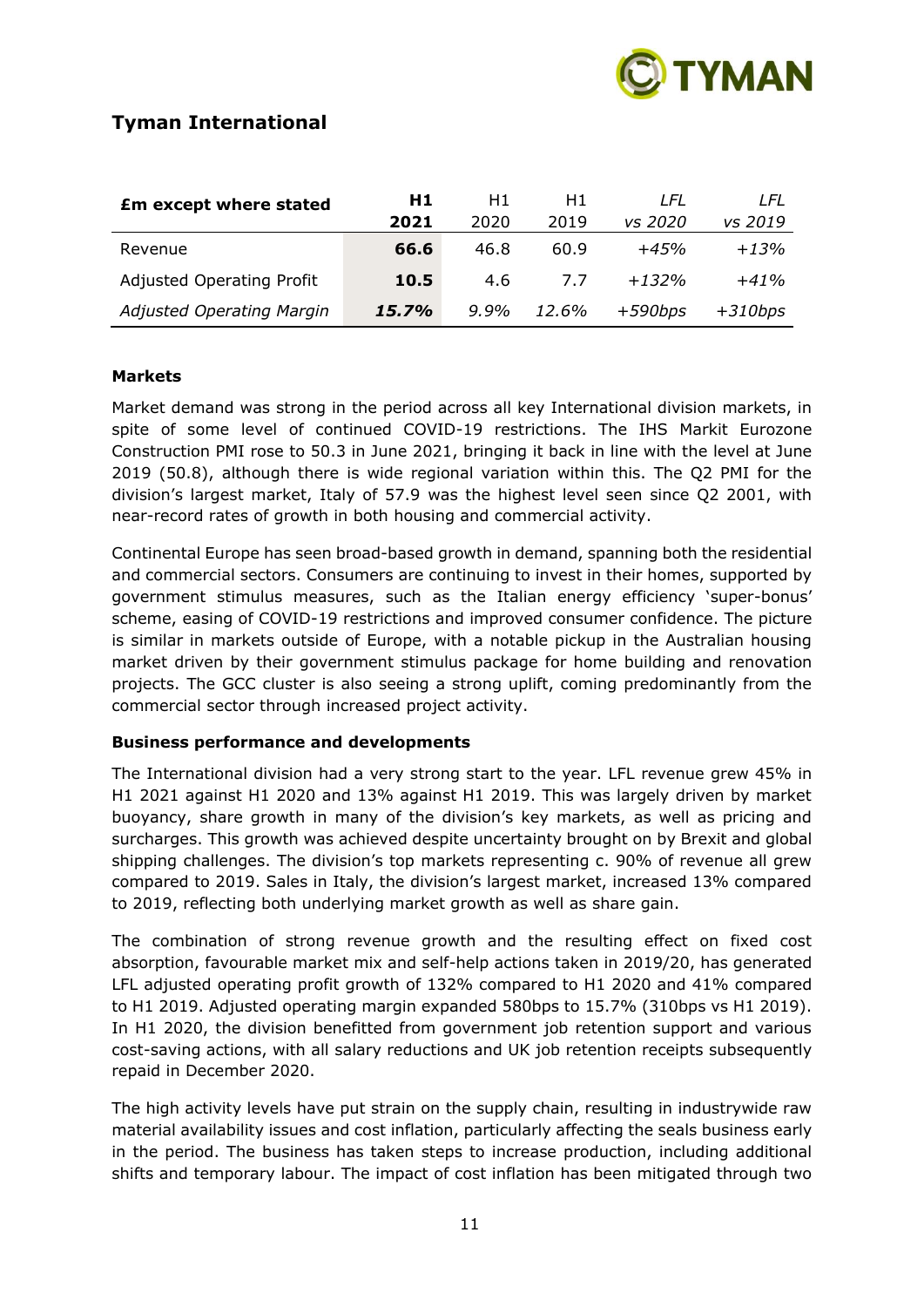

price increases implemented during the year as well as temporary materials surcharges on certain products.

Good progress has been made on the divisional strategic initiatives. Partnership activity with key systems houses has further expanded, with long-term business opportunities being created through development of bespoke or customised products. The division has started a programme to drive greater levels of automation in the Budrio hardware manufacturing facility. Work has continued on sustainability activities, including developing new products to enhance sustainability, and new processes for existing products that will reduce the division's carbon footprint.

### *New product development*

The business continued its focus on new product development throughout the pandemic and launched a number of new products in H1 2021, capitalising on aesthetic, safety and sustainability trends. This included the GOS Pull & Slide system, which combines the benefits of a lift-and-slide system, with a perfectly flush glass surface when closed, minimal frame widths, and a new generation roller system with excellent load bearing ability. Also launched in the period was the CHIC concealed hinge for bottom-hung windows with high load capacity and wide sash opening of up to 180°, as well as providing the aesthetic benefits enabled by concealed hardware.

In H2, the business will launch a fire-retardant urethane seal, which will combine the existing acoustic, thermal performance and durability benefits of Q-Lon with fire-rated performance. This addresses the growing market for fire-rated products in line with enhanced fire safety regulations.

#### *Outlook*

The momentum seen in the first half of the year is expected to continue through the second half, with indicators in core markets remaining positive, albeit with some uncertainty over the effect of government support measures coming to an end and potential diversion of consumer spending to travel and leisure as COVID restrictions lift.

The key priority for the division in H2 will be to continue servicing the high levels of demand. In response to this, the business has invested in additional urethane seal manufacturing capacity, due to be commissioned in Q4 2021 at the Newton Aycliffe, UK site. Further investments in technology and capacity are also planned to support anticipated growth in the hardware business. The division will continue to drive share gains in core markets through new product launches and channel expansion activities.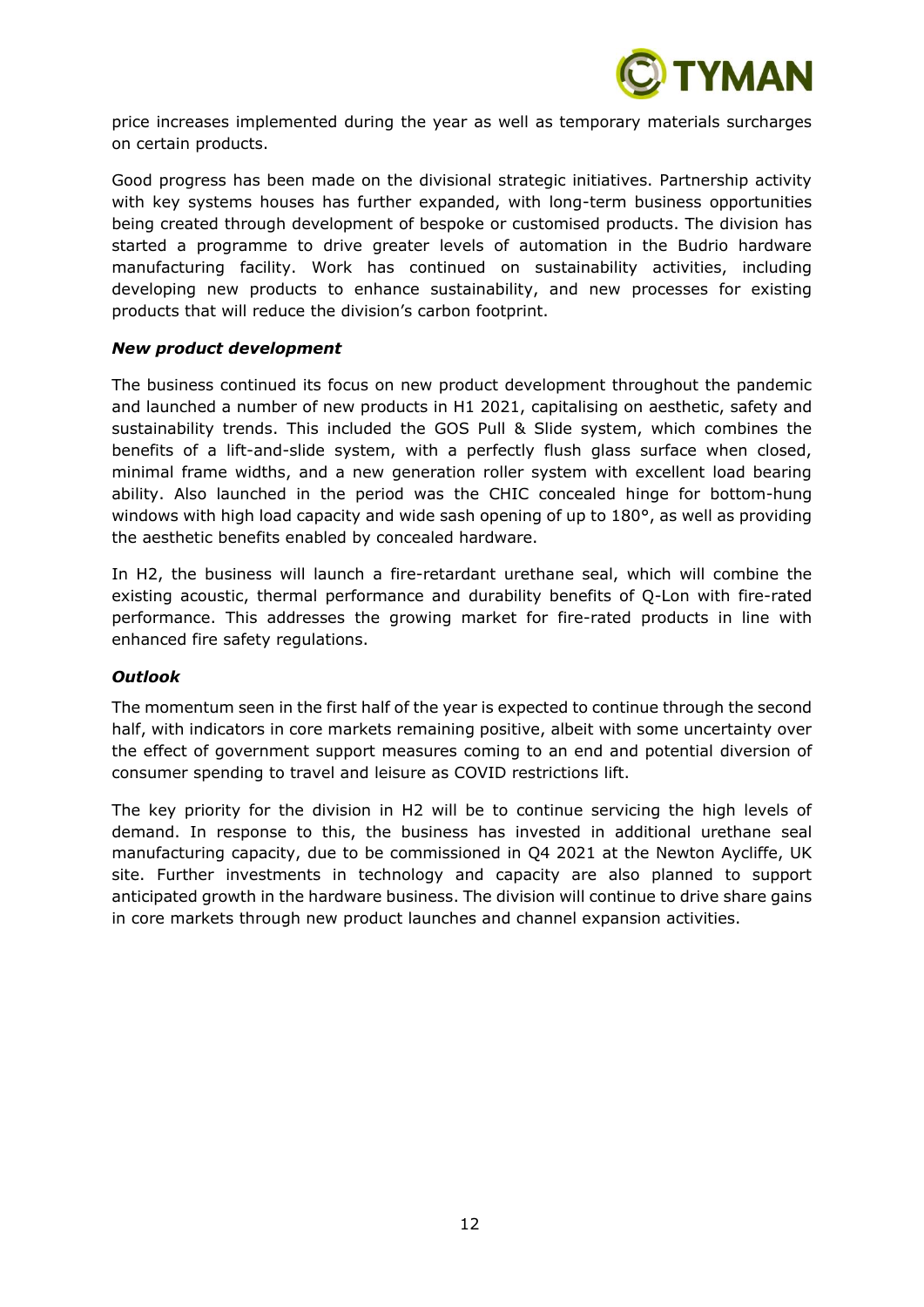

# **FINANCIAL REVIEW**

# **Income statement**

# **Revenue and profit**

Reported revenue in the period increased by 23% to £312.5 million (H1 2020: £254.1 million), reflecting a significant increase in volume driven by the recovery from COVID-19 and strength of underlying demand, as well as pricing actions of  $E5.5$  million, offset by adverse foreign exchange movements of £16.2 million and the impact of the disposal of Ventrolla of £1.5 million. On a LFL basis, revenue increased 32% compared to H1 2020. Compared to H1 2019, which provides a more normalised comparator in light of COVID-19, reported revenue increased 4%, and LFL revenue increased 10%, reflecting the favourable market conditions.

Adjusted administrative expenses increased to £61.2 million (H1 2020: £48.6 million), as a result of the reversal of the temporary cost-management actions taken in H1 2020 to mitigate the impact of COVID-19. This included significant curtailment of discretionary expenditure, salary reductions, cancellation of the senior management bonus scheme, as well as utilisation of available government job retention schemes in various territories. The Group received a total of £3.3 million in H1 2020 from government job retention schemes across various territories, with £2.3 million of UK government support being subsequently repaid in December 2020 once the impact of COVID-19 had become clear. Adjusted administrative expenses were flat against H1 2019 (£61.4 million).

Adjusted operating profit increased by 53% to £47.8 million (H1 2020: £31.3 million). This was positively impacted by the increase in revenue, productivity improvements from continuous improvement initiatives of c. £6.3 million, and £0.8 million from the disposal of the loss-making Ventrolla business. These benefits were partially offset by the impact of raw material and freight inflation over and above pricing actions, labour rate increases, the reversal of the temporary COVID-related cost-savings, and  $E2.2$  million of adverse foreign exchange movements. On a LFL basis, adjusted operating profit increased 60%. Compared to H1 2019, LFL adjusted operating profit increased by 20%, reflecting the revenue growth and benefits from self-help initiatives. The Group's adjusted operating profit margin increased 300 bps to 15.3% (H1 2020: 12.3%)

Adjusted profit before tax increased by 76% to £43.4 million (H1 2020: £24.7 million) and on a LFL basis increased by 81%, benefiting from lower finance costs due to the reduction in net debt. Reported profit before taxation increased by 133% to £34.3 million (H1 2020: £14.7 million), reflecting lower exceptional items.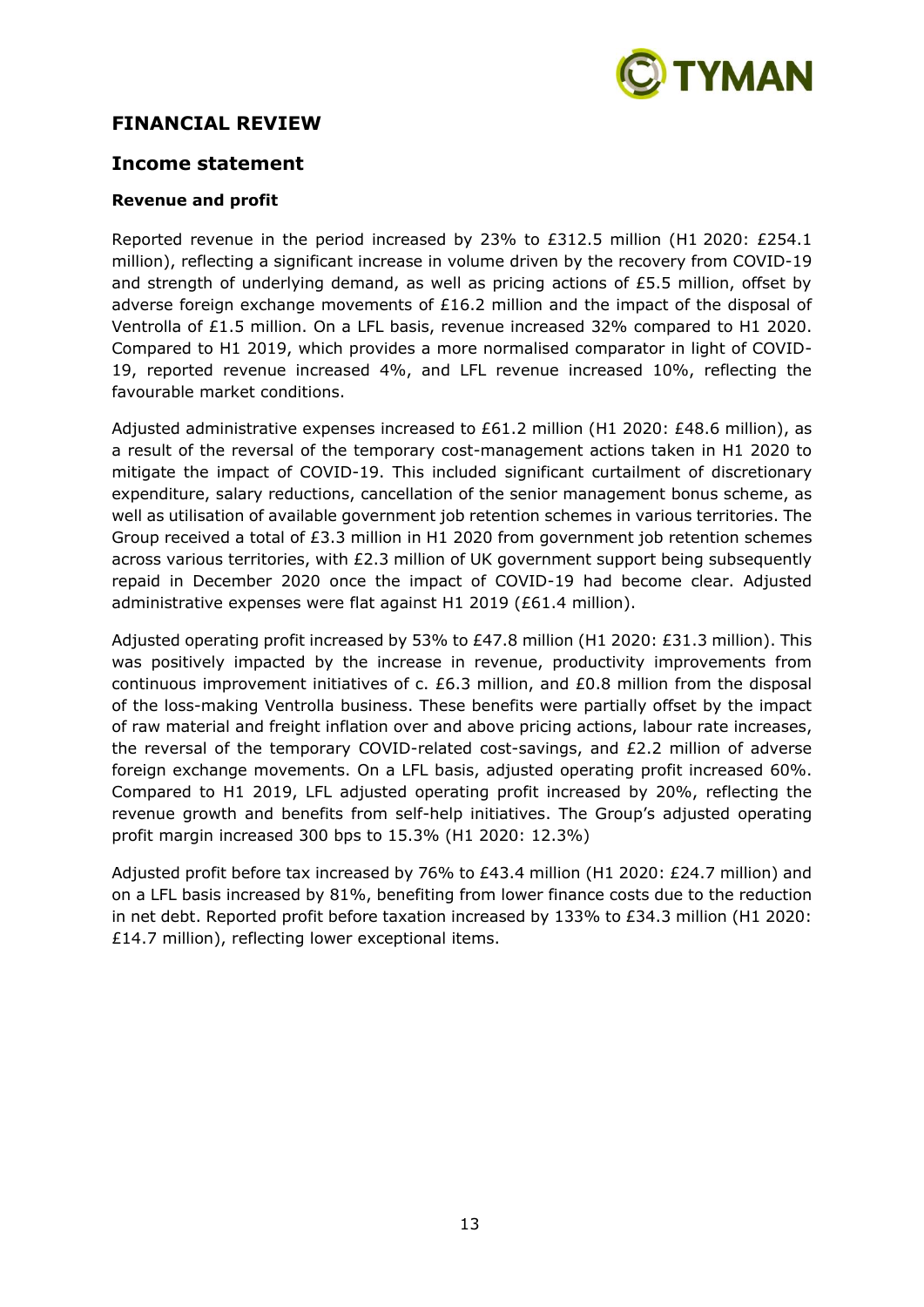

# **Materials and input costs**

|                                    | <b>FY 2020</b>           |               |                     |
|------------------------------------|--------------------------|---------------|---------------------|
| <b>£m except where stated</b>      | Materials <sup>(1)</sup> | Average $(2)$ | Spot <sup>(3)</sup> |
| Aluminium                          | 14.8                     | $+18.8%$      | $+34.1%$            |
| Polypropylene                      | 30.9                     | $+66.7%$      | $+31.8%$            |
| Stainless steel                    | 54.8                     | $+5.3%$       | $+26.1%$            |
| Zinc                               | 27.5                     | $+11.0%$      | $+27.3%$            |
| Far East components <sup>(4)</sup> | 37.4                     | $+6.9%$       | $+6.8%$             |

*(1) FY 2020 materials cost of sales for raw materials, components and hardware for overall category. Only major materials categories are presented*

- *(2) Average H1 2021 tracker price compared with average H1 2020 tracker price*
- *(3) Spot tracker price as at 30 June 2021 compared with spot tracker price at 30 June 2020*

*(4) Pricing on a representative basket of components sourced from the Far East by the UK & Ireland division*

Both spot and average prices across all categories rose significantly in H1 2021. Price increases and surcharges have been implemented to recover cost increases, albeit due to customer pricing mechanisms, there is a timing lag in recovery.

#### **Exceptional items**

Certain items have been drawn out as exceptional such that the effect of these items on the Group's results can be better understood and to enable a clearer analysis of trends in the Group's underlying performance.

| £m                           | H1 2021                  | H <sub>1</sub> 2020 |
|------------------------------|--------------------------|---------------------|
| Footprint restructuring      | 0.1                      |                     |
| M&A and integration          | $\overline{\phantom{0}}$ | (0.5)               |
| Redundancy and restructuring | $\overline{\phantom{0}}$ | (0.3)               |
|                              | 0.1                      | (0.8)               |

#### *Footprint restructuring*

The footprint restructuring credit relates to release of an excess provision made in the prior year related to the streamlining of the International footprint. The classification as exceptional is consistent with the original charge.

#### *M&A and integration*

M&A and integration costs of £0.5 million in the prior period relate to costs associated with the integration of businesses acquired in 2018, predominantly Ashland.

# *Redundancy and restructuring*

Redundancy and restructuring costs of  $£0.3$  million in the prior period relate primarily to costs associated with a workforce reduction.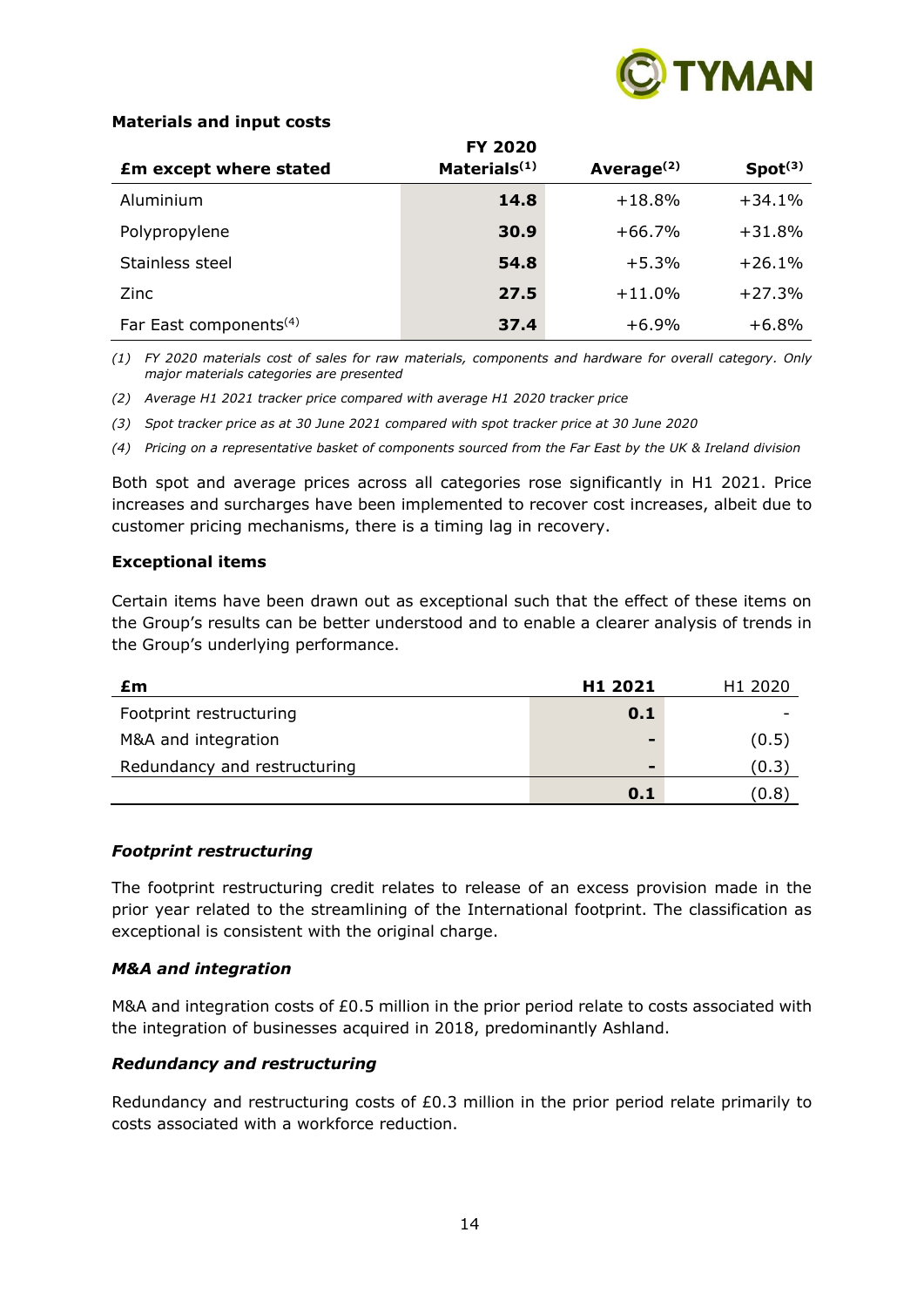

## **Finance costs**

Net finance costs decreased to £4.7 million (H1 2020: £6.3 million).

Interest payable on bank loans, private placement notes and overdrafts decreased to £3.1 million (H1 2020: £5.0 million), predominantly reflecting the reduction in net debt. Interest on lease liabilities of £1.2 million reduced slightly (H1 2020: £1.5 million) as a result of a reduction in lease liabilities.

Non-cash movements charged to net finance costs in the period include amortisation of capitalised borrowing costs of £0.3 million (H1 2020: £0.3 million) and pension interest costs of £0.1 million (H1 2020: £0.1 million).

# **Taxation**

The Group reported an income tax charge of  $E8.0$  million (H1 2020:  $E2.3$  million), comprising a current tax charge of £10.3 million (H1 2020: £2.9 million) and a deferred tax credit of £2.3 million (H1 2020: credit of £0.6 million), representing an effective tax rate of 23.3% (H1 2020: 15.6%). The adjusted effective tax rate was 23.3% (H1 2020: 21.7%). The increase in the effective tax rate reflects the one-off release of an excess provision and utilisation of available tax credits in the prior period. This is the Group's current best estimate of the effective tax rate for the 2021 full year.

During the period, the Group paid corporation tax of £9.2 million (H1 2020:  $£1.3$  million). The increase is a result of the increase in profit levels as well as payment deferrals granted by the US and Italian governments H1 2020 in light of COVID-19.

#### **Earnings per share**

Basic earnings per share increased by 112% to 13.5 pence (H1 2020: 6.4 pence), and adjusted earnings per share increased to 17.1 pence (H1 2020: 9.9 pence), reflecting the increase in profit after tax.

There is no material difference between these calculations and the fully diluted earnings per share calculations.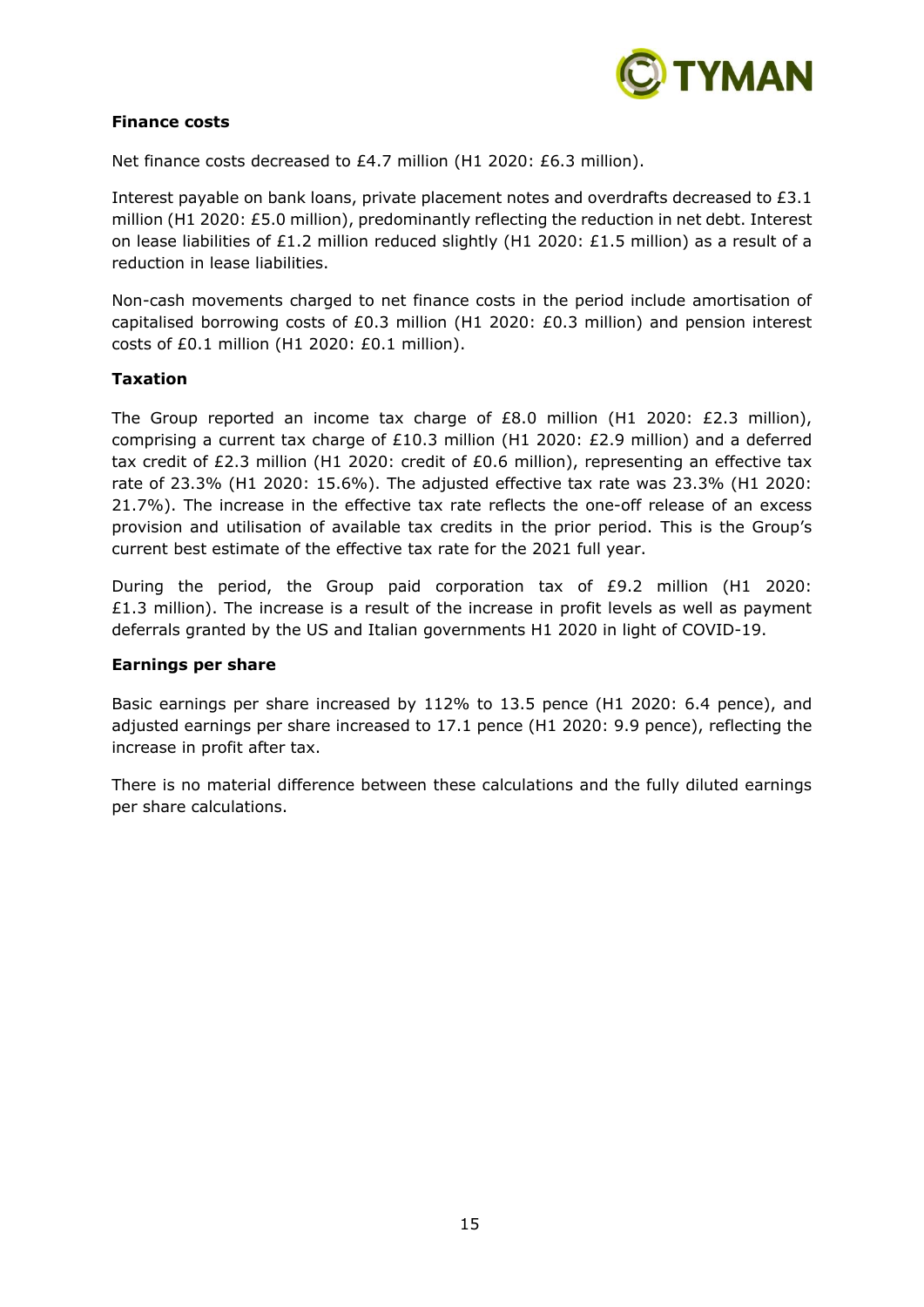

# **Cash generation, funding and liquidity**

# **Cash and cash conversion**

| £m                                                 | H <sub>1</sub> 2021 | H <sub>1</sub> 2020 |
|----------------------------------------------------|---------------------|---------------------|
| Net cash generated from operations                 | 24.1                | 33.6                |
| Add: Pension contributions                         | 0.4                 | 0.2                 |
| Add: Income tax paid                               | 9.2                 | 1.3                 |
| Less: Purchases of property, plant and equipment   | (5.5)               | (3.7)               |
| Less: Purchases of intangible assets               | (1.5)               | (0.4)               |
| Add: Proceeds on disposal of PPE                   | 0.7                 |                     |
| Operational cash flow after exceptional cash costs | 27.4                | 31.0                |
| Exceptional cash costs                             | 0.2                 | 2.2                 |
| <b>Operational cash flow</b>                       | 27.6                | 33.2                |
| Less: Pension contributions                        | (0.4)               | (0.2)               |
| Less: Income tax paid                              | (9.2)               | (1.3)               |
| Less: Net interest paid $1$                        | (4.4)               | (6.6)               |
| Less: Exceptional cash costs                       | (0.2)               | (2.2)               |
| <b>Free cash flow</b>                              | 13.4                | 22.9                |

Operational cash flow in the period decreased by 17% to £27.6 million, predominantly due to a higher working capital outflow, and an increase in capital expenditure. The working capital outflow in H1 2021 was £24.9 million compared to £7.3 million in H1 2020, due to the effect of COVID-19 on the typical seasonal build in 2020. H1 2020 also benefitted from deferred government payments granted due to COVID-19 of c. £4 million. Operating cash conversion in H1 2021 was 58% (H1 2020: 106%).

Free cash flow in the period was lower than H1 2020 at £13.4 million (H1 2020: £22.9 million) as a result of a lower operational cash flow, higher income tax payments on account, lower interest payments and lower levels of exceptional cash flows.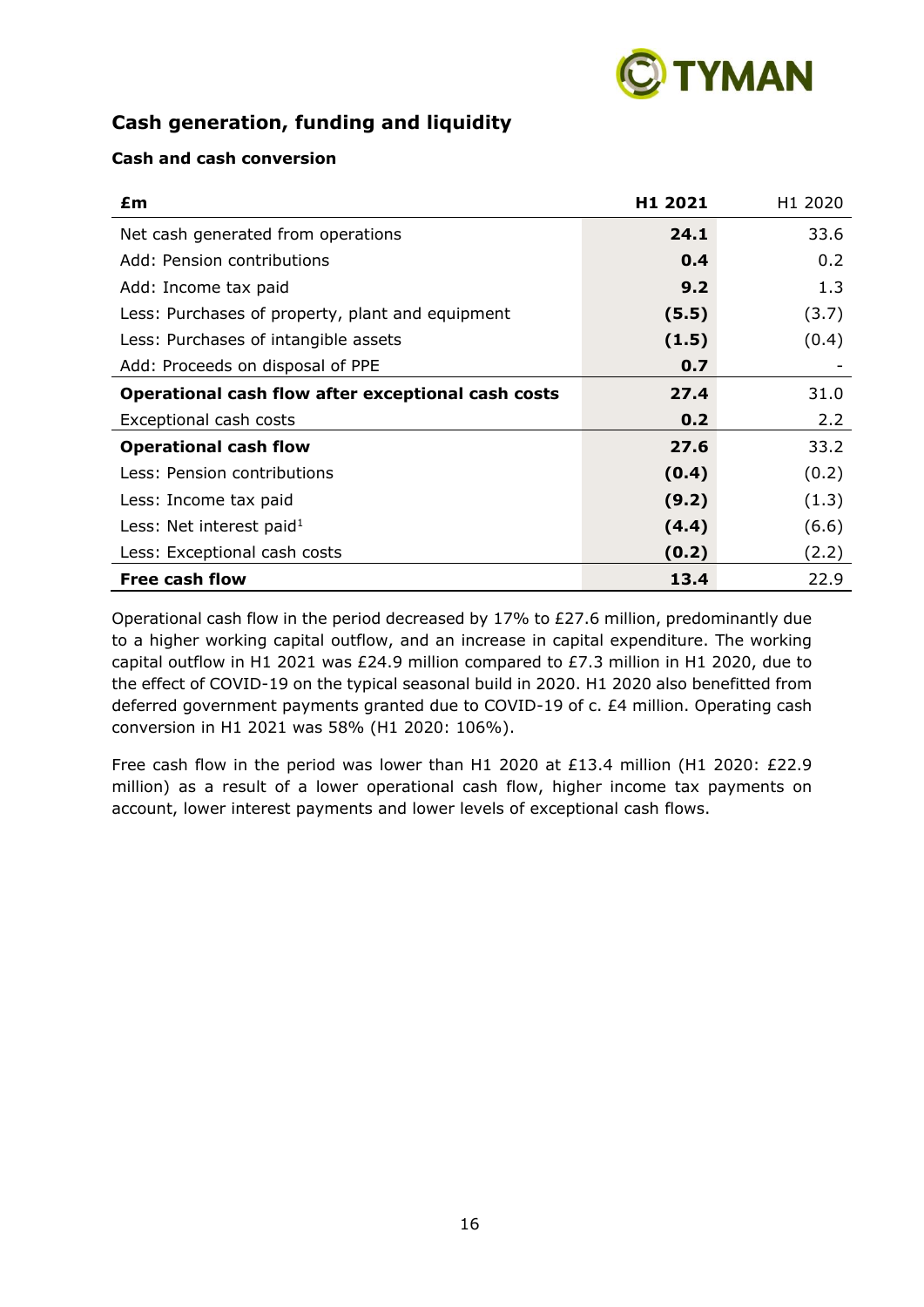

# **Debt facilities**

| <b>Facility</b>  | <b>Maturity</b> | <b>Currency</b> | <b>Committed</b> | <b>Uncommitted</b> |
|------------------|-----------------|-----------------|------------------|--------------------|
| 2018 Facility    | Feb 2024        | Multicurrency   | £240.0m          | £70.0m             |
| 4.97 % USPP      | Nov 2021        | US\$            | US\$55.0m        |                    |
| 5.37 % USPP      | Nov 2024        | US\$            | US\$45.0m        |                    |
| Other facilities | Various         | €               | €0.1m            | -                  |

Bank and US private placement facilities available to the Group, as at 30 June 2021, were as follows:

# **Liquidity**

At 30 June 2021 the Group had gross outstanding borrowings of £208.8 million (H1 2020: £301.1 million), cash balances of £61.1 million (H1 2020: £79.9 million) and committed but undrawn facilities of £153.1 million (H1 2020: £78.7 million). This provides immediately available liquidity of £214.2 million (H1 2020: £158.6 million). The Group also has potential access to the uncommitted £70.0 million accordion facility.

Net debt at the period end was £146.8 million (H1 2020: £219.8 million). Adjusted net debt, which excludes lease liabilities and unamortised finance arrangement fees was £95.9 million (H1 2020: £160.5 million), reflecting strong operational cash generation and movements in foreign exchange.

#### **Covenant performance**

| At 30 June 2021 | Test   | <b>Performance</b> $^{(1)}$ Headroom $^{(2)}$ Headroom $^{(2)}$ |       |       |
|-----------------|--------|-----------------------------------------------------------------|-------|-------|
| Leverage        | < 4.0x | 0.9x                                                            | 85.5m | 77.5% |
| Interest Cover  | > 4.0x | 15.8x                                                           | 81.3m | 74.7% |

*(1) Calculated covenant performance consistent with the Group's banking covenant test (banking covenants set on a frozen GAAP basis and not impacted by IFRS 16)*

*(2) The approximate amount by which adjusted EBITDA would need to decline before the relevant covenant is breached*

At the half year, the Group retained significant headroom on its banking covenants. Leverage at the period end was 0.9x (H1 2020: 1.8x), reflecting the higher EBITDA and lower level of net debt. Interest cover at the period end was 15.8x (H1 2020: 8.4x), reflecting the lower interest expense and an increase in adjusted EBITDA.

In the prior year, in order to provide additional headroom during the period of uncertainty arising from COVID-19, the Group agreed a temporary relaxation of the leverage covenant with its lenders from 3.0x adjusted EBITDA to 3.5x at December 2020 and 4.0x at 30 June 2021. From December 2021, this reverts back to 3.0x adjusted EBITDA.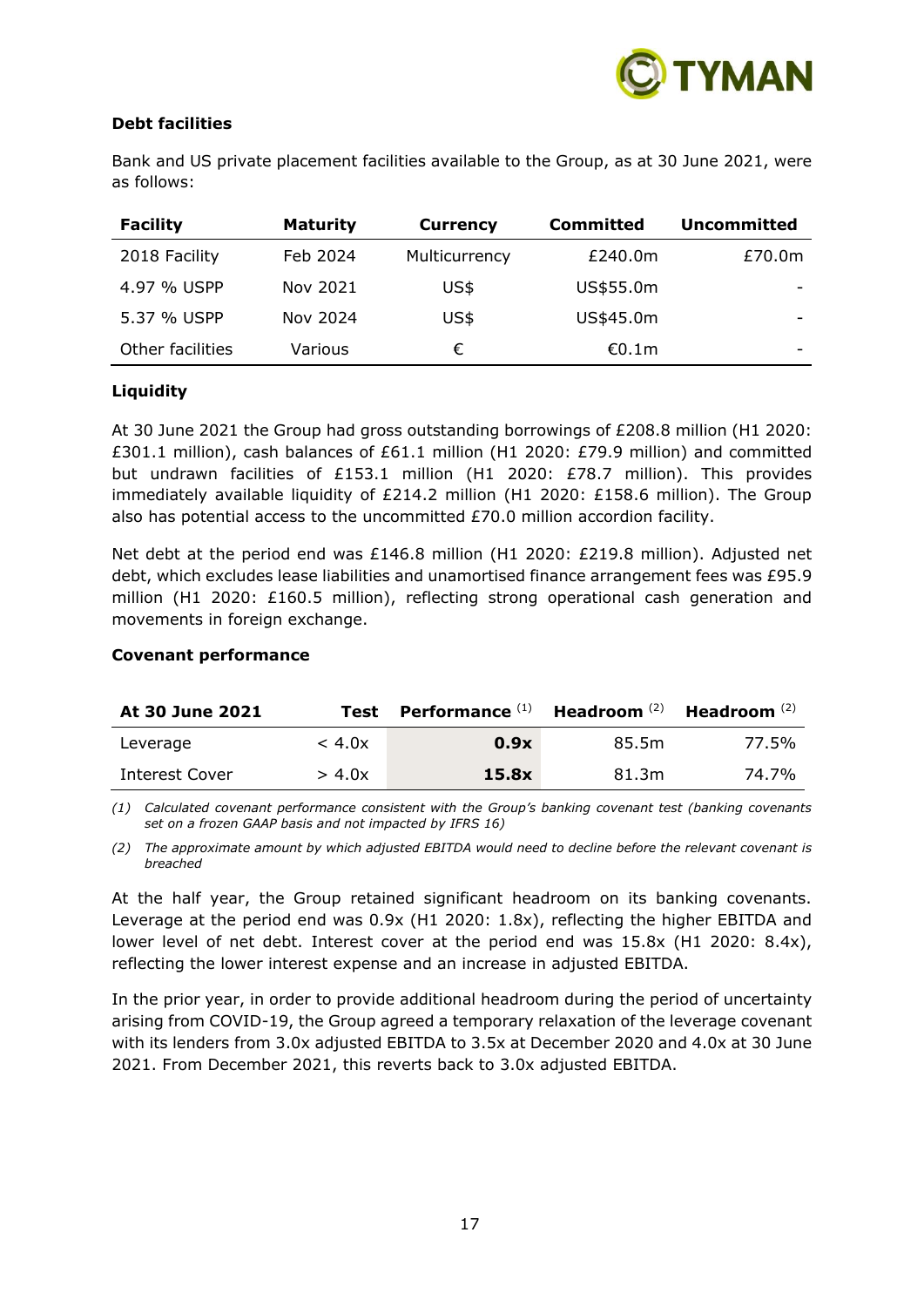

# **Balance sheet – assets and liabilities**

# **Working capital**

| £m                           | <b>FY 2020</b> | Mvt    | FX    | H1 2021 |
|------------------------------|----------------|--------|-------|---------|
| Inventories                  | 84.0           | 27.9   | (1.3) | 110.6   |
| Trade receivables            | 63.1           | 10.9   | (1.3) | 72.7    |
| Trade payables               | (55.1)         | (10.4) | 1.0   | (64.5)  |
| <b>Trade working capital</b> | 92.0           | 28.4   | (1.6) | 118.8   |

Trade working capital at the half year, net of provisions, was £118.8 million (H1 2020: £114.4 million; FY 2020: £92.0 million). The trade working capital build to the half year at average exchange rates was £28.4 million (H1 2020: £6.9 million).

The inventory build at average exchange rates was £27.9 million (H1 2020: £2.0 million). Inventory has increased significantly as a result of the increase in demand, as well as delays in shipping finished goods in North America due to workforce availability issues. Trade receivables and trade payables increased in the period due to the increased trading activity in the period.

The year to date increase in trade working capital was partially offset by a  $£1.6$  million adverse exchange movement.

# **Capital expenditure**

Gross capital expenditure increased to £7.0 million (H1 2020: £4.1 million) or  $1.1x$ depreciation (H1 2020: 0.6x), as the Group resumed investment following deferral of most non-essential expenditure in H1 2020 in light of COVID-19. Capital expenditure for the full year is expected to be £18 - £23 million, slightly lower than previous due to the level of operational intensity. The Group is prioritising those projects that have the most shortterm impact on capacity.

# **Balance sheet - equity**

# **Shares in issue**

At 30 June 2021, the total number of shares in issue was 196.8 million (H1 2020: 196.8 million) of which 0.5 million shares were held in treasury (H1 2020: 0.5 million).

# **Employee Benefit Trust purchases**

At 30 June 2021, the EBT held 0.8 million shares (H1 2020: 1.1 million). During the period, the EBT purchased 0.1 million shares in Tyman plc at a total cost of  $E0.3$  million.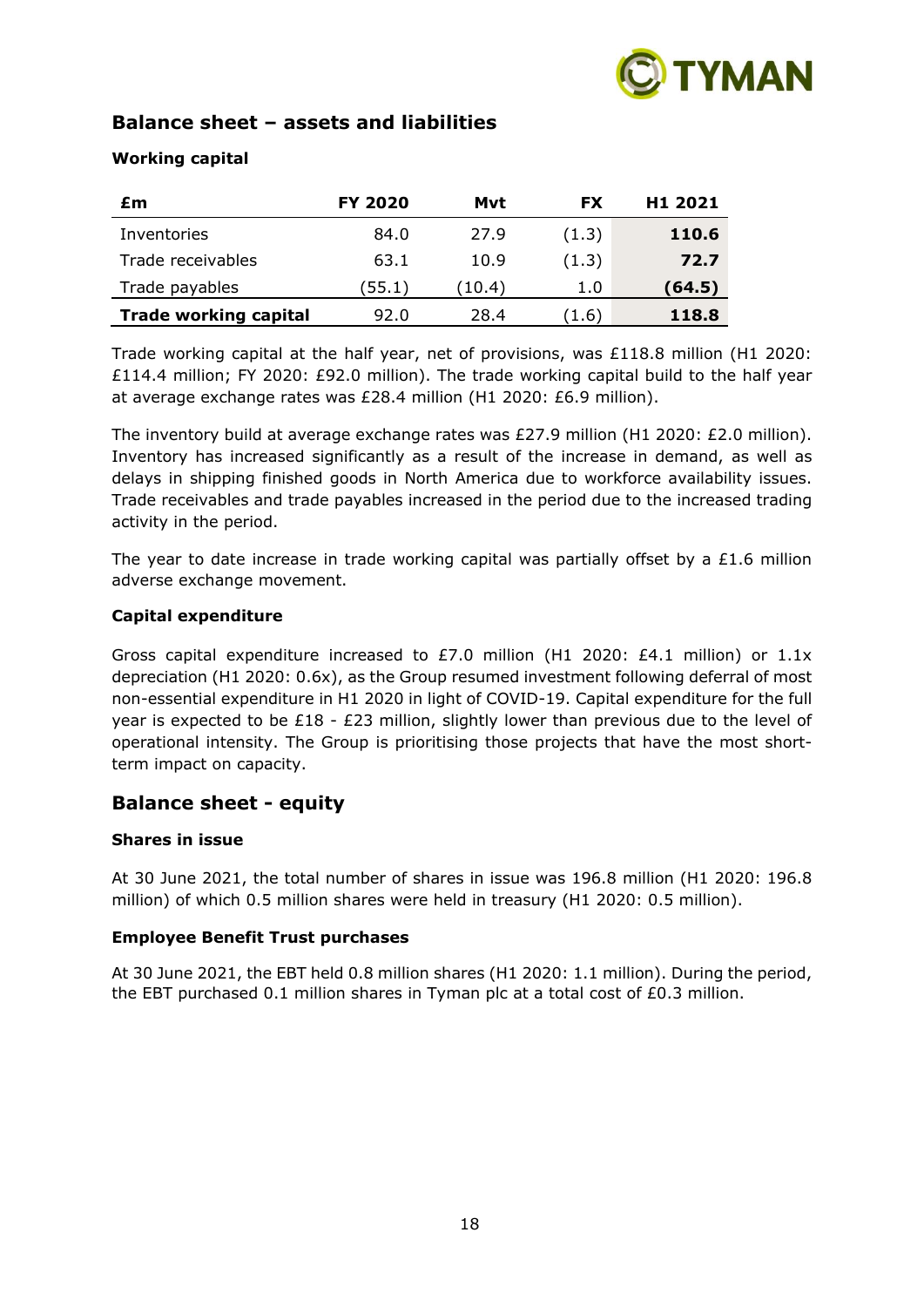

# **Other financial matters**

### **Return on capital employed**

ROCE increased by 470 bps to 15.5% (H1 2020: 10.8%) as a result of the strong adjusted operating profit, the lower carrying value of intangible assets through amortisation, and the impact of foreign exchange on goodwill.

#### **Currency**

The principal foreign currencies that impact the Group's results are the US dollar, the Euro, the Australian dollar and the Canadian dollar. In H1 2021, the Sterling was stronger against the US dollar, only slightly stronger against the Euro and Canadian dollar, and weaker against the Australian dollar when compared with the average exchange rates in H1 2020.

#### *Translational exposure*

| <b>Currency</b>                    | US\$   | Euro    | AUS\$     | CA\$                     | Other | Total  |
|------------------------------------|--------|---------|-----------|--------------------------|-------|--------|
| % myt in average rate              | 10.1%  | $0.7\%$ | $(6.2)\%$ | 0.7%                     |       |        |
| $Em$ Revenue impact <sup>(1)</sup> | (19.0) | (0.3)   | 0.3       | $\overline{\phantom{a}}$ | (2.0) | (21.0) |
| Em Profit impact $(1)(2)$          | (3.1)  | (0.1)   | 0.1       | -                        | (0.3) | (3.4)  |
| 1c decrease impact $(3)$           | £217k  | £60k    | £5k       | £9k                      |       |        |

*(1) Calculated based on H1 2021 financial information*

*(2) Adjusted Operating Profit impact*

*(3) Defined as the approximate favourable translation impact of a 1c decrease in the Sterling exchange rate of the respective currency on the Group's Adjusted Operating Profit*

The net effect of currency translation caused revenue and adjusted operating profit from ongoing operations to decrease by £21.0 million and £3.4 million respectively compared with H1 2020.

#### *Transactional exposure*

Divisions that purchase or sell products in currencies other than their functional currency will potentially incur transactional exposures. For purchases by the UK & Ireland division from the Far East, these exposures are principally Sterling/US dollar or Chinese renminbi. The Group's policy is to recover adverse transactional currency movements through price increases or surcharges. Currency forwards are used to cover expected future purchases for up to six months. The objective is to achieve an element of certainty in the cost of landed goods and to allow sufficient time for any necessary price changes to be implemented.

The gain on foreign exchange hedges in H1 2021 is minimal (H1 2020: gain of  $£0.6$ million). The Group's other transactional exposures generally benefit from the existence of natural hedges and are immaterial.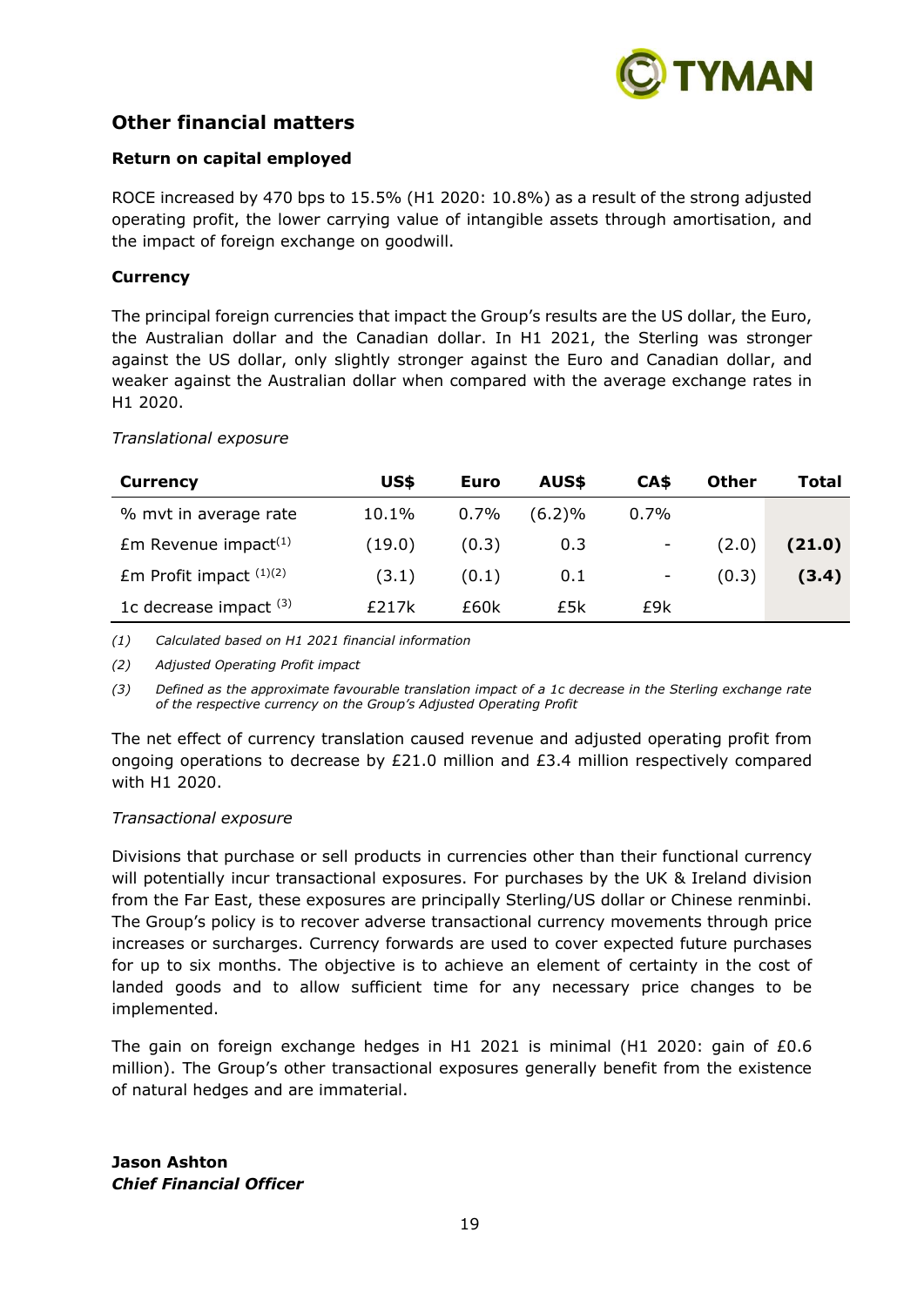

### **Condensed consolidated income statement**

|                                            |                | <b>Six months</b> | Six months       | Year ended  |
|--------------------------------------------|----------------|-------------------|------------------|-------------|
|                                            |                | ended             | ended            | 31 December |
|                                            |                | 30 June 2021      | 30 June 2020     | 2020        |
|                                            |                | (unaudited)       | (unaudited)      | (audited)   |
|                                            | Note           | £m                | £m               | £m          |
| <b>Revenue</b>                             | 3              | 312.5             | 254.1            | 572.8       |
| Cost of sales                              |                | (203.5)           | (174.2)          | (380.7)     |
| <b>Gross profit</b>                        |                | 109.0             | 79.9             | 192.1       |
| Administrative expenses                    |                | (70.0)            | (58.9)           | (132.4)     |
| <b>Operating profit</b>                    |                | 39.0              | 21.0             | 59.7        |
| Analysed as:                               |                |                   |                  |             |
| Adjusted $(1)$ operating profit            | 3              | 47.8              | 31.3             | 80.3        |
| <b>Exceptional items</b>                   | 4              | 0.1               | (0.8)            | (1.8)       |
| Amortisation of acquired intangible assets | 9              | (8.9)             | (9.5)            | (18.8)      |
| <b>Operating profit</b>                    |                | 39.0              | 21.0             | 59.7        |
| Finance income                             | 5              |                   | 0.6              | 0.3         |
| Finance costs                              | 5              | (4.7)             | (6.9)            | (12.4)      |
| <b>Net finance costs</b>                   | 5              | (4.7)             | (6.3)            | (12.1)      |
| <b>Profit before taxation</b>              |                | 34.3              | 14.7             | 47.6        |
| Income tax charge                          | 6              | (8.0)             | (2.3)            | (10.4)      |
| <b>Profit for the period</b>               |                | 26.3              | 12.4             | 37.2        |
|                                            |                |                   |                  |             |
| Basic earnings per share                   | 7              | 13.5p             | 6.4p             | 19.1p       |
| Diluted earnings per share                 | $\overline{7}$ | 13.4p             | 6.4p             | 19.0p       |
|                                            |                |                   |                  |             |
| <b>Non-GAAP alternative performance</b>    |                |                   |                  |             |
| measures <sup>(1)</sup>                    |                |                   |                  |             |
| Adjusted $(1)$ operating profit            |                | 47.8              | 31.3             | 80.3        |
| Adjusted $(1)$ profit before taxation      |                | 43.4              | 24.7             | 68.4        |
|                                            |                |                   |                  |             |
| Basic Adjusted earnings per share          | 7              | 17.1p             | 9.9 <sub>p</sub> | 27.2p       |
| Diluted Adjusted earnings per share        | 7              | 17.0p             | 9.9 <sub>p</sub> | 27.1p       |
|                                            |                |                   |                  |             |

*(1) Before amortisation of acquired intangible assets, deferred taxation on amortisation of acquired intangible assets, impairment of goodwill, exceptional items, gains and losses on the fair value of derivative financial instruments, amortisation of borrowing costs, and the associated tax effect. See definitions on page 39 for non-GAAP alternative performance measures.*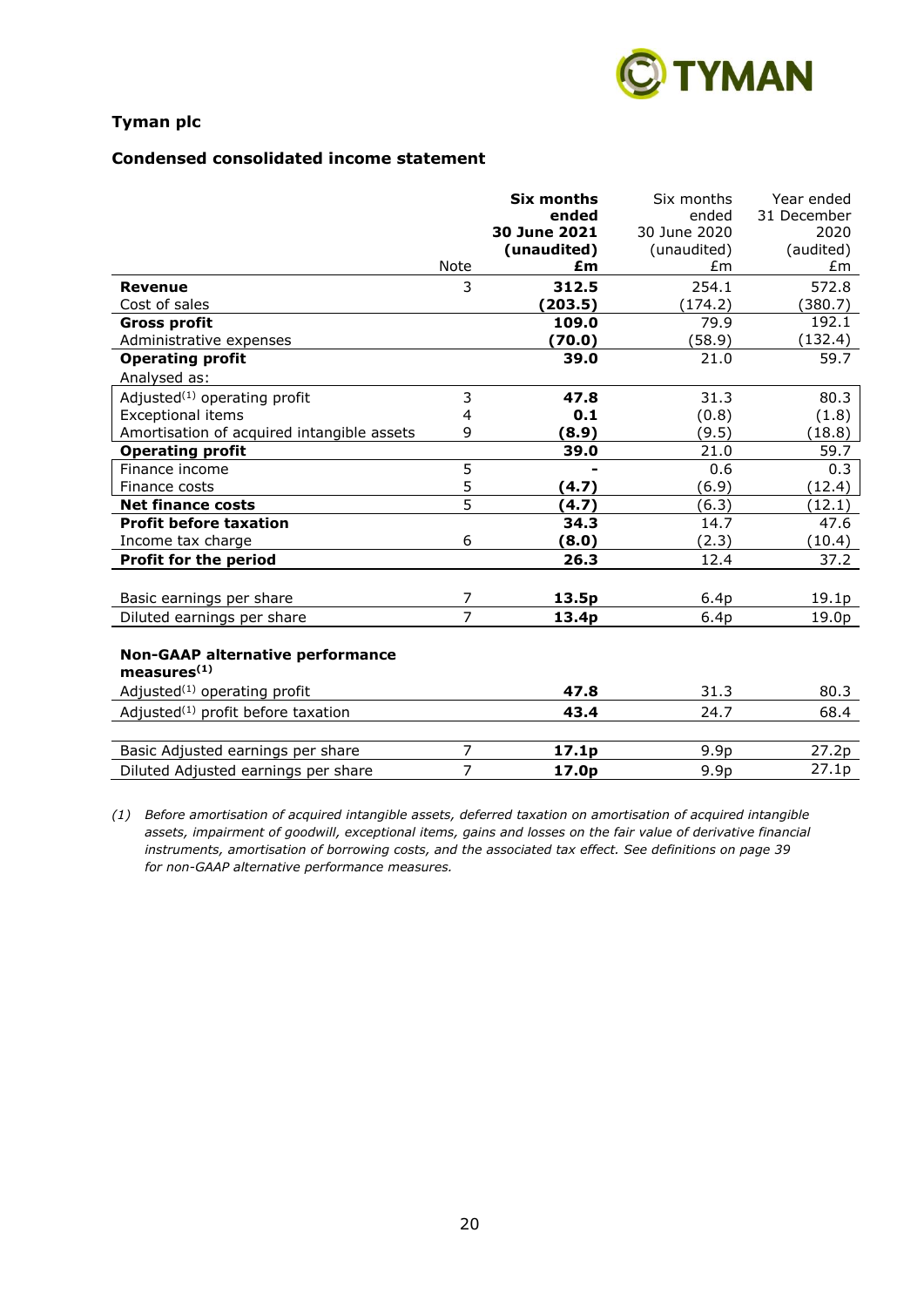

# **Condensed consolidated statement of comprehensive income**

|                                                        | Six months   | Six months   | Year ended  |
|--------------------------------------------------------|--------------|--------------|-------------|
|                                                        | ended        | ended        | 31 December |
|                                                        | 30 June 2021 | 30 June 2020 | 2020        |
|                                                        | (unaudited)  | (unaudited)  | (audited)   |
|                                                        | £m           | £m           | £m          |
| <b>Profit for the period</b>                           | 26.3         | 12.4         | 37.2        |
| Other comprehensive income/(expense)                   |              |              |             |
| Items that will not be reclassified to profit or loss  |              |              |             |
| Remeasurements of post-employment benefit              |              |              |             |
| obligations                                            | 1.5          | (0.8)        | 1.4         |
| Total items that will not be reclassified to profit or |              |              |             |
| loss                                                   | 1.5          | (0.8)        | 1.4         |
| Items that may be reclassified subsequently to         |              |              |             |
| profit or loss                                         |              |              |             |
| Exchange differences on translation of foreign         |              |              |             |
| operations                                             | (5.1)        | 19.9         | (12.7)      |
| Effective portion of changes in value of cash flow     |              |              |             |
| hedges                                                 |              | 0.2          | 0.3         |
| Total items that may be reclassified to profit or loss | (5.1)        | 20.1         | (12.4)      |
| Other comprehensive income/(expense) for the           |              |              |             |
| period                                                 | (3.6)        | 19.3         | (11.0)      |
| Total comprehensive income for the period              | 22.7         | 31.7         | 26.2        |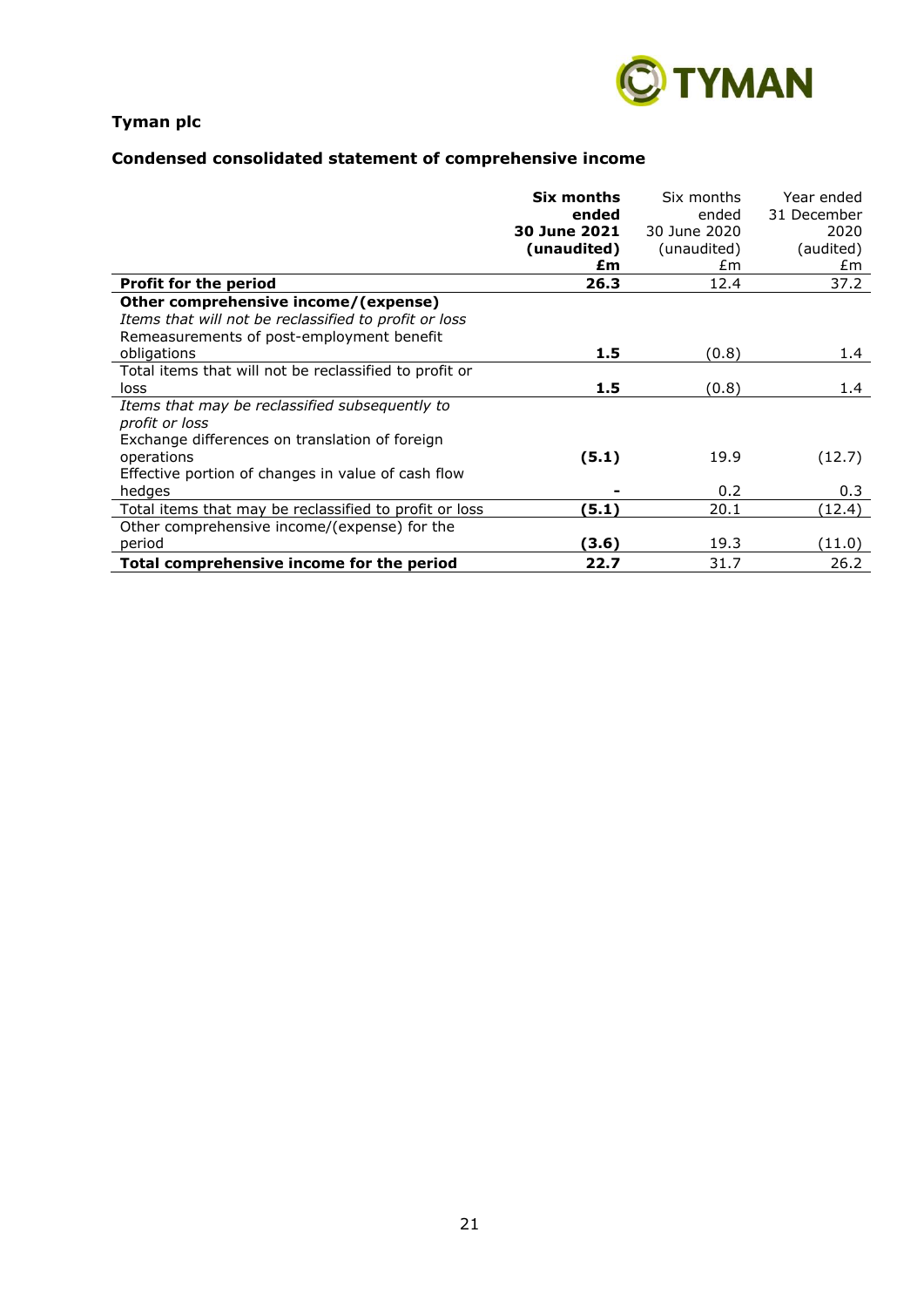

# **Condensed consolidated statement of changes in equity**

|                                     | Share<br>capital         | Treasury<br>reserve | Hedging<br>reserve       | Translation<br>reserve | Retained<br>earnings | Total<br>equity |
|-------------------------------------|--------------------------|---------------------|--------------------------|------------------------|----------------------|-----------------|
|                                     | Em                       | £m                  | £m                       | £m                     | £m                   | £m              |
| At 1 January 2020 (audited)         | 9.8                      | (4.3)               | (0.3)                    | 59.5                   | 351.6                | 416.3           |
| Total comprehensive income          |                          |                     | 0.2                      | 19.9                   | 11.6                 | 31.7            |
| Profit for the period               |                          |                     |                          |                        | 12.4                 | 12.4            |
| Other comprehensive                 |                          |                     |                          |                        |                      |                 |
| income/(expense)                    | $\qquad \qquad -$        |                     | 0.2                      | 19.9                   | (0.8)                | 19.3            |
| Transactions with owners            | $\overline{\phantom{a}}$ | 0.8                 |                          |                        | (0.7)                | 0.1             |
| Share-based payments <sup>(1)</sup> |                          |                     |                          |                        | 0.4                  | 0.4             |
| Issue of own shares from EBT        |                          | 1.1                 |                          |                        | (1.1)                |                 |
| Purchase of own shares for          |                          |                     |                          |                        |                      |                 |
| <b>EBT</b>                          |                          | (0.3)               |                          |                        |                      | (0.3)           |
| At 30 June 2020 (unaudited)         | 9.8                      | (3.5)               | (0.1)                    | 79.4                   | 362.5                | 448.1           |
| Total comprehensive                 |                          |                     |                          |                        |                      |                 |
| income/(expense)                    | $\qquad \qquad -$        |                     | 0.1                      | (32.6)                 | 27.0                 | (5.5)           |
| Profit for the period               |                          |                     |                          |                        | 24.8                 | 24.8            |
| Other comprehensive                 |                          |                     |                          |                        |                      |                 |
| income/(expense)                    | $\overline{\phantom{a}}$ |                     | 0.1                      | (32.6)                 | 2.2                  | (30.3)          |
| Transactions with owners            | $\equiv$                 | 0.1                 | $\overline{\phantom{a}}$ |                        | 0.4                  | 0.5             |
| Share-based payments <sup>(1)</sup> |                          |                     |                          |                        | 0.5                  | 0.5             |
| Issue of own shares from EBT        |                          | 0.1                 |                          |                        | (0.1)                |                 |
| At 31 December 2020                 |                          |                     |                          |                        |                      |                 |
| (audited)                           | 9.8                      | (3.4)               |                          | 46.8                   | 389.9                | 443.1           |
| Total comprehensive                 |                          |                     |                          |                        |                      |                 |
| income/(expense)                    |                          |                     |                          | (5.1)                  | 27.8                 | 22.7            |
| Profit for the period               |                          |                     |                          |                        | 26.3                 | 26.3            |
| Other comprehensive                 |                          |                     |                          |                        |                      |                 |
| income/(expense)                    |                          |                     |                          | (5.1)                  | 1.5                  | (3.6)           |
| Transactions with owners            |                          | 0.7                 |                          |                        | (8.2)                | (7.5)           |
| Share-based payments <sup>(1)</sup> |                          |                     |                          |                        | 0.6                  | 0.6             |
| Dividends paid                      |                          |                     |                          |                        | (7.8)                | (7.8)           |
| Issue of own shares from EBT        |                          | 1.0                 |                          |                        | (1.0)                |                 |
| Purchase of own shares for          |                          |                     |                          |                        |                      |                 |
| <b>EBT</b>                          |                          | (0.3)               |                          |                        |                      | (0.3)           |
| At 30 June 2021                     |                          |                     |                          |                        |                      |                 |
| (unaudited)                         | 9.8                      | (2.7)               |                          | 41.7                   | 409.5                | 458.3           |

*(1) Share-based payments include a tax debit of £Nil (six months ended 30 June 2020: £Nil; year ended 31 December 2020: tax credit of £0.2 million)*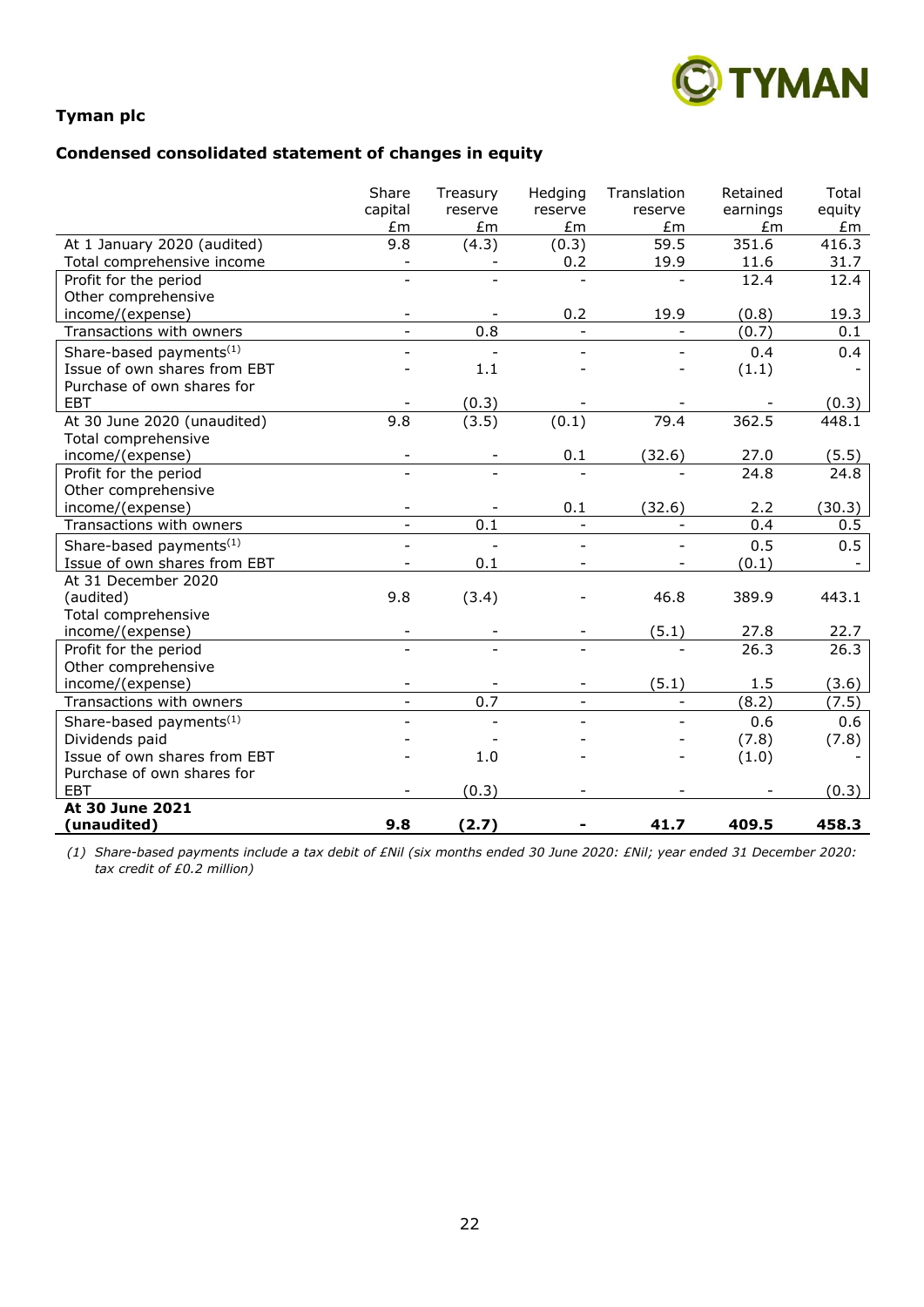

# **Condensed consolidated balance sheet**

|                                                       |      | 30 June     | 30 June     | 31 December |
|-------------------------------------------------------|------|-------------|-------------|-------------|
|                                                       |      | 2021        | 2020        | 2020        |
|                                                       |      | (unaudited) | (unaudited) | (audited)   |
|                                                       | Note | £m          | £m          | £m          |
| <b>TOTAL ASSETS</b>                                   |      |             |             |             |
| <b>Non-current assets</b>                             |      |             |             |             |
| Goodwill                                              | 8    | 357.2       | 393.2       | 361.9       |
| Intangible assets                                     | 9    | 74.5        | 100.4       | 84.1        |
| Property, plant and equipment                         | 10   | 58.4        | 66.4        | 60.7        |
| Right of use assets                                   |      | 49.8        | 59.5        | 51.8        |
| Financial assets at fair value through profit or loss | 13   | 1.1         | 1.1         | 1.1         |
| Deferred tax assets                                   |      | 15.8        | 17.2        | 16.3        |
|                                                       |      | 556.8       | 637.8       | 575.9       |
| <b>Current assets</b>                                 |      |             |             |             |
| Inventories                                           |      | 110.6       | 95.1        | 84.0        |
| Trade and other receivables                           |      | 83.8        | 79.0        | 72.8        |
| Cash and cash equivalents                             |      | 61.1        | 79.9        | 69.7        |
| Derivative financial instruments                      | 13   |             | 0.1         |             |
|                                                       |      | 255.5       | 254.1       | 226.5       |
| <b>TOTAL ASSETS</b>                                   |      | 812.3       | 891.9       | 802.4       |
| <b>LIABILITIES</b>                                    |      |             |             |             |
| <b>Current liabilities</b>                            |      |             |             |             |
| Trade and other payables                              |      | (98.4)      | (81.4)      | (84.4)      |
| Derivative financial instruments                      | 13   | (0.2)       |             | (0.2)       |
| Borrowings                                            | 11   | (39.8)      |             | (40.3)      |
| Lease liabilities                                     |      | (5.0)       | (6.3)       | (5.4)       |
| Current tax liabilities                               |      | (7.7)       | (8.3)       | (6.8)       |
| Provisions                                            |      | (1.4)       | (1.3)       | (1.3)       |
|                                                       |      | (152.5)     | (97.3)      | (138.4)     |
| <b>Non-current liabilities</b>                        |      |             |             |             |
| Borrowings                                            | 11   | (116.3)     | (238.9)     | (128.8)     |
| Lease liabilities                                     |      | (46.8)      | (54.5)      | (48.4)      |
| Deferred tax liabilities                              |      | (24.4)      | (31.6)      | (26.8)      |
| Retirement benefit obligations                        |      | (6.3)       | (12.9)      | (8.9)       |
| Provisions                                            |      | (7.2)       | (8.1)       | (7.6)       |
| Other payables                                        |      | (0.5)       | (0.5)       | (0.4)       |
|                                                       |      | (201.5)     | (346.5)     | (220.9)     |
| <b>TOTAL LIABILITIES</b>                              |      | (354.0)     | (443.8)     | (359.3)     |
| <b>NET ASSETS</b>                                     |      | 458.3       | 448.1       | 443.1       |
| <b>EQUITY</b>                                         |      |             |             |             |
| Capital and reserves attributable to owners of        |      |             |             |             |
| the Company                                           |      |             |             |             |
| Share capital                                         | 12   | 9.8         | 9.8         | 9.8         |
| Treasury reserve                                      |      | (2.7)       | (3.5)       | (3.4)       |
| Hedging reserve                                       |      |             | (0.1)       |             |
| Translation reserve                                   |      | 41.7        | 79.4        | 46.8        |
| Retained earnings                                     |      | 409.5       | 362.5       | 389.9       |
| <b>TOTAL EQUITY</b>                                   |      | 458.3       | 448.1       | 443.1       |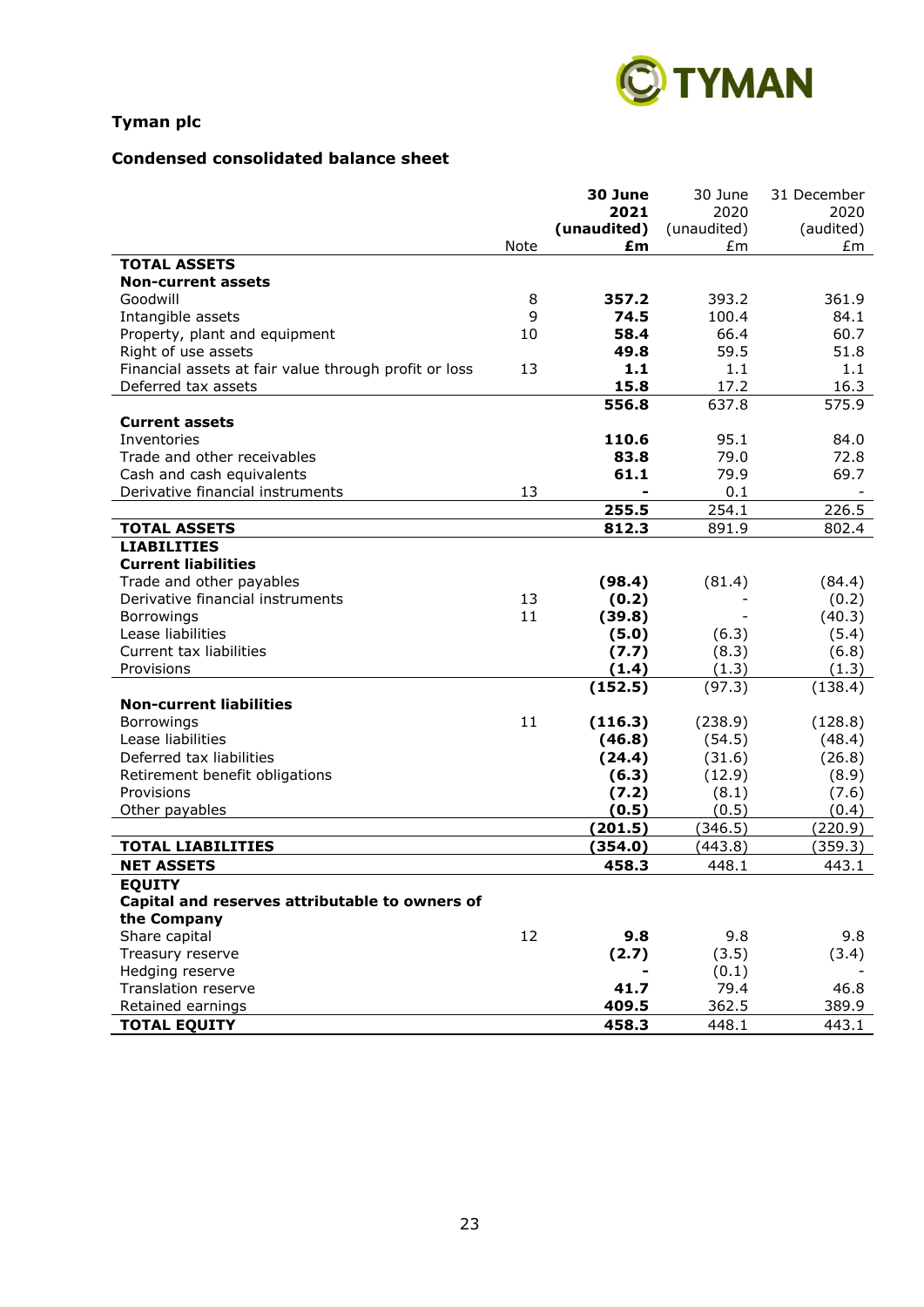

# **Condensed consolidated cash flow statement**

|                                                        |      |              |              | Year<br>ended |
|--------------------------------------------------------|------|--------------|--------------|---------------|
|                                                        |      | Six months   | Six months   | 31            |
|                                                        |      | ended        | ended        | December      |
|                                                        |      | 30 June 2021 | 30 June 2020 | 2020          |
|                                                        |      | (unaudited)  | (unaudited)  | (audited)     |
|                                                        | Note | £m           | £m           | £m            |
| Cash flow from operating activities                    |      |              |              |               |
| Profit before taxation                                 | 3    | 34.3         | 14.7         | 47.6          |
| Adjustments                                            | 14   | 24.3         | 27.9         | 55.9          |
| Changes in working capital <sup>(1)</sup> :            |      |              |              |               |
| Inventories                                            |      | (27.9)       | (2.0)        | 3.3           |
| Trade and other receivables                            |      | (12.5)       | (0.5)        | 1.7           |
| Trade and other payables                               |      | 15.5         | (4.8)        | 3.3           |
| Provisions utilised                                    |      |              | (0.2)        | (0.4)         |
| Pension contributions                                  |      | (0.4)        | (0.2)        | (1.7)         |
| Income tax paid                                        |      | (9.2)        | (1.3)        | (13.8)        |
| Net cash generated from operations                     |      | 24.1         | 33.6         | 95.9          |
| Cash flow from investing activities                    |      |              |              |               |
| Purchases of property, plant and equipment             | 10   | (5.5)        | (3.7)        | (9.9)         |
| Purchases of intangible assets                         | 9    | (1.5)        | (0.4)        | (0.6)         |
| Proceeds on disposal of PPE                            |      | 0.7          |              |               |
| Acquisitions of subsidiary undertakings <sup>(2)</sup> |      |              | (1.5)        | (1.5)         |
| Net cash used in investing activities                  |      | (6.3)        | (5.6)        | (12.0)        |
| <b>Cash flow from financing activities</b>             |      |              |              |               |
| Interest paid                                          |      | (4.4)        | (6.6)        | (12.5)        |
| Dividends paid                                         |      | (7.8)        |              |               |
| Purchase of own shares for EBT                         |      | (0.3)        | (0.3)        | (0.3)         |
| Drawdown of revolving credit facility                  |      |              | 83.4         | 91.6          |
| Repayments of revolving credit facility                |      | (9.2)        | (71.6)       | (135.7)       |
| Principal element of lease payments                    |      | (3.2)        | (3.3)        | (6.4)         |
| Net cash generated (used in)/from                      |      |              |              |               |
| financing activities                                   |      | (24.9)       | 1.6          | (63.3)        |
| Net (decrease)/increase in cash and cash               |      |              |              |               |
| equivalents                                            |      | (7.1)        | 29.6         | 20.6          |
| Exchange (losses)/gains on cash                        |      | (1.5)        | 1.3          | 0.1           |
| Cash and cash equivalents at start of period           |      | 69.7         | 49.0         | 49.0          |
| Cash and cash equivalents at the end of                |      |              |              |               |
| period                                                 |      | 61.1         | 79.9         | 69.7          |

*(1) Excluding the effects of acquisition and exchange differences on consolidation.*

*(2) Net of cash acquired.*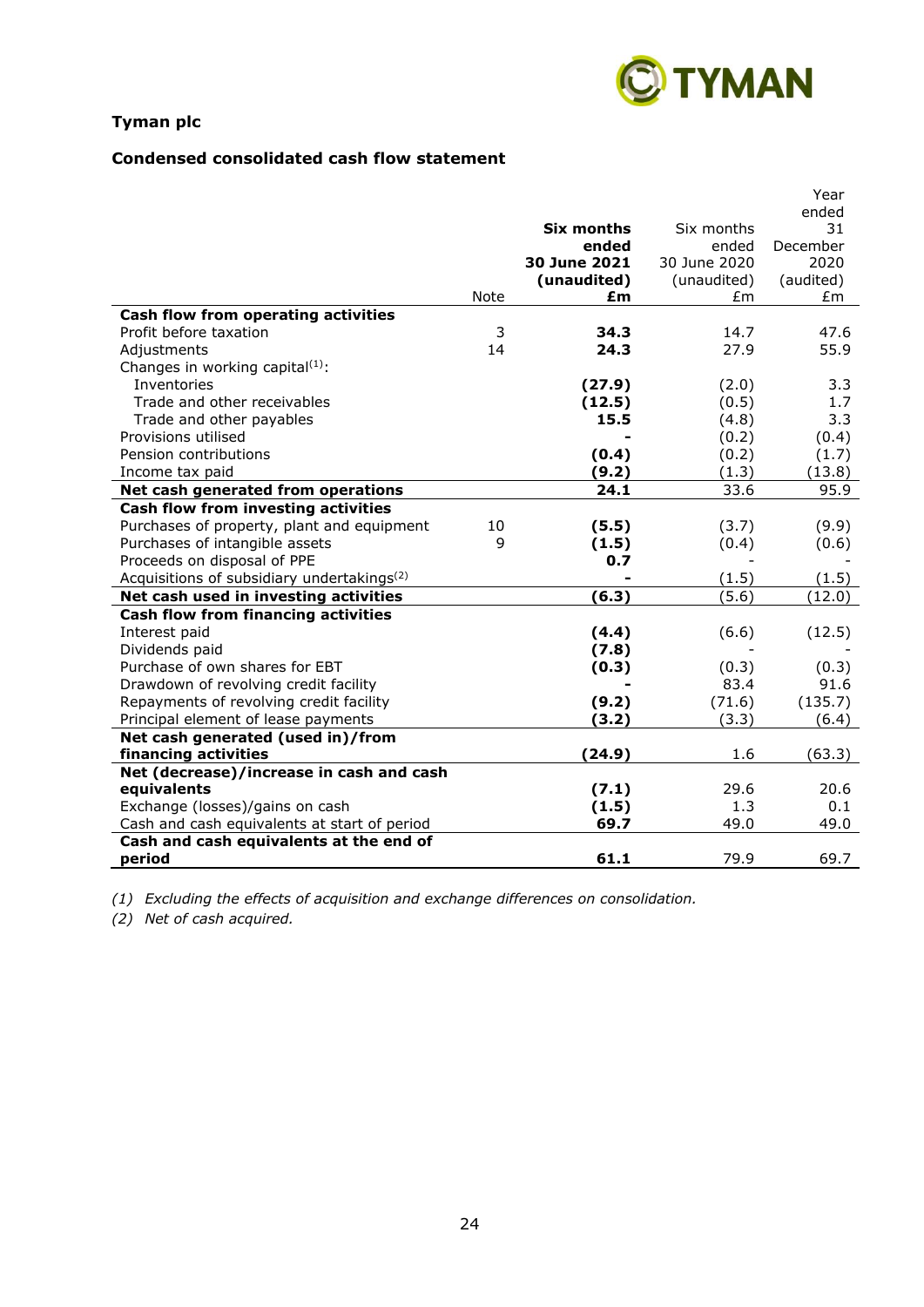

# **Notes to the condensed consolidated financial statements**

# **1. General information**

Tyman plc is a leading international supplier of engineered fenestration and access solutions to the construction industry. The Group designs and manufactures products that enhance the comfort, sustainability, security, safety and aesthetics of residential homes and commercial buildings. Tyman serves its markets through three regional divisions. Headquartered in London, the Group employs approximately 4,300 people with facilities in 17 countries worldwide.

Tyman is a public limited company listed on the London Stock Exchange, incorporated and domiciled in England and Wales. The address of the Company's registered office is 29 Queen Anne's Gate, London, SW1H 9BU.

These Interim Financial Statements were approved for issue on 27 July 2021 and have been reviewed, not audited, by PwC, the Group's auditors.

These Interim Financial Statements do not comprise statutory accounts within the meaning of Section 434 of the Companies Act 2006. Statutory accounts for the year ended 31 December 2020 were approved by the Board of Directors on 4 March 2021 and delivered to the Registrar of Companies. The report of the auditors on those accounts was unqualified, did not contain an emphasis of matter paragraph and did not contain any statement under Section 498 of the Companies Act 2006.

The financial information for the year ended 31 December 2020 is extracted from the Group's consolidated financial statements for that year.

# **2. Accounting policies and basis of preparation**

#### **2.1 Basis of preparation**

The Interim Financial Statements have been prepared in accordance with the Disclosure and Transparency Rules of the Financial Conduct Authority and with International Accounting Standard 34, 'Interim Financial Reporting'. The Interim Financial Statements should be read in conjunction with the annual financial statements for the year ended 31 December 2020 and any public announcements made by Tyman plc during the interim reporting period.

# **2.2 Changes in accounting policies and disclosures**

#### *2.2.1 New accounting standards effective in period*

The accounting standards that became applicable in the period did not impact on the Group's accounting policies and did not require retrospective adjustments.

In April 2021, the IFRS Interpretations Committee confirmed their decision regarding the accounting for Configuration and Customisation ('CC') costs in a Cloud Computing Arrangements (Software as a Service 'SaaS') under IAS 38. This does not have an impact on the current period's results but may impact the treatment of implementation costs associated with certain system upgrades planned later in 2021 and 2022. This means that implementation costs that would previously have been capitalised as intangible assets may need to be expensed upfront unless they meet the definition of separable intangible assets.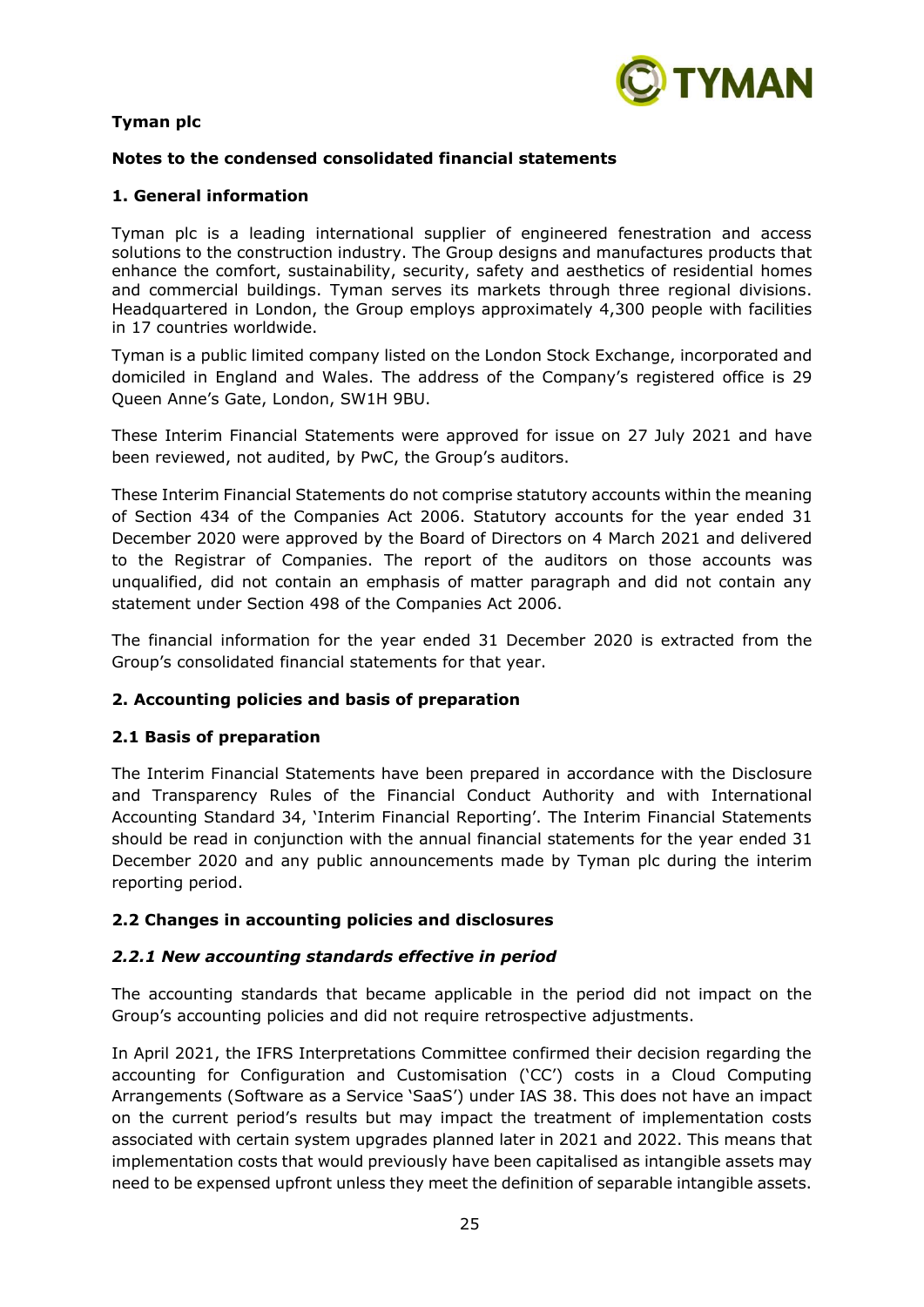

The Group will assess the appropriate treatment for each system implementation based on the circumstances. This is not expected to have a material impact on 2021.

# *2.2.2 New, revised and amended accounting standards not yet effective*

None of the standards which have been issued by the IASB but are not yet effective are expected to have a material impact on the Group.

# **2.3 Going concern**

The Group's business activities, financial performance and position, together with factors likely to affect its future development and performance are described in the overview of results on pages 3 to 5. There have been no changes to the Group principal risks and uncertainties from those outlined in the annual report for the year ended 31 December 2020.

As at 30 June 2021, the Group had cash and cash equivalents of £61.1 million and an undrawn RCF available of £153.1 million, giving liquidity headroom of £214.2 million. The Group also has potential access to an uncommitted accordion facility of £70 million.

The Group is subject to leverage and interest cover covenants tested in June and December and had significant headroom on both covenants at 30 June 2021. In the previous year, to provide increased headroom during the period of uncertainty arising from COVID-19, the Group agreed a relaxation of the leverage covenant from 3.0x adjusted EBITDA to 3.5x at 31 December 2020 and 4.0x at 30 June 2021. The Group has £85.5 million of EBITDA headroom on the leverage covenant (77.5%) and £81.3 million on the interest cover covenant (74.7%).

The Group has modelled a base case scenario and a severe but plausible downside scenario. The base case scenario reflects the latest forecast for the remainder of 2021 and 2022, which assumes current trading conditions continue. The downside scenario assumes a deterioration of current trading conditions, with revenue falling 5% below the base case in H2 2021 and 12% below the base case in 2022. This scenario could arise if the raw material and labour availability issues worsen or demand slows as COVID restrictions continue to ease.

In both scenarios modelled, the Group would retain significant liquidity and covenant headroom throughout the period to 31 December 2022. Having reviewed the scenario models, available liquidity and taking into account current trading, the Directors are satisfied that the Group has sufficient resources to continue in operation for the foreseeable future, a period of not less than 12 months from the date of this report. Accordingly, the consolidated financial information has been prepared on a going concern basis.

# **2.4 Accounting policies**

The accounting policies adopted are consistent with those of the previous financial year and corresponding interim reporting period. Taxes on income in the interim periods are accrued using tax rates that would be applicable to expected total annual profit or loss.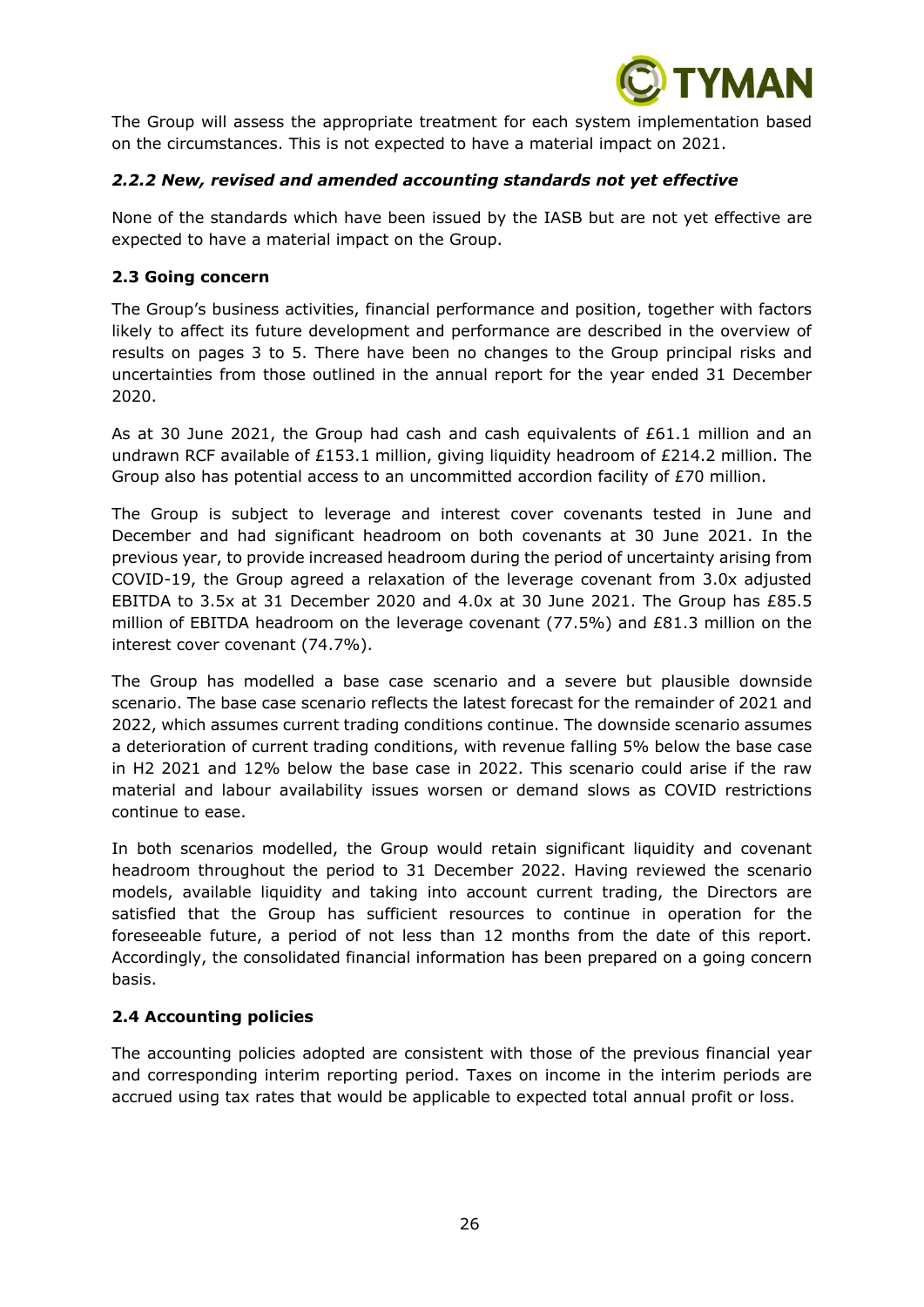

# **2.5 Accounting judgements and estimates**

The preparation of financial statements requires management to exercise judgement in applying the Group's accounting policies. It also requires the use of certain critical accounting estimates and assumptions that affect the reported amounts of assets, liabilities, income and expenses. Actual amounts may differ from these estimates.

In preparing these Interim Financial Statements, the significant judgements made by management in applying the Group's accounting policies and the key sources of estimation uncertainty were the same as those applied to the consolidated financial statements for the year ended 31 December 2020.

### **3. Segment reporting**

#### *Segment information*

The reporting segments reflect the manner in which performance is evaluated and resources are allocated. The Group operates through three clearly defined divisions: Tyman North America, Tyman UK & Ireland and Tyman International.

North America comprises all the Group's operations within the US, Canada and Mexico. UK & Ireland comprises the Group's UK and Ireland hardware business, together with Access 360 and Tyman Sourcing Asia. International comprises the Group's remaining businesses outside the US, Canada, Mexico and the UK (although includes the two UK seal manufacturing plants). Centrally incurred functional costs that are directly attributable to a division are allocated or recharged to the division. All other centrally incurred costs and eliminations are disclosed as a separate line item in the segment analysis.

Each reporting segment broadly represents the Group's geographical focus, being the North American, UK and International operations respectively. In the opinion of the Board, there is no material difference between the Group's operating segments and segments based on geographical splits. Accordingly, the Board does not consider geographically defined segments to be reportable. For completeness, the Group discloses certain financial data for business carried on in the UK that is not accounted for in Tyman UK & Ireland in note 3.1.

The following tables present Group revenue and profit information for the Group's reporting segments, which have been generated using the Group accounting policies, with no differences of measurement applied, other than those noted above.

#### **3.1 Revenue**

|                      | Six months ended<br>30 June 2021 (unaudited)<br>£'m |         | Six months ended<br>30 June 2020 (unaudited)<br>E'm |         |               |          |
|----------------------|-----------------------------------------------------|---------|-----------------------------------------------------|---------|---------------|----------|
| Inter-               |                                                     |         |                                                     |         |               |          |
|                      | <b>Segment</b>                                      | segment | <b>External</b>                                     | Segment | Inter-segment | External |
|                      | revenue                                             | revenue | revenue                                             | revenue | revenue       | revenue  |
| North America        | 192.7                                               | (1.1)   | 191.6                                               | 169.4   | (1.2)         | 168.2    |
| UK & Ireland         | 54.5                                                | (0.2)   | 54.3                                                | 39.4    | (0.3)         | 39.1     |
| International        | 68.2                                                | (1.6)   | 66.6                                                | 47.9    | (1.1)         | 46.8     |
| <b>Total revenue</b> | 315.4                                               | (2.9)   | 312.5                                               | 256.7   | (2.6)         | 254.1    |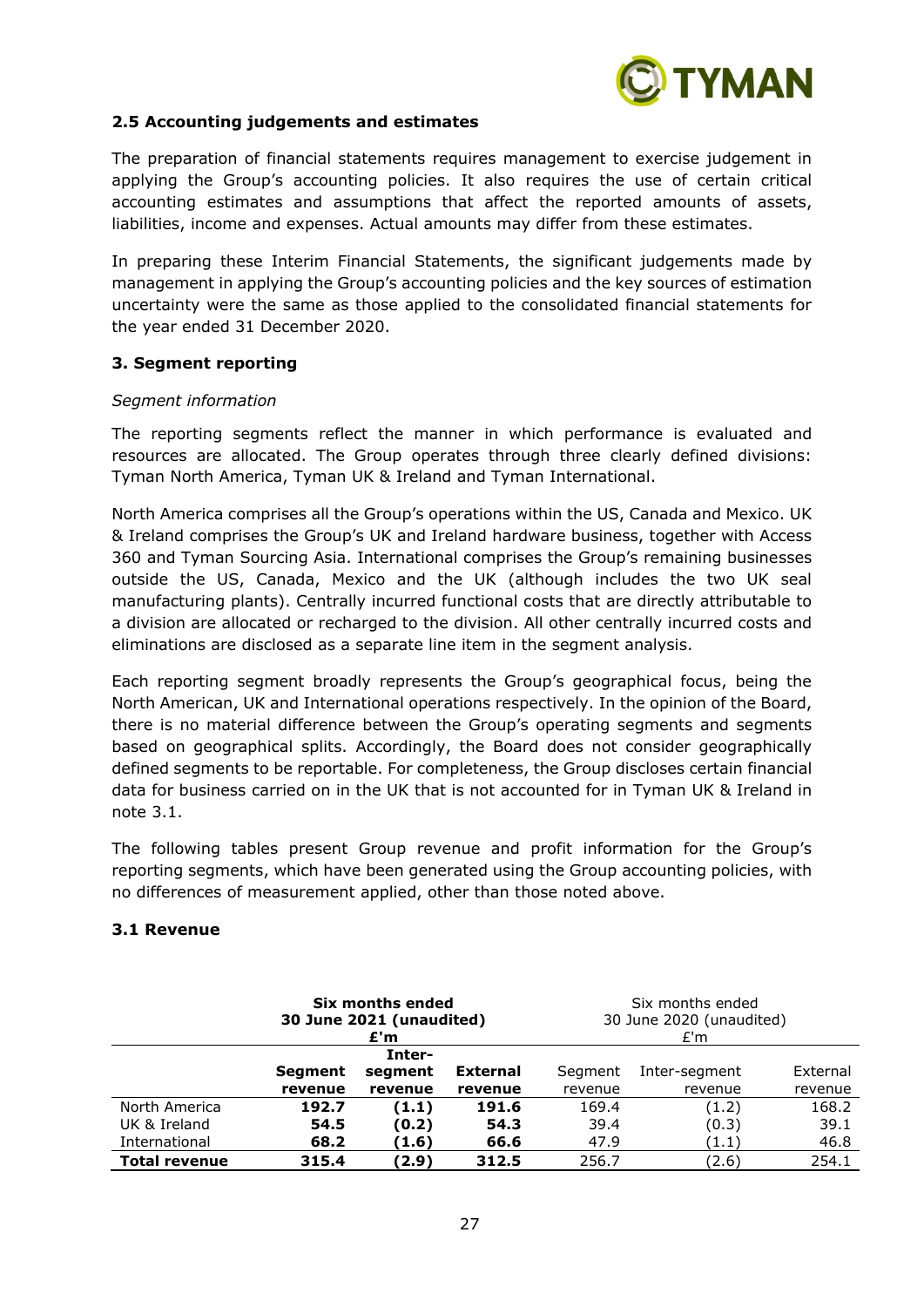

|                      | Year ended                    |         |          |  |  |
|----------------------|-------------------------------|---------|----------|--|--|
|                      | 31 December 2020 (audited)    |         |          |  |  |
|                      | £'m                           |         |          |  |  |
|                      | Inter-                        |         |          |  |  |
|                      | Segment                       | segment | External |  |  |
|                      | revenue<br>revenue<br>revenue |         |          |  |  |
| North America        | 374.8                         | (2.7)   | 372.1    |  |  |
| UK & Ireland         | 92.8                          | (0.6)   | 92.2     |  |  |
| International        | 110.9                         | (2.4)   | 108.5    |  |  |
| <b>Total revenue</b> | 578.5                         | (5.7    | 572.8    |  |  |

Included within the International segment is revenue attributable to the UK of £11.2 million (six months ended 30 June 2020: £7.5 million; year ended 31 December 2020: £17.2 million).

# **3.2 Profit before taxation**

|                                     |      | <b>Six months</b><br>ended<br>30 June 2021 | Six months<br>ended<br>30 June 2020 | Year ended<br>31 December<br>2020 |
|-------------------------------------|------|--------------------------------------------|-------------------------------------|-----------------------------------|
|                                     |      | (unaudited)                                | (unaudited)                         | (audited)                         |
|                                     | Note | £m                                         | £m                                  | £m                                |
| North America                       |      | 34.0                                       | 24.8                                | 64.5                              |
| UK & Ireland                        |      | 7.8                                        | 3.8                                 | 8.8                               |
| International                       |      | 10.5                                       | 4.6                                 | 12.3                              |
| Operating segment result            |      | 52.3                                       | 33.2                                | 85.6                              |
| Centrally incurred costs            |      | (4.5)                                      | (1.9)                               | (5.3)                             |
| <b>Adjusted operating profit</b>    |      | 47.8                                       | 31.3                                | 80.3                              |
| <b>Exceptional items</b>            | 4    | 0.1                                        | (0.8)                               | (1.8)                             |
| Amortisation of acquired intangible |      |                                            |                                     |                                   |
| assets                              | 9    | (8.9)                                      | (9.5)                               | (18.8)                            |
| <b>Operating profit</b>             |      | 39.0                                       | 21.0                                | 59.7                              |
| Net finance costs                   | 5    | (4.7)                                      | (6.3)                               | (12.1)                            |
| <b>Profit before taxation</b>       |      | 34.3                                       | 14.7                                | 47.6                              |

### **4. Exceptional items**

|                                   | Six months<br>ended<br>30 June<br>2021<br>(unaudited)<br>£'m | Six months<br>ended<br>30 June 2020<br>(unaudited)<br>E'm | Year ended<br>31 December<br>2020<br>(audited)<br>E'm |
|-----------------------------------|--------------------------------------------------------------|-----------------------------------------------------------|-------------------------------------------------------|
| Footprint restructuring - credits | 0.1                                                          |                                                           | 0.2                                                   |
| Footprint restructuring - net     | 0.1                                                          |                                                           | 0.2                                                   |
| M&A and integration - costs       |                                                              | (0.5)                                                     | (0.8)                                                 |
| M&A and integration - credits     |                                                              |                                                           | 0.6                                                   |
| M&A and integration - net         |                                                              | (0.5)                                                     | (0.2)                                                 |
| Redundancy and restructuring      |                                                              | (0.3)                                                     |                                                       |
| Loss on disposal of business      |                                                              |                                                           | (1.8)                                                 |
|                                   | 0.1                                                          | (0.8)                                                     | (1.8)                                                 |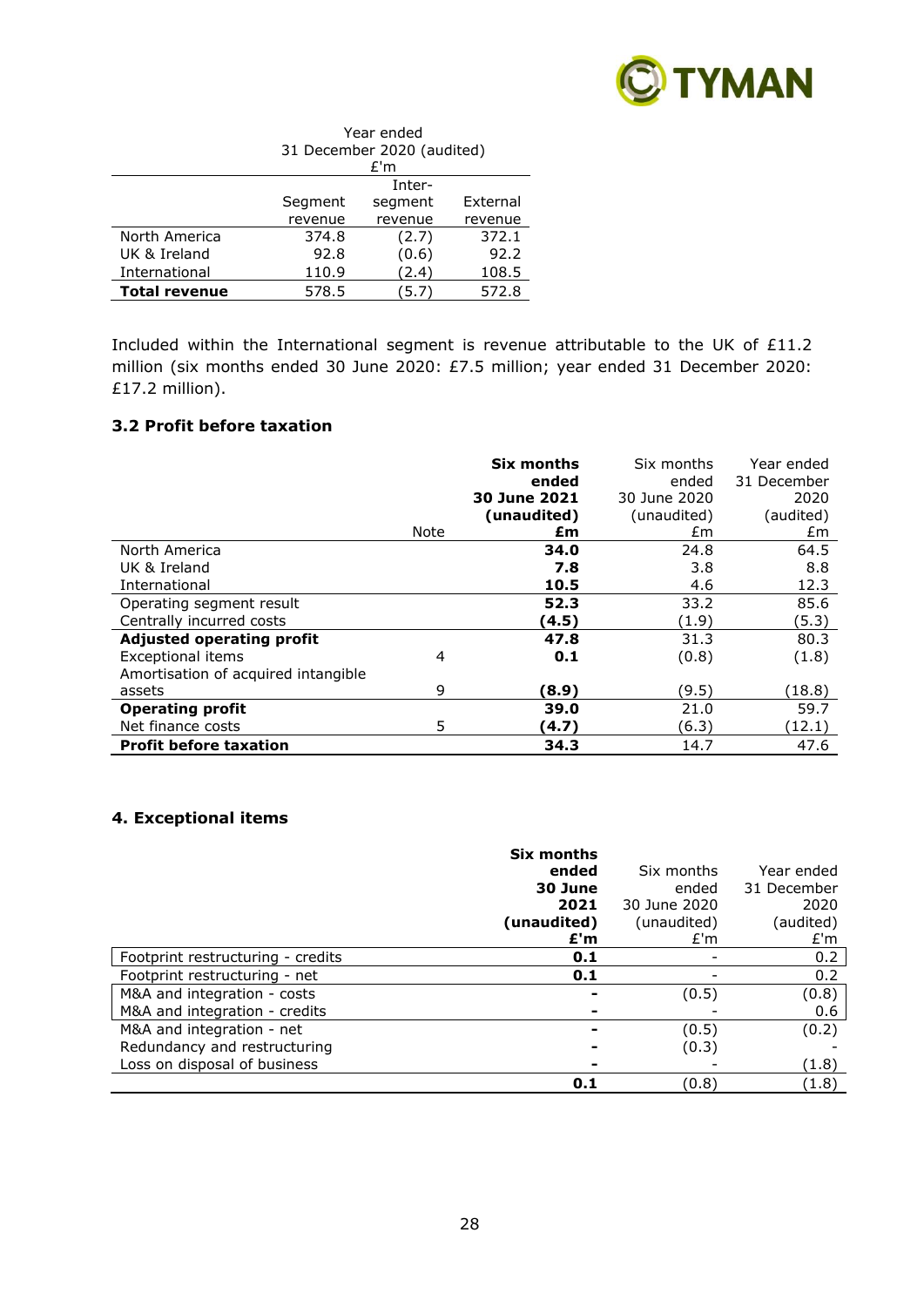

# *Footprint restructuring*

The footprint restructuring credit relates to release of an excess provision made in the prior year related to the streamlining of the International footprint. The classification as exceptional is consistent with the original charge.

#### *M&A and integration*

M&A and integration costs in previous periods relate to costs associated with the integration of businesses acquired in 2018, predominantly Ashland. The M&A and integration credits at year end 2020 related to the release of an excess warranty provision made on a previous acquisition.

### *Redundancy and restructuring*

Redundancy and restructuring costs of £0.3 million in the previous period relate primarily to costs associated with a workforce reduction.

### *Loss on disposal of business*

The loss on disposal of business in the year ended 31 December 2020 related to the loss on disposal of the Ventrolla business, which was divested on 5 November 2020.

### **5. Finance income and costs**

|                                                   | Six months   | Six months   | Year ended  |
|---------------------------------------------------|--------------|--------------|-------------|
|                                                   | ended        | ended        | 31 December |
|                                                   | 30 June 2021 | 30 June 2020 | 2020        |
|                                                   | (unaudited)  | (unaudited)  | (audited)   |
|                                                   | £m           | £m           | £m          |
| <b>Finance income</b>                             |              |              |             |
| Gain on revaluation of fair value hedge           |              | 0.6          | 0.3         |
|                                                   |              | 0.6          | 0.3         |
| <b>Finance costs</b>                              |              |              |             |
| Interest payable on bank loans, private placement |              |              |             |
| notes and overdrafts                              | (3.1)        | (5.0)        | (8.9)       |
| Interest on lease liabilities                     | (1.2)        | (1.5)        | (2.8)       |
| Amortisation of borrowing costs                   | (0.3)        | (0.3)        | (0.5)       |
| Pension interest cost                             | (0.1)        | (0.1)        | (0.2)       |
|                                                   | (4.7)        | (6.9)        | (12.4)      |
| <b>Net finance costs</b>                          | (4.7)        | (6.3)        | (12.1)      |

#### **6. Taxation**

The Group reported an income tax charge to the income statement of £8.0 million (H1 2020: £2.3 million), comprising a current tax charge of £10.3 million (H1 2020: £2.9 million) and a deferred tax credit of £2.3 million (H1 2020: £0.6 million).

The tax charge has been calculated using an effective tax rate of 23.3% (H1 2020: 15.6%) based on tax rates substantively enacted at 30 June 2021. The adjusted effective tax rate was 23.3% (H1 2020: 21.7%). This is the Group's current best estimate of the effective tax rate for the 2021 full year.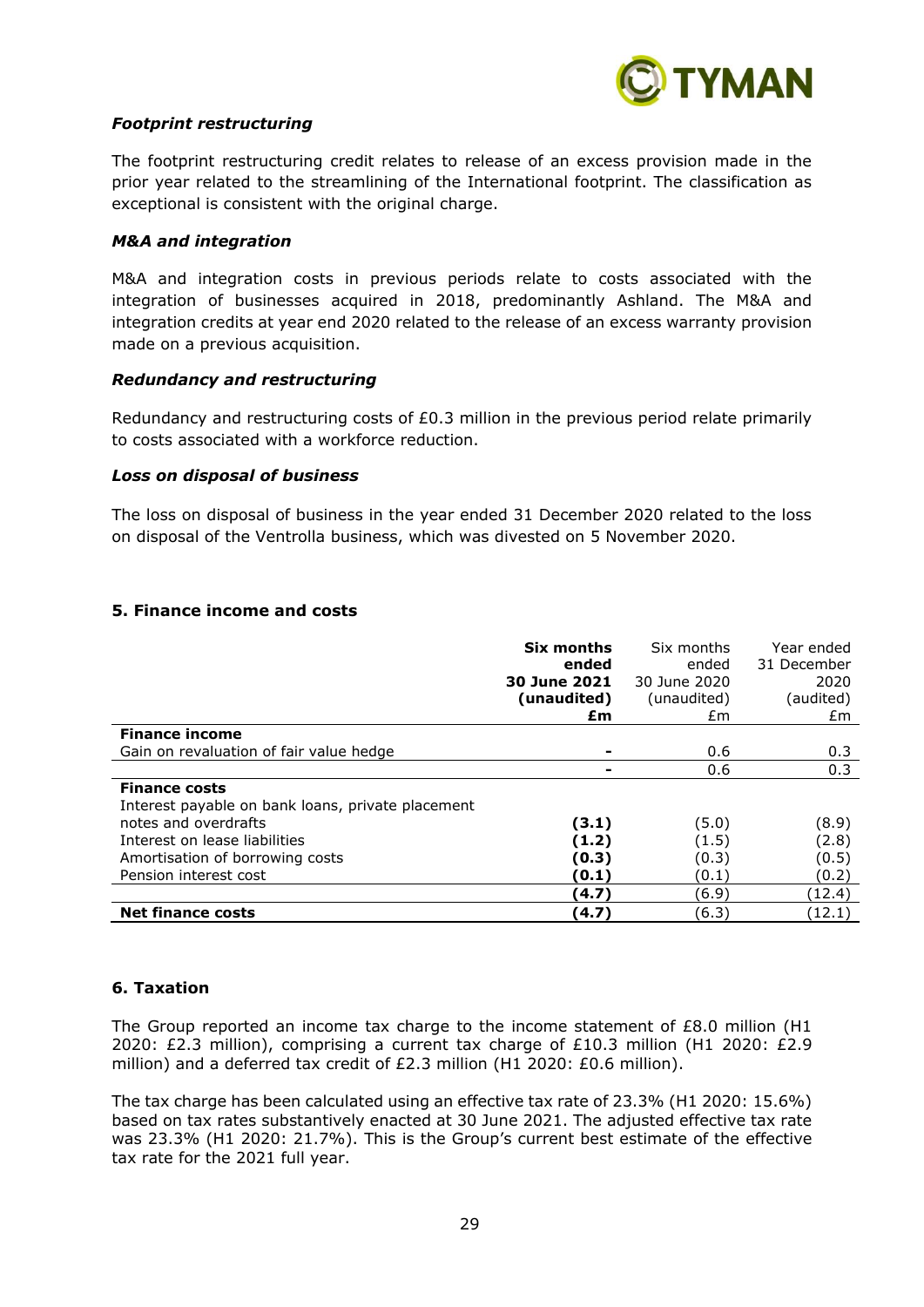

Deferred tax balances have been calculated at the substantively enacted rates they are expected to unwind at in their respective territories. In the UK, legislation to increase the standard rate of corporation tax to 25% from 1 April 2023 was substantively enacted in the Finance Act 2021 on 10 June 2021, and consequently deferred tax has been remeasured to reflect this.

An actuarial gain on defined benefit pension plans has resulted in a tax credit to the statement of other comprehensive income of £0.6m.

During the period, the Group paid corporation tax of £9.2 million (H1 2020: £1.3 million). The increase reflects the ending of prior year payment deferrals granted by the US and Italian governments in light of COVID-19.

|                                                   | Six months<br>ended<br>30 June 2021<br>(unaudited)<br>£m | Six months<br>ended<br>30 June 2020<br>(unaudited)<br>£m | Year ended<br>31 December<br>2020<br>(audited)<br>£m |
|---------------------------------------------------|----------------------------------------------------------|----------------------------------------------------------|------------------------------------------------------|
| <b>Current taxation</b>                           |                                                          |                                                          |                                                      |
| Current tax on profit for the period              | (10.3)                                                   | (4.4)                                                    | (15.5)                                               |
| Prior year adjustments                            |                                                          | 1.5                                                      | 1.4                                                  |
| Total current taxation                            | (10.3)                                                   | (2.9)                                                    | (14.1)                                               |
| <b>Deferred taxation</b>                          |                                                          |                                                          |                                                      |
| Origination and reversal of temporary differences | 2.4                                                      | 0.6                                                      | 3.6                                                  |
| Tax rate change adjustment                        | (0.1)                                                    |                                                          | 0.1                                                  |
| Total deferred taxation                           | 2.3                                                      | 0.6                                                      | 3.7                                                  |
| Income tax charge in the income statement         | 8.0)                                                     | (2.3)                                                    | (10.4)                                               |
| Income tax charge in the statement of other       |                                                          |                                                          |                                                      |
| comprehensive income                              | (0.6)                                                    |                                                          | (0.1)                                                |
| Total current taxation                            | (10.3)                                                   | (2.9)                                                    | (14.2)                                               |
| Total deferred taxation                           | 2.3                                                      | 0.6                                                      | 3.7                                                  |
| Total taxation                                    | (8.6)                                                    | (2.3)                                                    | (10.5)                                               |

On 25 April 2019, the European Commission published its final decision regarding its investigation into the UK CFC rules, concluding that the exemption applied to income derived from UK activities constituted a breach of EU State Aid rules.

The Group had previously disclosed a contingent liability but had not recognised a provision based on analysis performed and the level of uncertainty in respect of the potential liability. On 29 June 2021, HMRC notified the Group that it had concluded its review and determined that no State Aid had been provided. As such, there is no longer a contingent liability at 30 June 2021.

#### **7. Earnings per share**

#### **7.1 Basic and diluted earnings per share**

|                            | Six months        | Six months       | Year ended        |
|----------------------------|-------------------|------------------|-------------------|
|                            | ended             | ended            | 31 December       |
|                            | 30 June 2021      | 30 June 2020     | 2020              |
|                            | (unaudited)       | (unaudited)      | (audited)         |
| Basic earnings per share   | 13.5p             | 6.4 <sub>D</sub> | 19.1 <sub>p</sub> |
| Diluted earnings per share | 13.4 <sub>p</sub> | 6.4 <sub>D</sub> | 19.0 <sub>p</sub> |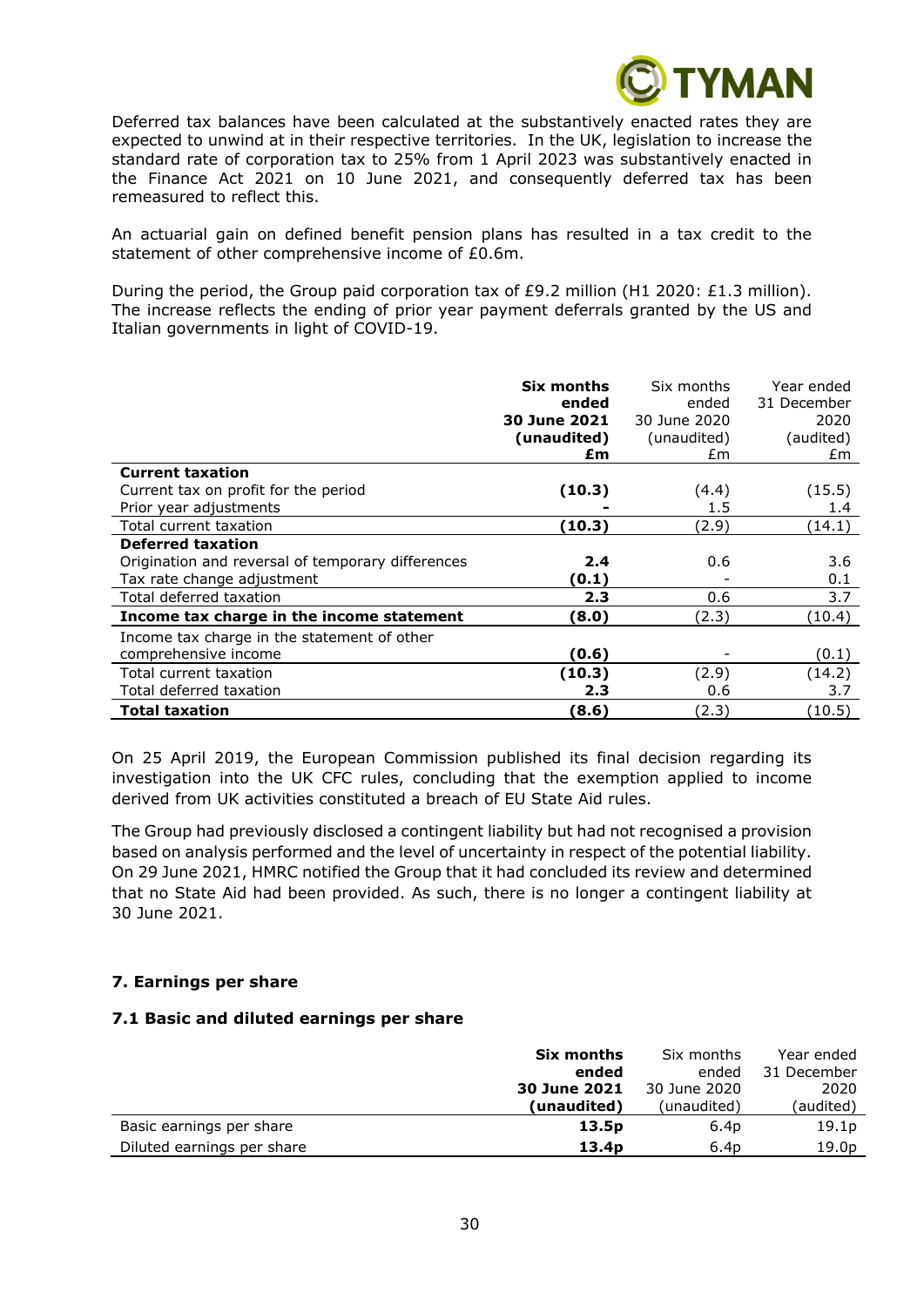

Basic earnings per share amounts are calculated by dividing net profit for the period attributable to ordinary equity holders by the weighted average number of ordinary shares outstanding during the period.

Diluted earnings per share amounts are calculated by dividing the net profit attributable to ordinary equity holders by the weighted average number of ordinary shares outstanding during the period plus the weighted average number of ordinary shares that would be issued on the conversion of all the dilutive potential ordinary shares into ordinary shares.

# **7.2 Weighted average number of shares**

|                                                  | Six months<br>ended<br>30 June 2021 | Six months<br>ended<br>30 June 2020 | Year ended<br>31 December<br>2020 |
|--------------------------------------------------|-------------------------------------|-------------------------------------|-----------------------------------|
|                                                  | (unaudited)                         | (unaudited)                         | (audited)                         |
|                                                  | m                                   | m                                   | m                                 |
| Weighted average number of shares (1)            | 196.8                               | 196.8                               | 196.8                             |
| Treasury and Employee Benefit Trust shares       | (1.5)                               | (1.8)                               | (1.7)                             |
| Weighted average number of shares - basic        | 195.3                               | 195.0                               | 195.1                             |
| Effect of dilutive potential ordinary shares (2) | 0.7                                 | 0.4                                 | 0.7                               |
| Weighted average number of shares - diluted      | 196.0                               | 195.4                               | 195.8                             |

*(1) Including treasury shares*

*(2) LTIP awards and options*

### **7.3 Non-GAAP alternative performance measure: Adjusted earnings per share**

The Group presents an adjusted earnings per share measure which excludes the impact of exceptional items, certain non-cash finance costs, amortisation of acquired intangible assets and certain non-recurring items. Adjusted earnings per share has been calculated using the Adjusted profit after taxation and using the same weighted average number of shares in issue as the earnings per share calculation. See Alternative Performance Measures on page 39.

|                                     | Six months        | Six months       | Year ended  |
|-------------------------------------|-------------------|------------------|-------------|
|                                     | ended             | ended            | 31 December |
|                                     | 30 June 2021      | 30 June 2020     | 2020        |
|                                     | (unaudited)       | (unaudited)      | (audited)   |
| Basic adjusted earnings per share   | 17.1 <sub>p</sub> | 9.9 <sub>p</sub> | 27.2p       |
| Diluted adjusted earnings per share | 17.0 <sub>p</sub> | 9.9 <sub>D</sub> | 27.1p       |

#### **8. Goodwill**

|                                                | 30 June     | 30 June     | 31 December |
|------------------------------------------------|-------------|-------------|-------------|
|                                                | 2021        | 2020        | 2020        |
|                                                | (unaudited) | (unaudited) | (audited)   |
|                                                | £m          | £m          | £m          |
| Net book amount at the beginning of the period | 361.9       | 371.3       | 371.3       |
| Exchange difference                            | (4.7)       | 21.9        | (9.4)       |
| Net book amount at the end of the period       | 357.2       | 393.2       | 361.9       |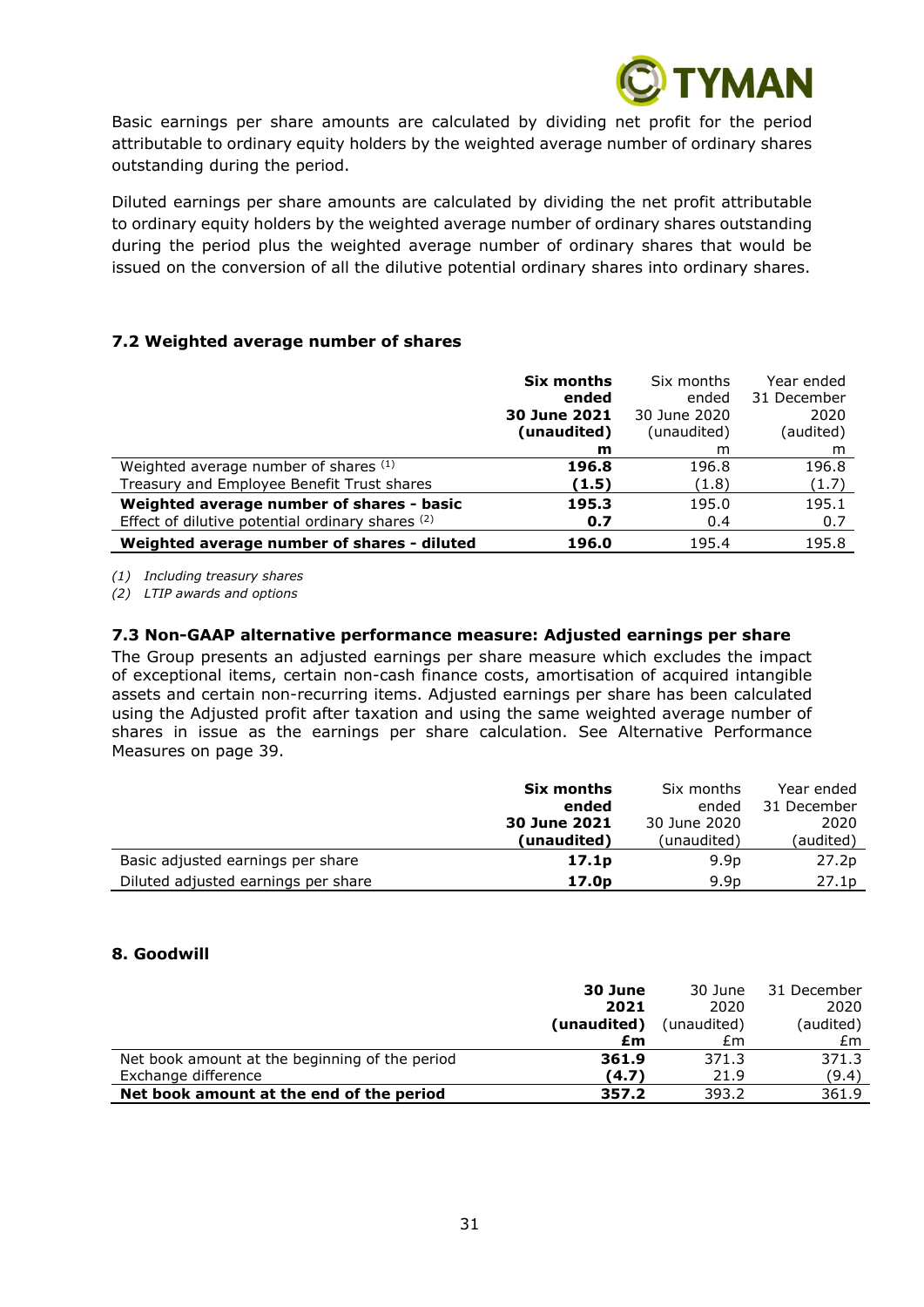

Goodwill is monitored principally on an operating segment basis and the net book value of goodwill is allocated by CGU as follows:

|                                          |              | 30 June     | 31 December |
|------------------------------------------|--------------|-------------|-------------|
|                                          | 30 June 2021 | 2020        | 2020        |
|                                          | (unaudited)  | (unaudited) | (audited)   |
|                                          | £m           | £m          | £m          |
| North America                            | 261.9        | 296.4       | 265.6       |
| UK & Ireland                             | 60.2         | 60.2        | 60.2        |
| International                            | 35.1         | 36.6        | 36.1        |
| Net book amount at the end of the period | 357.2        | 393.2       | 361.9       |

#### *Impairment assessment*

The Directors have considered whether there are any impairment indicators at the interim and have concluded that there are no indicators that would require the Group to perform a full impairment test at 30 June 2021.

### **9. Intangible assets**

|                                                |      |                     | 30 June     | 31 December |
|------------------------------------------------|------|---------------------|-------------|-------------|
|                                                |      | <b>30 June 2021</b> | 2020        | 2020        |
|                                                |      | (unaudited)         | (unaudited) | (audited)   |
|                                                | Note | £m                  | £m          | £m          |
| Net book amount at the beginning of the period |      | 84.1                | 104.0       | 104.0       |
| Additions                                      |      | 1.5                 | 0.4         | 0.6         |
| <b>Disposals</b>                               |      |                     |             | (0.2)       |
| Amortisation charge for the period             |      | (9.5)               | (10.2)      | (20.3)      |
| Transfers to property, plant and equipment     |      |                     |             | 0.1         |
| Exchange difference                            |      | (1.6)               | 6.2         | (0.1)       |
| Net book amount at the end of the period       |      | 74.5                | 100.4       | 84.1        |

The amortisation charge for the period includes £8.9 million relating to amortisation of acquired intangible assets (six months ended 30 June 2020: £9.5 million; year ended 31 December 2020: £18.8 million) and £0.6 million relating to amortisation of other intangible assets (six months ended 30 June 2020: £0.7 million; year ended 31 December 2020:  $£1.5$  million). The amortisation charge for the period is included in administrative expenses in the income statement.

#### **10. Property, plant and equipment**

|                                                |      | 30 June     | 30 June     | 31 December |
|------------------------------------------------|------|-------------|-------------|-------------|
|                                                |      | 2021        | 2020        | 2020        |
|                                                |      | (unaudited) | (unaudited) | (audited)   |
|                                                | Note | £m          | £m          | £m          |
| Net book amount at the beginning of the period |      | 60.7        | 65.8        | 65.8        |
| Additions                                      |      | 5.5         | 3.7         | 9.9         |
| <b>Disposals</b>                               |      | (0.9)       |             | (1.3)       |
| Depreciation charge for the period             |      | (5.7)       | (6.6)       | (12.7)      |
| Impairment charge for the period               |      | (0.2)       | (0.2)       | (0.5)       |
| Transfers from intangible assets               |      |             |             | (0.1)       |
| Exchange difference                            |      | (1.0)       | 3.7         | (0.4)       |
| Net book amount at the end of the period       |      | 58.4        | 66.4        | 60.7        |

The depreciation charge for the period is included in administrative expenses in the income statement.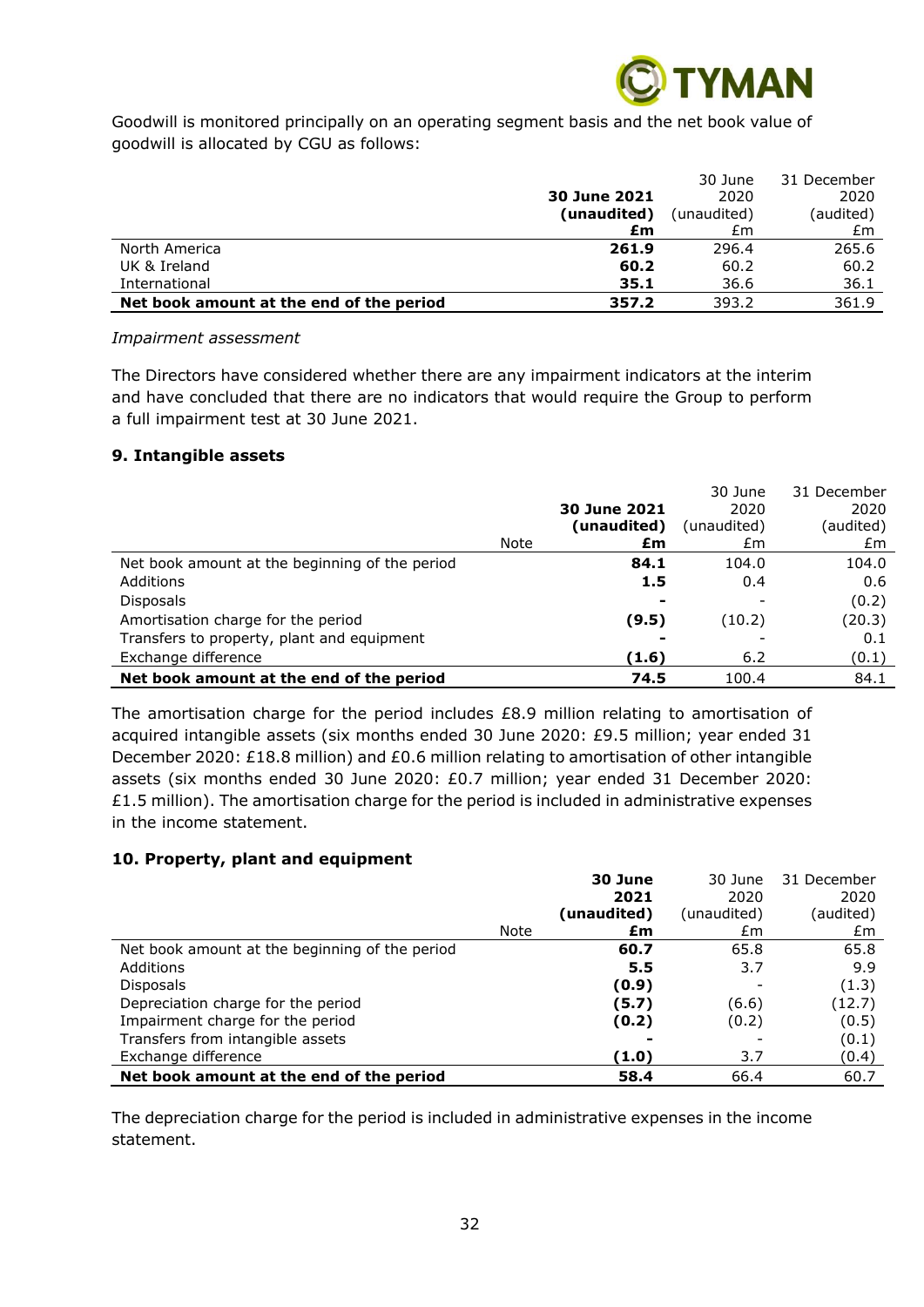

# **11. Interest-bearing loans and borrowings**

|             | 30 June     | 30 June           | 31 December |
|-------------|-------------|-------------------|-------------|
|             | 2021        | 2020              | 2020        |
|             | (unaudited) | (unaudited)       | (audited)   |
|             | £m          | £m                | £m          |
| Current     | (39.8)      | $\qquad \qquad -$ | (40.3)      |
| Non-current | (116.3)     | (238.9)           | (128.8)     |
|             | (156.1)     | (238.9)           | (169.1)     |

Movements in interest-bearing loans and borrowings are analysed as follows:

|                                        |             | 30 June<br>2021 | 30 June<br>2020 | 31 December<br>2020 |
|----------------------------------------|-------------|-----------------|-----------------|---------------------|
|                                        |             | (unaudited)     | (unaudited)     | (audited)           |
|                                        | <b>Note</b> | £m              | £m              | £m                  |
| Balance at the beginning of the period |             | (169.1)         | (211.8)         | (211.8)             |
| Drawdown of revolving credit facility  |             |                 | (83.4)          | (91.6)              |
| Repayment of revolving credit facility |             | 9.2             | 71.6            | 135.6               |
| Amortisation of borrowing costs        |             | (0.3)           | (0.3)           | (0.5)               |
| Exchange difference                    |             | 4.1             | (15.0)          | (0.8)               |
| Balance at the end of the period       |             | (156.1)         | (238.9)         | (169.1)             |

There were no defaults in the period under the terms of loan agreements. In July 2020, in order to provide increased headroom in the period of uncertainty caused by COVID-19, the Group agreed a temporary relaxation of the leverage covenant with its lenders from 3.0x adjusted EBITDA to 3.5x at December 2020 and 4.0x at 30 June 2021. The Group has significant headroom in both covenants.

The Group has the following undrawn committed multi-currency revolving credit facility:

|                         | 30 June     | 30 June     | 31 December |
|-------------------------|-------------|-------------|-------------|
|                         | 2021        | 2020        | 2020        |
|                         | (unaudited) | (unaudited) | (audited)   |
|                         | £m          | £m          | £m          |
| <b>Floating rate</b>    |             |             |             |
| Expiry beyond 12 months | (155.5)     | (81.1`      | (143.1)     |

The Group also has access to the uncommitted £70.0 million accordion facility and at 30 June 2021 held aggregate cash balances of £61.1 million (30 June 2020: £79.9 million; 31 December 2020: £69.7 million).

# **12. Share capital**

|                                       | Number of<br>shares<br>'000 | Ordinary<br>shares<br>£m |
|---------------------------------------|-----------------------------|--------------------------|
| At 30 June 2020, 31 December 2020 and |                             |                          |
| <b>30 June 2021</b>                   | 196.8                       | 9.8                      |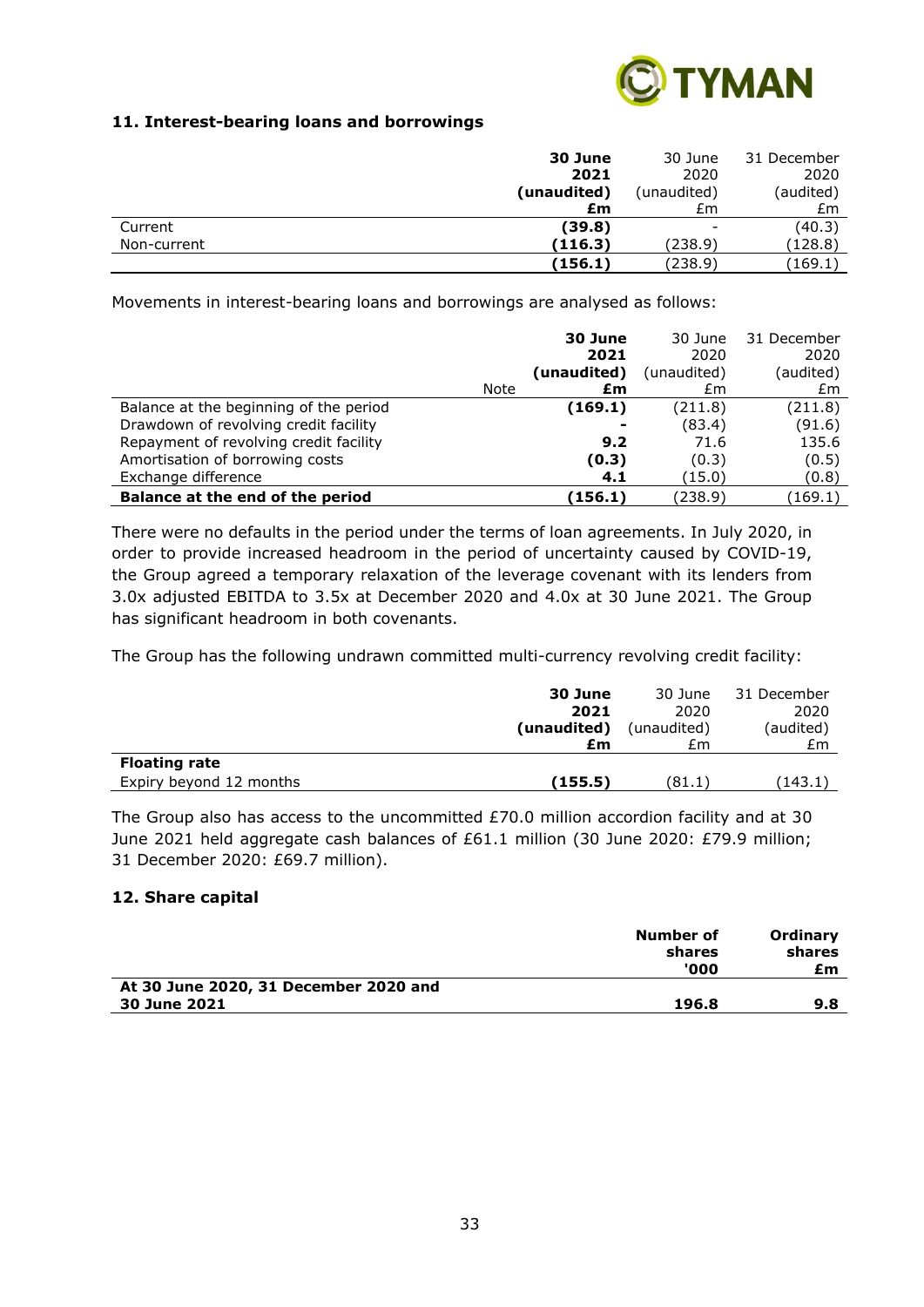

# **13. Financial risk management and financial instruments**

### **13.1 Financial risk factors and fair value estimation**

The Group is exposed to risks arising from the international nature of its operations and the financial instruments which fund them, in particular to foreign currency, interest rate and liquidity risks. Full details of the Group's policies for managing these risks are disclosed in the Group's annual financial statements for the year ended 31 December 2020.

Since the date of that report there have been no significant changes in:

- the nature of the financial risks to which the Group is exposed;
- the nature of the financial instruments which the Group uses;
- the Group's contractual cash outflows and the committed facilities available to fund them; or
- difference between book value and fair value of any financial instruments.

During the period the Group held no level 1 financial instruments, there were no transfers between levels and no changes were made to valuation techniques.

Derivatives shown at fair value in the Group's balance sheet comprise level 2 interest rate swaps fair valued using forward interest rates extracted from observable yield curves. The effects of discounting are generally insignificant for level 2 derivatives.

The Group's other financial instruments are measured at amortised cost.

# **13.2 Level 2 and level 3 fair values**

The Group has the following financial assets and liabilities categorised at levels 2 and 3:

|                                                                            | 30 June<br>2021<br>(unaudited) | 30 June<br>2020<br>(unaudited) | 31 December<br>2020<br>(audited) |
|----------------------------------------------------------------------------|--------------------------------|--------------------------------|----------------------------------|
|                                                                            | £m                             | £m                             | £m                               |
| Level 2<br>Derivative financial assets<br>Derivative financial liabilities | (0.2)                          | 0.1                            | (0.2)                            |
| Level 3<br>Financial assets at fair value through profit or loss           | 1.1                            | 1.1                            | 1.1                              |

#### **13.3 Fair value of financial assets and liabilities measured at amortised cost**

The fair values of borrowings are as follows:

|             | 30 June     | 30 June                  | 31 December |
|-------------|-------------|--------------------------|-------------|
|             | 2021        | 2020                     | 2020        |
|             | (unaudited) | (unaudited)              | (audited)   |
|             | £m          | £m                       | £m          |
| Current     | (44.8)      | $\overline{\phantom{a}}$ | (45.7)      |
| Non-current | (111.1)     | (238.2)                  | (177.2)     |
|             | (155.9)     | (238.2)                  | (222.9)     |

The fair values of trade and other receivables, cash and cash equivalents, and trade and other payables approximate their carrying amounts.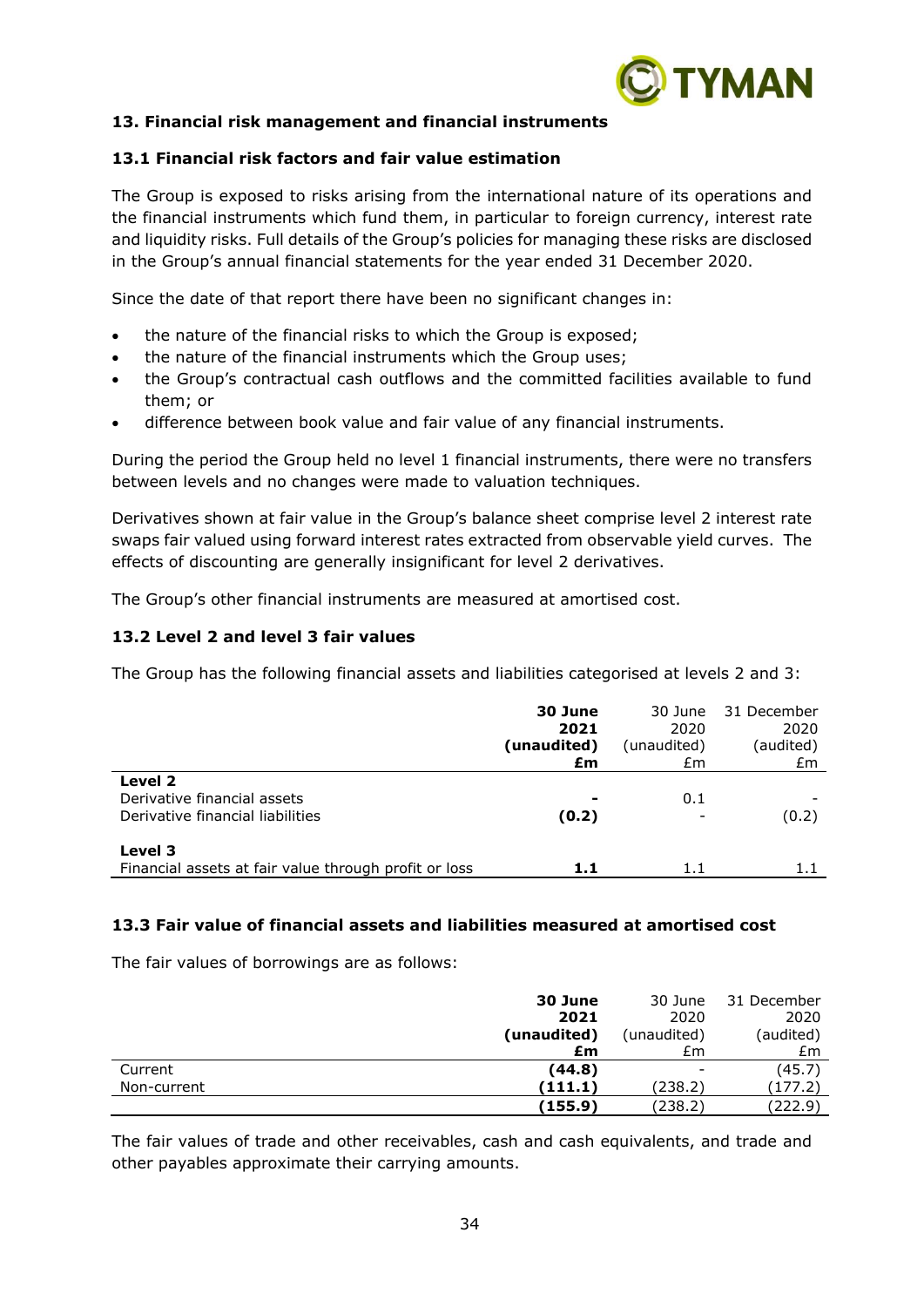

# **14. Adjustments to cash flows from operating activities**

The following non-cash and financing adjustments have been made to profit before taxation to arrive at operating cash flow:

|                                     |      | Six months   | Six months   | Year ended  |
|-------------------------------------|------|--------------|--------------|-------------|
|                                     |      | ended        | ended        | 31 December |
|                                     |      | 30 June 2021 | 30 June 2020 | 2020        |
|                                     |      | (unaudited)  | (unaudited)  | (audited)   |
|                                     | Note | £m           | £m           | £m          |
| Net finance costs                   | 5    | 4.7          | 6.3          | 12.1        |
| Depreciation of PPE                 | 10   | 5.7          | 6.6          | 12.7        |
| Depreciation of right of use assets |      | 3.5          | 3.9          | 7.7         |
| Amortisation of intangible assets   | 9    | 9.5          | 10.2         | 20.3        |
| Impairment of PPE                   | 10   | 0.2          | 0.2          | 0.5         |
| Impairment of ROU assets            |      |              |              | 0.3         |
| Loss on disposal of PPE             |      | 0.1          |              | 1.3         |
| Pension service costs and expected  |      |              |              |             |
| administration costs                |      | 0.2          | 0.2          | 0.4         |
| Non-cash provision movements        |      | (0.2)        | 0.1          | (0.1)       |
| Share-based payments                |      | 0.6          | 0.4          | 0.7         |
|                                     |      | 24.3         | 27.9         | 55.9        |

#### **15. Capital commitments**

At 30 June 2021, the Group has capital commitments of £8.1 million for the purchase of property, plant and equipment and intangible assets (30 June 2020: £0.2 million; 31 December 2020: £1.1 million).

### **16. Related party transactions**

There were no material related party transactions requiring disclosure, other than compensation of key management personnel which will be disclosed in the Group's Annual Report and Accounts for the year ending 31 December 2021.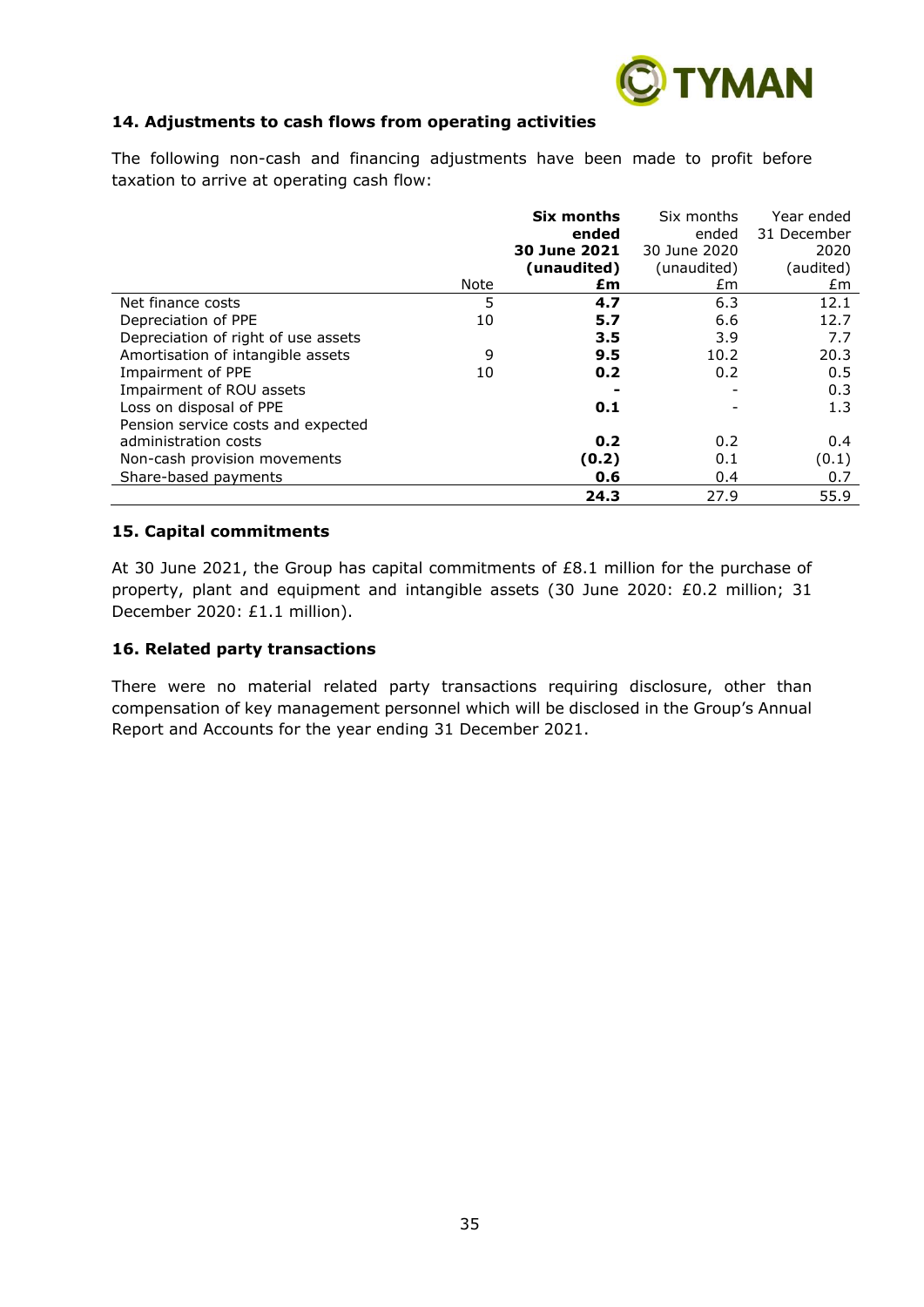

### **Statement of Directors' responsibilities**

Each of the Directors of Tyman plc confirms, to the best of his or her knowledge, that:

- the Interim Financial Statements have been prepared in accordance with IAS 34 'Interim Financial Reporting' as issued by the IASB and endorsed and adopted by the EU and give a true and fair view of the assets, liabilities, financial position and profit and loss of Tyman plc;
- the interim report includes a fair review of the information required by:
	- DTR 4.2.7R of the Disclosure Guidance and Transparency Rules sourcebook of the United Kingdom's Financial Conduct Authority, being an indication of important events that have occurred during the first six months of the financial year and their impact on the interim financial statements; and a description of the principal risks and uncertainties for the remaining six months of the year; and
	- DTR 4.2.8R of the Disclosure Guidance and Transparency Rules sourcebook of the United Kingdom's Financial Conduct Authority, being related party transactions that have taken place in the first six months of the current financial year and that have materially affected the financial position or performance of the Group during that period; and any changes in the related party transactions described in the last annual report that could do so.

The Directors of Tyman plc are listed in the Group's Annual Report and Accounts for the year ending 31 December 2020.

A list of the current Directors is maintained at the Tyman website: www.tymanplc.com.

By order of the Board

**Jo Hallas Jason Ashton** Chief Executive Officer Chief Financial Officer

27 July 2021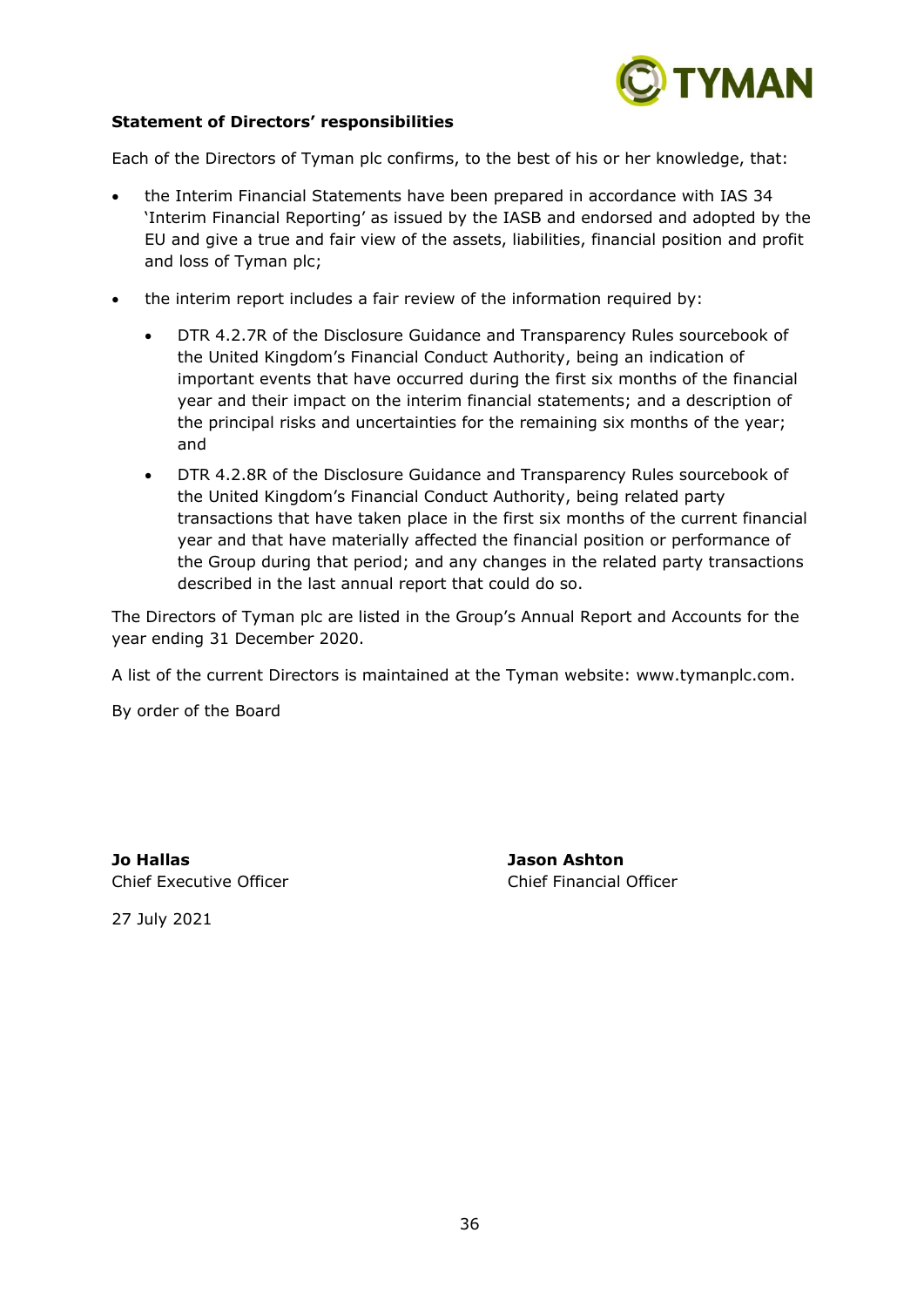

# **Independent review report to Tyman plc**

Report on the interim financial statements

# *Our conclusion*

We have reviewed Tyman plc's interim financial statements (the "interim financial statements") in the interim report of Tyman plc for the 6 months period ended 30 June 2020. Based on our review, nothing has come to our attention that causes us to believe that the interim financial statements are not prepared, in all material respects, in accordance with International Accounting Standard 34, 'Interim Financial Reporting', as adopted by the European Union and the Disclosure Guidance and Transparency Rules sourcebook of the United Kingdom's Financial Conduct Authority.

# *What we have reviewed*

The interim financial statements comprise:

- the Condensed consolidated balance sheet as at 30 June 2021;
- the Condensed consolidated income statement and Condensed consolidated statement of comprehensive income for the period then ended;
- the Condensed consolidated cash flow statement for the period then ended;
- the Condensed consolidated statement of changes in equity for the period then ended; and
- the Notes to the condensed consolidated financial statements.

The interim financial statements included in the interim report have been prepared in accordance with International Accounting Standard 34, 'Interim Financial Reporting', as adopted by the European Union and the Disclosure Guidance and Transparency Rules sourcebook of the United Kingdom's Financial Conduct Authority.

# **Responsibilities for the interim financial statements and the review**

# *Our responsibilities and those of the directors*

The interim report, including the interim financial statements, is the responsibility of, and has been approved by, the directors. The directors are responsible for preparing the interim report in accordance with the Disclosure Guidance and Transparency Rules sourcebook of the United Kingdom's Financial Conduct Authority.

Our responsibility is to express a conclusion on the interim financial statements in the interim report based on our review. This report, including the conclusion, has been prepared for and only for the company for the purpose of complying with the Disclosure Guidance and Transparency Rules sourcebook of the United Kingdom's Financial Conduct Authority and for no other purpose. We do not, in giving this conclusion, accept or assume responsibility for any other purpose or to any other person to whom this report is shown or into whose hands it may come save where expressly agreed by our prior consent in writing.

#### *What a review of interim financial statements involves*

We conducted our review in accordance with International Standard on Review Engagements (UK and Ireland) 2410, 'Review of Interim Financial Information Performed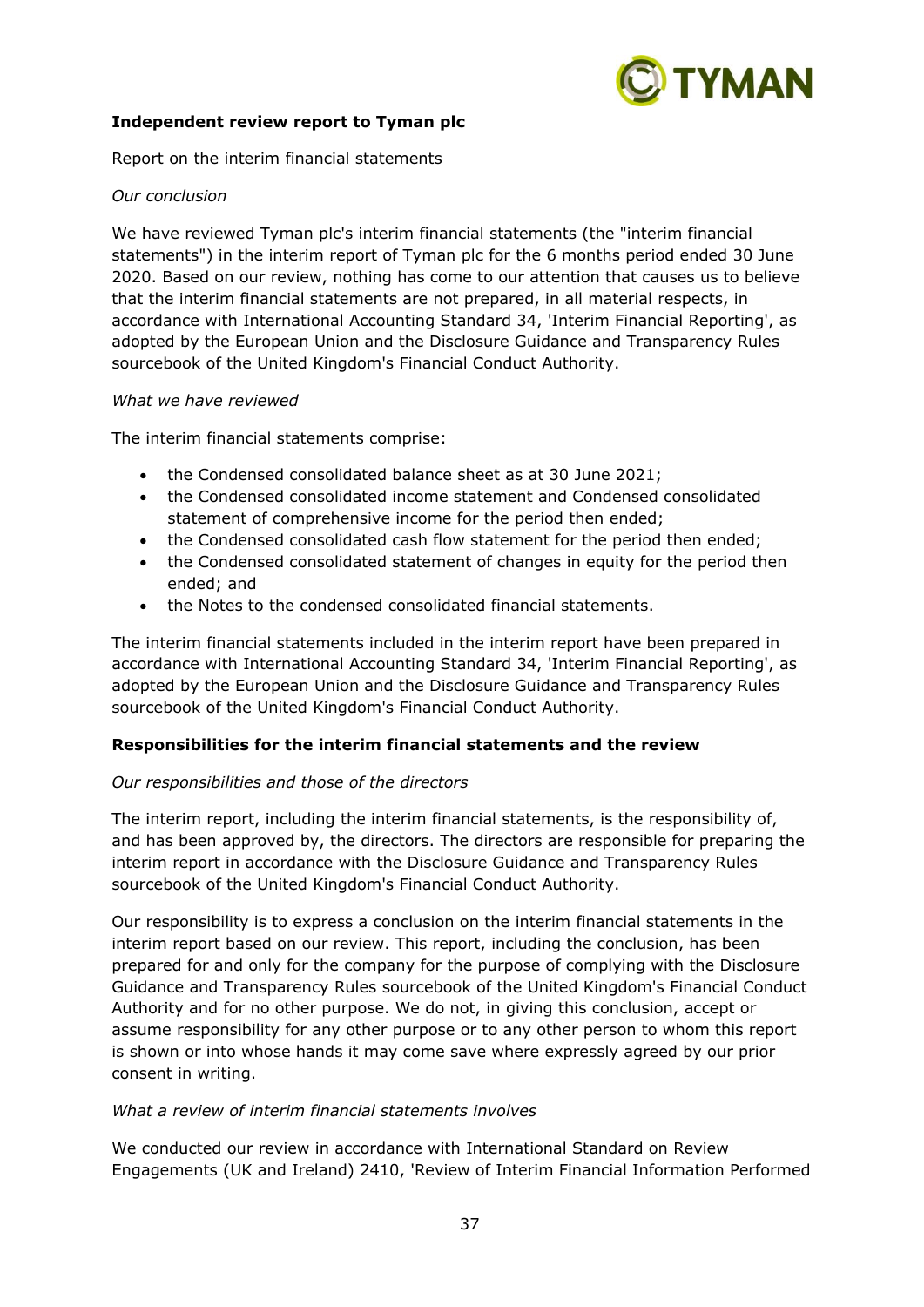

by the Independent Auditor of the Entity' issued by the Auditing Practices Board for use in the United Kingdom. A review of interim financial information consists of making enquiries, primarily of persons responsible for financial and accounting matters, and applying analytical and other review procedures.

A review is substantially less in scope than an audit conducted in accordance with International Standards on Auditing (UK) and, consequently, does not enable us to obtain assurance that we would become aware of all significant matters that might be identified in an audit. Accordingly, we do not express an audit opinion.

We have read the other information contained in the interim report and considered whether it contains any apparent misstatements or material inconsistencies with the information in the interim financial statements.

# **PricewaterhouseCoopers LLP**

Chartered Accountants

London

27 July 2021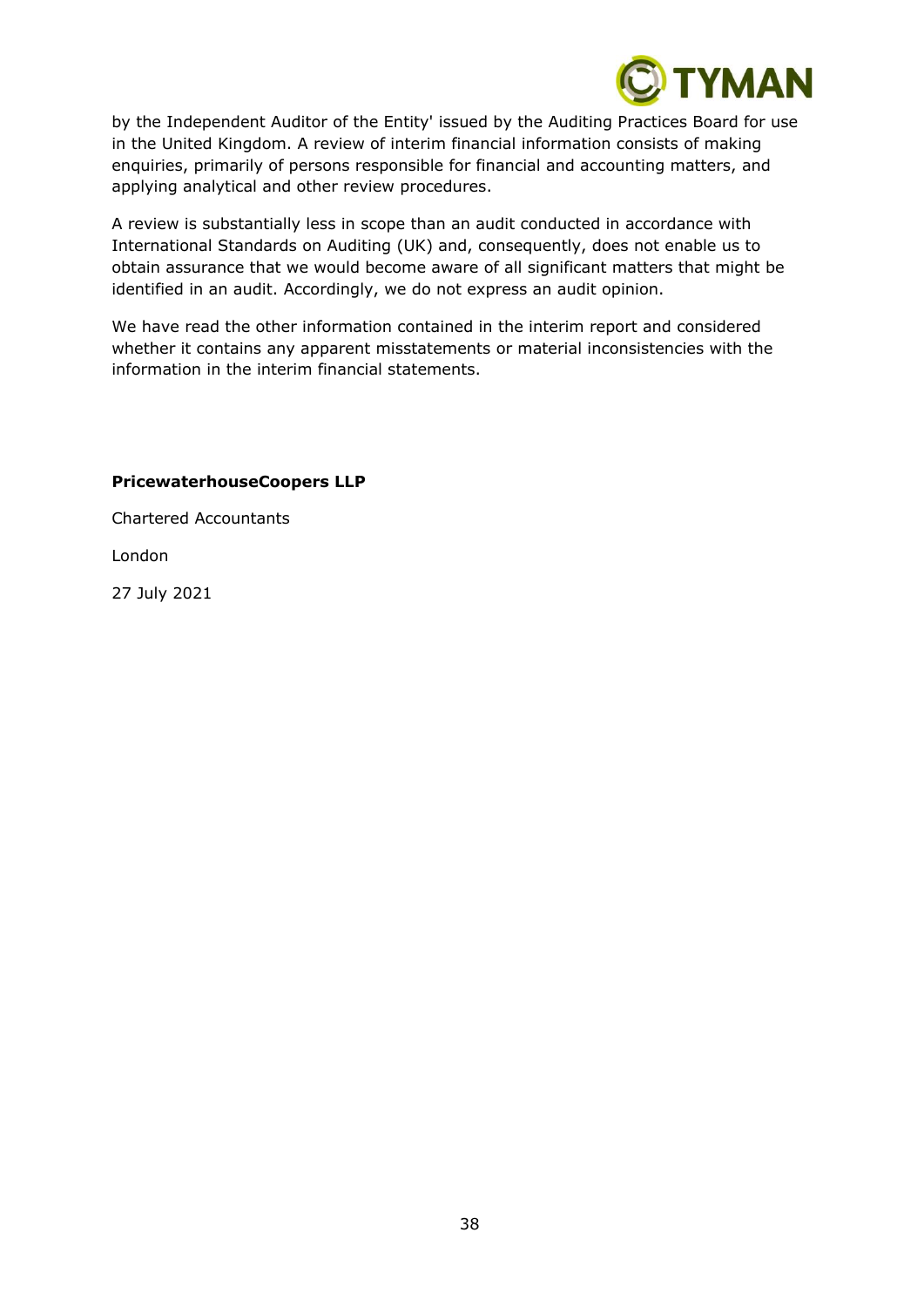

# ALTERNATIVE PERFORMANCE MEASURES

The Group uses a number of Alternative Performance Measures (APMs). APMs provide additional useful information to shareholders on the underlying performance of the business. These APMs are consistent with how business performance is measured internally by the Group, align with the Group's strategy, and remuneration policies. These measures are not recognised under IFRS and may not be comparable with similar measures used by other companies. APMs are not intended to be superior to or a substitute for GAAP measures.

The following table summarises the key APMs used, why they are used by the Group, and how they are calculated. Where appropriate, a reconciliation to the nearest GAAP number is presented. Details of other APMs are included on the Group's website. Measures formerly referred to as 'Underlying' are now referred to as 'Adjusted'.

# **Adjusted operating profit and adjusted operating margin**

### *Definition*

Operating profit before amortisation of acquired intangible assets, impairment of acquired intangible assets, impairment of goodwill, and exceptional items.

Adjusted operating margin is calculated as adjusted operating profit divided by revenue, expressed as a percentage.

### *Purpose*

This measure is used to evaluate the trading operating performance of the Group.

Exceptional items are excluded from this measure as they are largely one off and non-trading in nature and therefore drawing these out aids the understanding of performance.

Amortisation of acquired intangible assets is excluded from this measure as this is a significant non-cash fixed charge that is not affected by the trading performance of the business.

Impairment of acquired intangible assets and goodwill is excluded, as this can be a significant non-cash charge.

# *Reconciliation/calculation*

Adjusted operating profit is reconciled on the face of the income statement on page 20.

# **Like-for-like or LFL revenue and adjusted operating profit**

#### *Definition*

The comparison of revenue or operating profit, as appropriate, excluding the impact of any acquisitions made during the current year and, for acquisitions made in the comparative year, excluding from the current year result the impact of the equivalent current year pre-acquisition period. For disposals, results are excluded for the whole of the current and prior period. The prior period comparative is retranslated at the current period average exchange rate. The Group considers these amendments provide shareholders with a comparable basis from which to understand the organic trading performance in the year.

#### *Purpose*

This measure is used by management to evaluate the Group's organic growth in revenue and adjusted operating profit, excluding the impact of M&A and currency movements.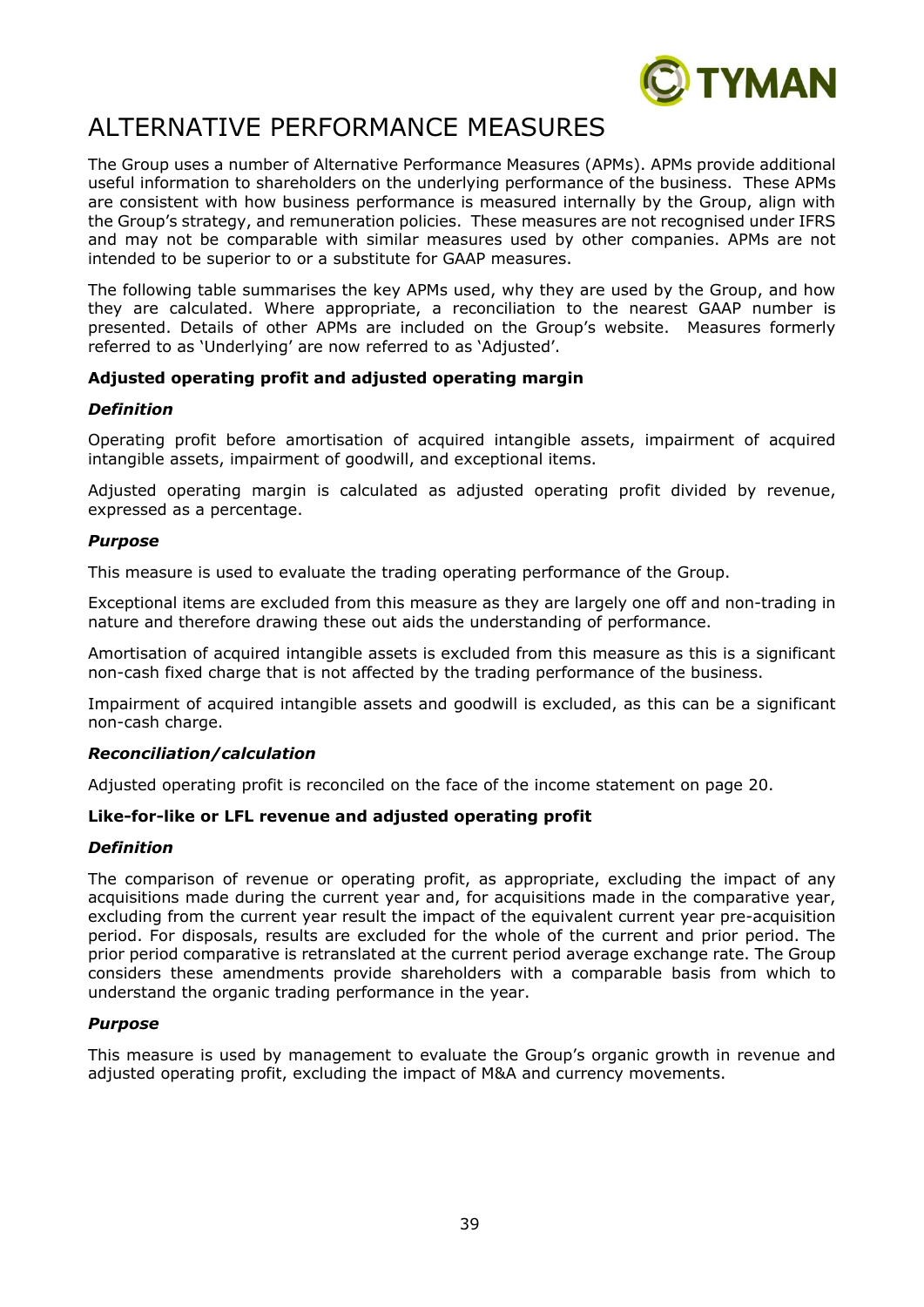### *Reconciliation/calculation*



|                                         | Six months   | Six months   |
|-----------------------------------------|--------------|--------------|
|                                         | ended        | ended        |
|                                         | 30 June 2021 | 30 June 2020 |
|                                         | (unaudited)  | (unaudited)  |
|                                         | £'m          | E'm          |
| Reported revenue                        | 312.5        | 254.1        |
| Disposal of Ventrolla                   |              | (1.5)        |
| Effect of exchange rates                |              | (16.2)       |
| Like-for-like revenue                   | 312.5        | 236.4        |
|                                         |              |              |
| Adjusted operating profit               | 47.8         | 31.3         |
| Disposal of Ventrolla                   |              | 0.8          |
| Effect of exchange rates                |              | (2.2)        |
| Like-for-like adjusted operating profit | 47.8         | 29.9         |

#### **Adjusted profit before and after tax**

#### *Definition*

Profit before amortisation of acquired intangible assets, deferred tax on amortisation of acquired intangible assets, impairment of acquired intangible assets, impairment of goodwill, exceptional items, unwinding of discount on provisions, gains and losses on the fair value of derivative financial instruments, amortisation of borrowing costs, accelerated amortisation of borrowing costs and the associated tax effects.

#### *Purpose*

This measure is used to evaluate the profit generated by the Group through trading activities. In addition to the items excluded from operating profit above, the gains and losses on the fair value of derivative financial instruments, amortisation of borrowing costs, accelerated amortisation of borrowing costs and the associated tax effect are excluded. These items are excluded as they are of a non-trading nature.

#### *Reconciliation/calculation*

|                                            | <b>Six months</b> | Six months   | Year ended  |
|--------------------------------------------|-------------------|--------------|-------------|
|                                            | ended             | ended        | 31 December |
|                                            | 30 June 2021      | 30 June 2020 | 2020        |
|                                            | (unaudited)       | (unaudited)  | (audited)   |
|                                            | £m                | £m           | £m          |
| <b>Profit before taxation</b>              | 34.3              | 14.7         | 47.6        |
| Exceptional items                          | (0.1)             | 0.8          | 1.8         |
| Loss on revaluation of fair value hedge    |                   | (0.6)        | (0.3)       |
| Amortisation of borrowing costs            | 0.3               | 0.3          | 0.5         |
| Amortisation of acquired intangible assets | 8.9               | 9.5          | 18.8        |
| Adjusted profit before taxation            | 43.4              | 24.7         | 68.4        |
| Income tax charge                          | (8.0)             | (2.3)        | (10.4)      |
| Add back: Adjusted tax effect <sup>1</sup> | (2.1)             | (3.1)        | (4.9)       |
| Adjusted profit after taxation             | 33.3              | 19.3         | 53.1        |

 $1$ Tax effect of exceptional items, amortisation of borrowing costs, amortisation of acquired intangible assets, and gain or loss on revaluation of fair value hedge.

#### **Adjusted earnings per share**

#### *Definition*

Adjusted profit after tax divided by the basic weighted average number of ordinary shares in issue during the year, excluding those held as treasury shares.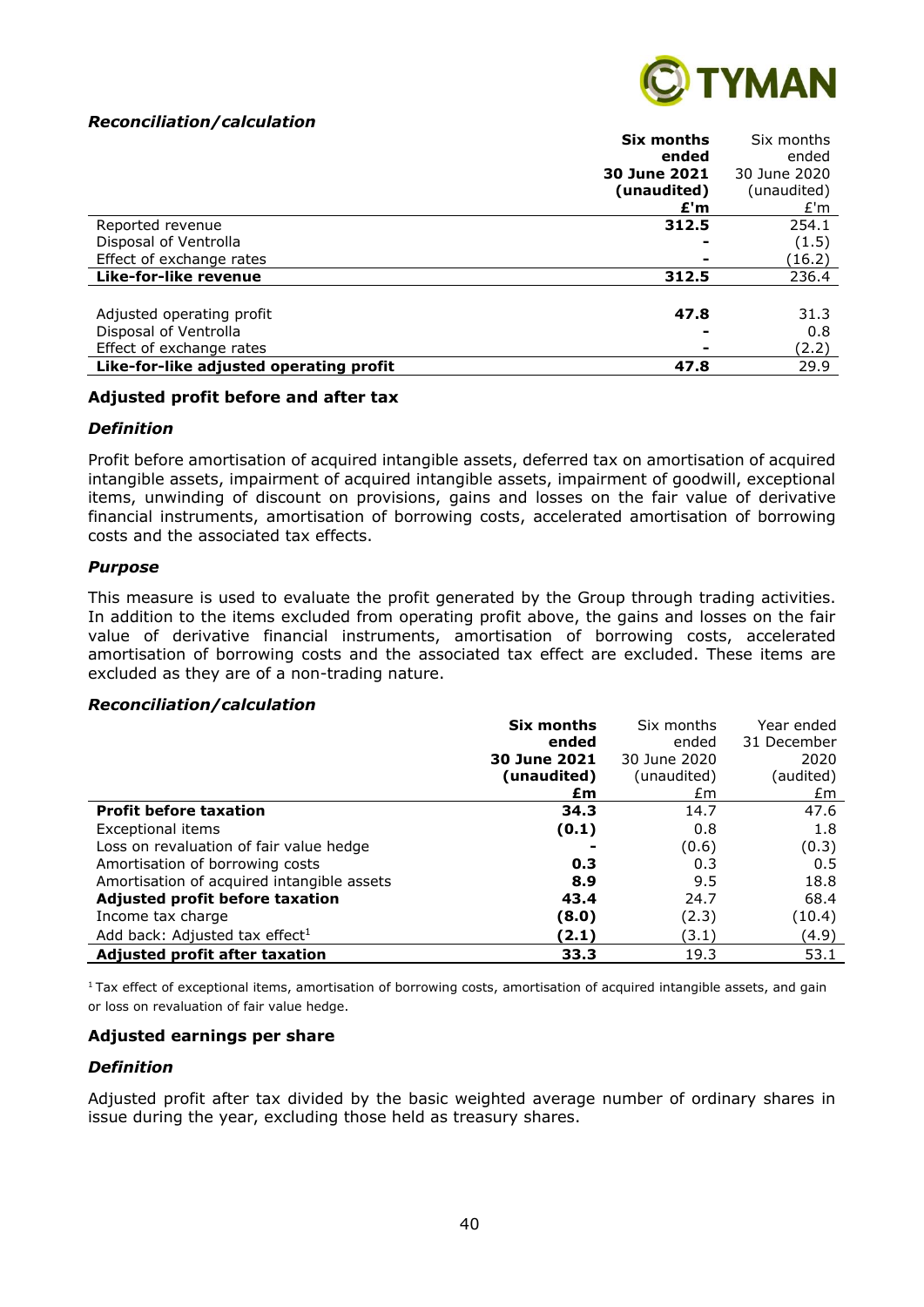

# *Purpose*

This measure is used to determine the improvement in adjusted EPS for the Group's shareholders.

#### *Reconciliation/calculation*

Adjusted profit after tax is reconciled above and the number of shares can be found in note 7.

#### **Leverage**

#### *Definition*

Adjusted net debt translated at the average exchange rate for the year divided by adjusted EBITDA as defined in the lending agreement.

#### *Purpose*

This measure is used to evaluate the ability of the Group to generate sufficient cash flows to cover its contractual debt servicing obligations.

#### *Reconciliation/calculation*

| Six months                                           | Six months  |
|------------------------------------------------------|-------------|
| ended                                                | ended       |
| <b>30 June 2021</b> 30 June 2020                     |             |
| (unaudited)                                          | (unaudited) |
| £'m                                                  | E'm         |
| Adjusted net debt (at average exchange rate)<br>99.4 | 155.6       |
| Adjusted EBITDA<br>110.4                             | 88.3        |
| 0.9x<br>Leverage                                     | 1.8x        |

#### **Net debt and adjusted net debt**

#### *Definition*

Interest-bearing loans and borrowings, net of cash and cash equivalents, plus unamortised borrowing costs added back.

#### *Purpose*

This gives a measure of the gross amount owed to lenders, without the effect of unamortised borrowing costs.

#### *Reconciliation/calculation*

|                             | Six months  | Six months                       |
|-----------------------------|-------------|----------------------------------|
|                             | ended       | ended                            |
|                             |             | <b>30 June 2021</b> 30 June 2020 |
|                             | (unaudited) | (unaudited)                      |
|                             | £'m         | E'm                              |
| Borrowings                  | (208.8)     | (301.2)                          |
| Cash                        | 61.1        | 79.9                             |
| Unamortised borrowing costs | 0.9         | 1.5                              |
| Net debt                    | (146.8)     | (219.8)                          |
| Lease liabilities           | 51.8        | 60.8                             |
| Unamortised borrowing costs | (0.9)       | (1.5)                            |
| <b>Adjusted net debt</b>    | (95.9)      | (160.5)                          |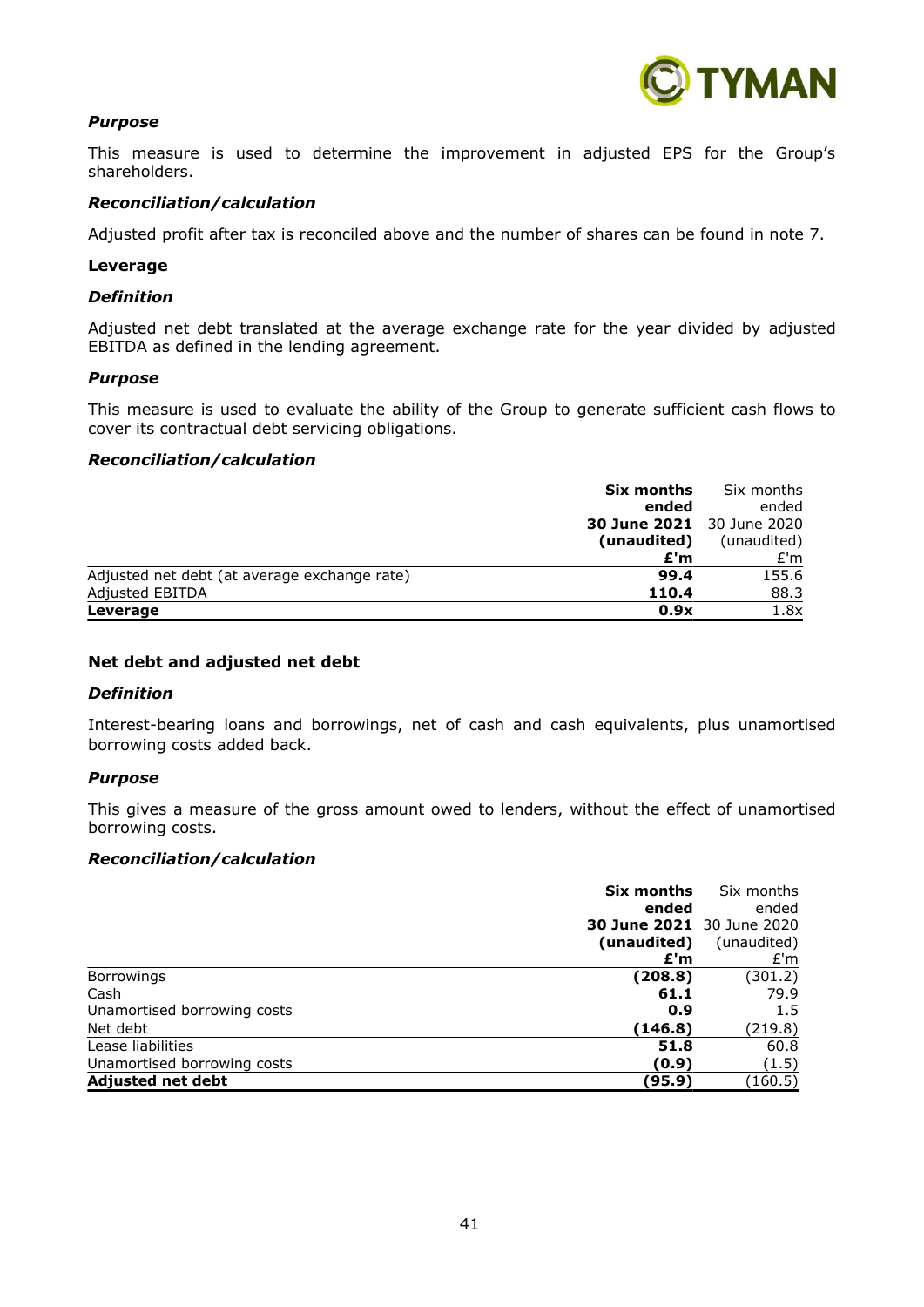

# **Return on Capital Employed (ROCE)**

### *Definition*

LTM adjusted operating profit as a percentage of the last thirteen-month average capital employed.

#### *Purpose*

This measure is used to evaluate how efficiently the Group's capital is being employed to improve profitability.

#### *Reconciliation/calculation*

| 12 months                                             | 12 months   |
|-------------------------------------------------------|-------------|
| ended                                                 | ended       |
| <b>30 June 2021</b> 30 June 2020                      |             |
| (unaudited)                                           | (unaudited) |
| £'m                                                   | E'm         |
| 96.8<br>LTM adjusted Operating Profit                 | 74.8        |
| Last thirteen-month average capital employed<br>624.8 | 694.8       |
| <b>ROCE</b><br>15.5%                                  | 10.8%       |

### **Operating cash conversion and operational cash flow**

### *Definition*

#### *Operational cash flow*

Net cash generated from operations before Income tax paid, exceptional costs cash settled in the year and pension contributions, and after proceeds on disposal of property, plant and equipment, payments to acquire property, plant and equipment and payments to acquire intangible assets.

#### *Adjusted operational cash flow*

Operational cash flow, less lease payments.

*Operating cash conversion*

Operational cash flow divided by adjusted operating profit.

#### *Purpose*

These measures are used to evaluate the cash flow generated by the business operations in order to pay down debt, return cash to shareholders and invest in acquisitions.

#### *Reconciliation/calculation*

A reconciliation is included in the financial review on page 16.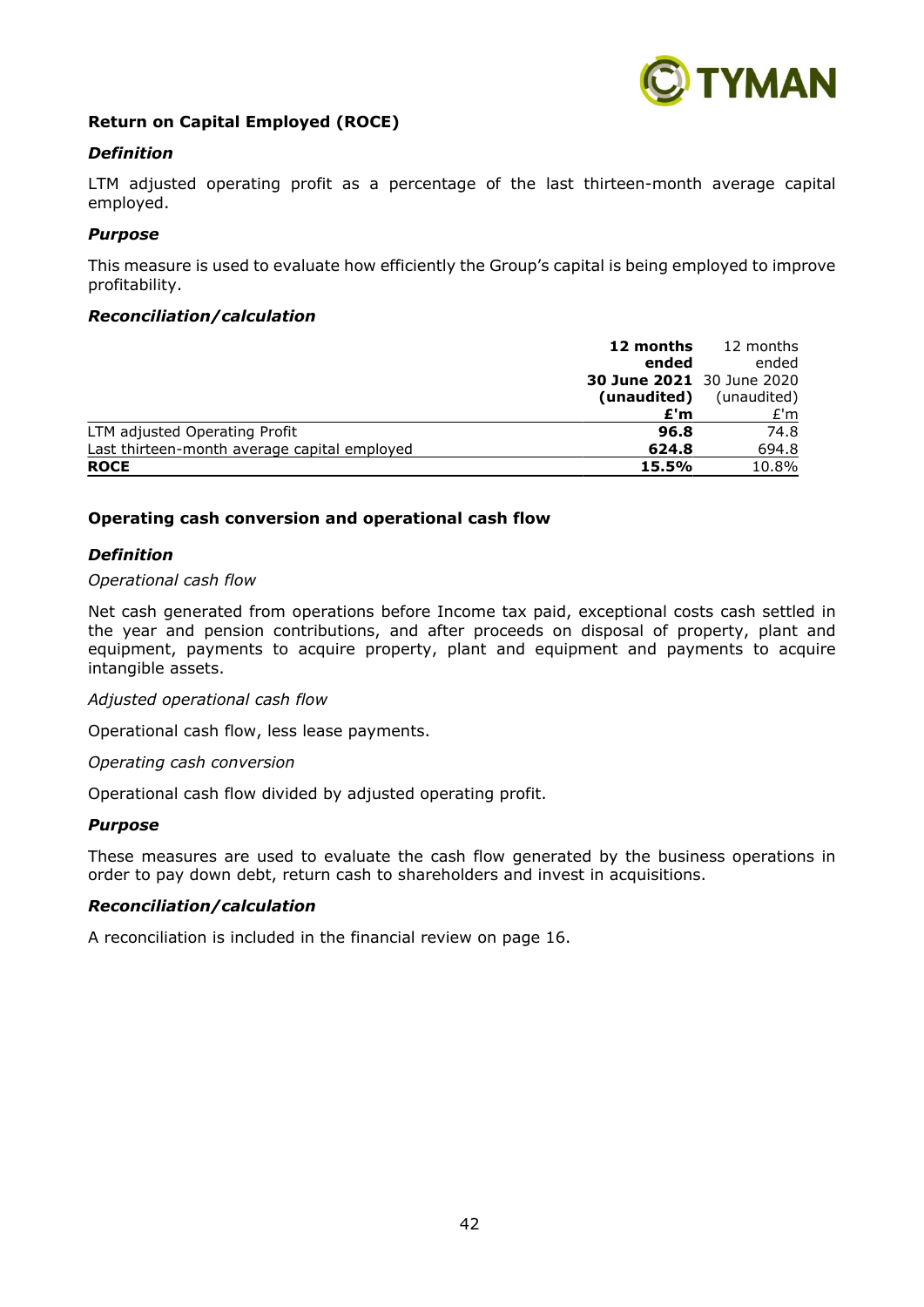

# **DEFINITIONS AND GLOSSARY OF TERMS**

| Access 360                              | The Access Solutions business of ERA, constituting Bilco UK,<br>Profab and Howe Green                         |
|-----------------------------------------|---------------------------------------------------------------------------------------------------------------|
| <b>APM</b>                              | Alternative Performance Measure                                                                               |
| <b>ASEAN</b>                            | Association of Southeast Asian Nations                                                                        |
| bps                                     | Basis points                                                                                                  |
| CGU                                     | Cash Generating Unit                                                                                          |
| <b>CIPS</b>                             | Chartered Institute of Purchasing and Supply                                                                  |
| <b>CMHC</b>                             | Canada Mortgage and Housing Corporation                                                                       |
| Dodge Momentum<br>Index                 | Monthly measure of the initial report for non-residential<br>building projects in planning                    |
| <b>EBITDA</b>                           | Earnings before Interest, Taxation, Depreciation and<br>Amortisation                                          |
| <b>EBT</b>                              | Employee Benefit Trust                                                                                        |
| <b>EPS</b>                              | Earnings per Share                                                                                            |
| GCC                                     | The Cooperation Council for the Arab States of the Gulf                                                       |
| <b>IASB</b>                             | <b>International Accounting Standards Board</b>                                                               |
| <b>IFRS</b>                             | <b>International Financial Reporting Standards</b>                                                            |
| Interim Financial<br><b>Statements</b>  | The condensed consolidated interim financial statements of<br>Tyman plc for the six months ended 30 June 2021 |
| Interim Report                          | The interim report of Tyman plc for the six months ended 30<br>June 2021                                      |
| <b>IoT</b><br><b>LIRA</b><br><b>LTM</b> | <b>Internet of Things</b><br>Leading Indicator of Replacement Activity<br>Last twelve months                  |
| M&A                                     | Mergers and acquisitions                                                                                      |
| <b>NAHB</b>                             | The National Association of Home Builders                                                                     |
| <b>NPD</b>                              | New product development                                                                                       |
| <b>OEM</b>                              | Original equipment manufacturer                                                                               |
| <b>PMI</b>                              | Purchasing Managers' Index                                                                                    |
| <b>PPF</b>                              | Personal protective equipment                                                                                 |
| Tyman                                   | Any references to Tyman, the Group, or the Company refer to<br>Tyman plc and its subsidiaries                 |
| <b>USPP</b>                             | US private placement                                                                                          |